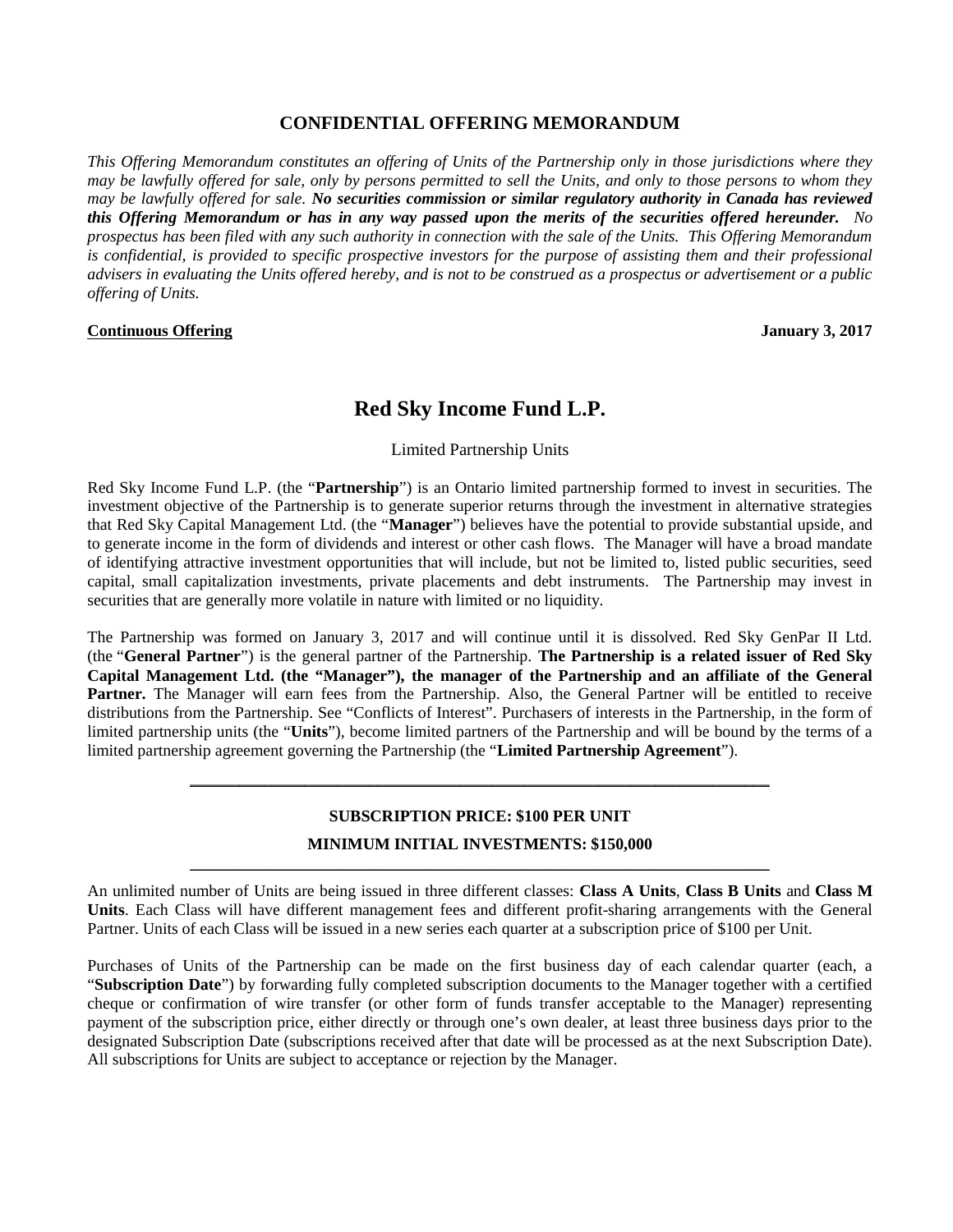This offering is not subject to any minimum aggregate subscription level, and therefore any funds invested are available to the Partnership and need not be refunded to the subscriber.

These securities are speculative. A subscription for Units should be considered only by persons financially able to maintain their investment and who can bear the risk of loss associated with an investment in the Partnership.

Investors should be aware that they may be allocated income annually for tax purposes but will not generally receive any cash distributions from the Partnership.

Units may be redeemed on the last business day of each calendar quarter and on such other dates as the Manager may in its discretion determine from time to time, upon not less than 30 days' written notice to the Manager by means of a redemption request in the form provided by the Manager, however Units redeemed within 12 months of their issue will be subject to a 5% early redemption deduction.

There is no market through which the Units may be sold and none is expected to develop. The Units are also subject to resale restrictions under the Partnership's Limited Partnership Agreement and applicable securities legislation. Persons who receive this Offering Memorandum must inform themselves of, and observe, all applicable restrictions with respect to the acquisition or disposition of Units under applicable securities legislation. Redemptions will be limited if there is insufficient liquidity in the Partnership. **There are certain additional risk factors associated with investing in the Units.** Investors should consult their own professional advisers to assess the income tax, legal and other aspects of the investment. Please see "Risk Factors" and "Transfer or Resale".

The Units are offered exclusively by the Partnership on a private placement basis in reliance upon exemptions from the prospectus requirements of applicable securities laws in the provinces of Ontario and Alberta. Prospective investors must be "accredited investors" as defined under applicable securities laws unless another exemption from the prospectus requirements can be relied on.

No person is authorized to give away any information or to make any representation not contained in this Offering Memorandum and any information or representation, other than that contained in this Offering Memorandum, must not be relied upon. This Offering Memorandum is a confidential document furnished solely for the use of prospective purchasers who, by acceptance hereof, agree that they shall not transmit, reproduce or make available this document or any information contained in it.

**Subscribers are urged to consult with an independent legal adviser prior to signing the Subscription for the Units and to carefully review the Limited Partnership Agreement delivered with this Offering Memorandum.**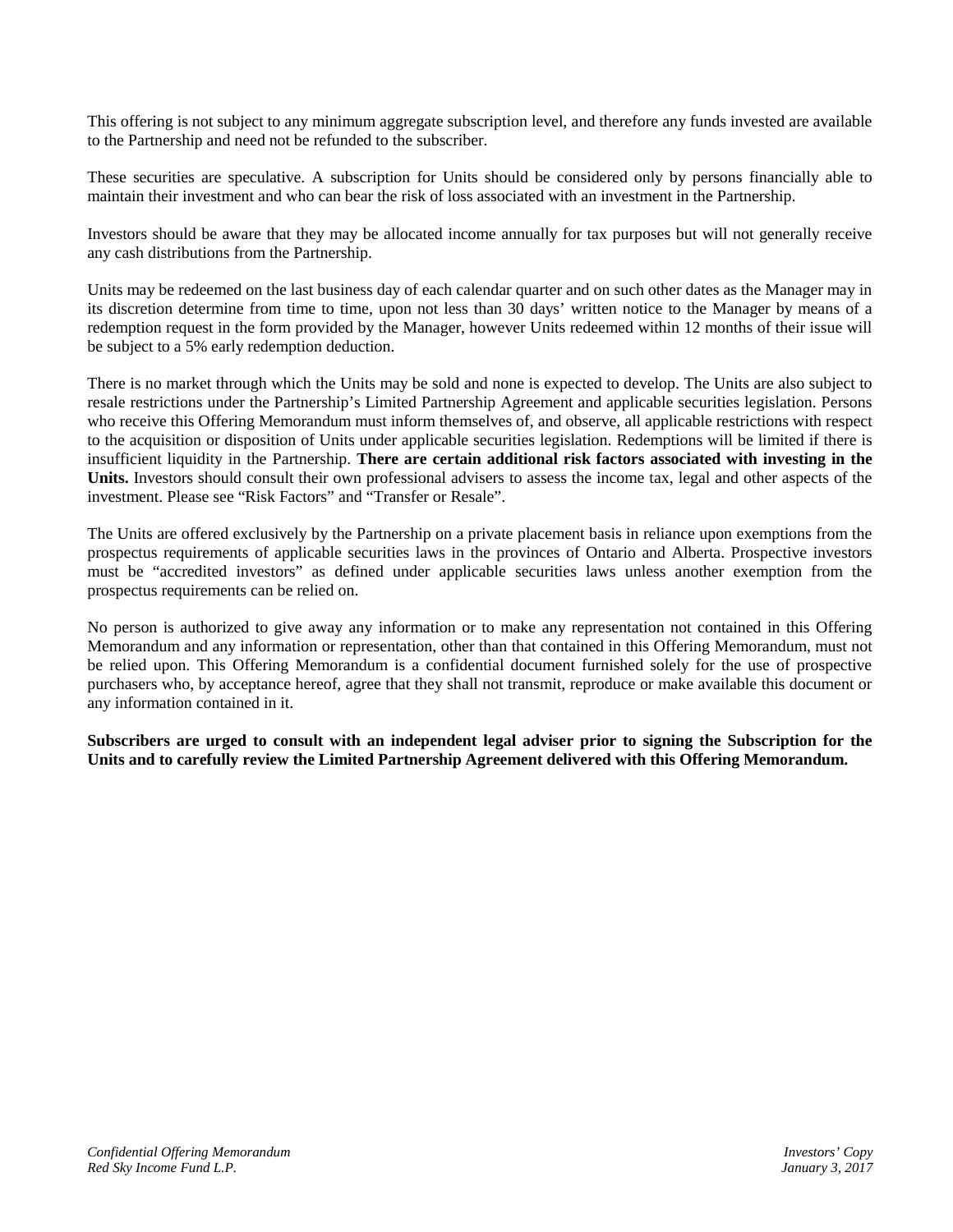# **TABLE OF CONTENTS**

| Statement of Policies Concerning Conflicts of Interest with Related Issuers and Connected Issuers25 |  |
|-----------------------------------------------------------------------------------------------------|--|
|                                                                                                     |  |
|                                                                                                     |  |
|                                                                                                     |  |
|                                                                                                     |  |
|                                                                                                     |  |
|                                                                                                     |  |
|                                                                                                     |  |
|                                                                                                     |  |
|                                                                                                     |  |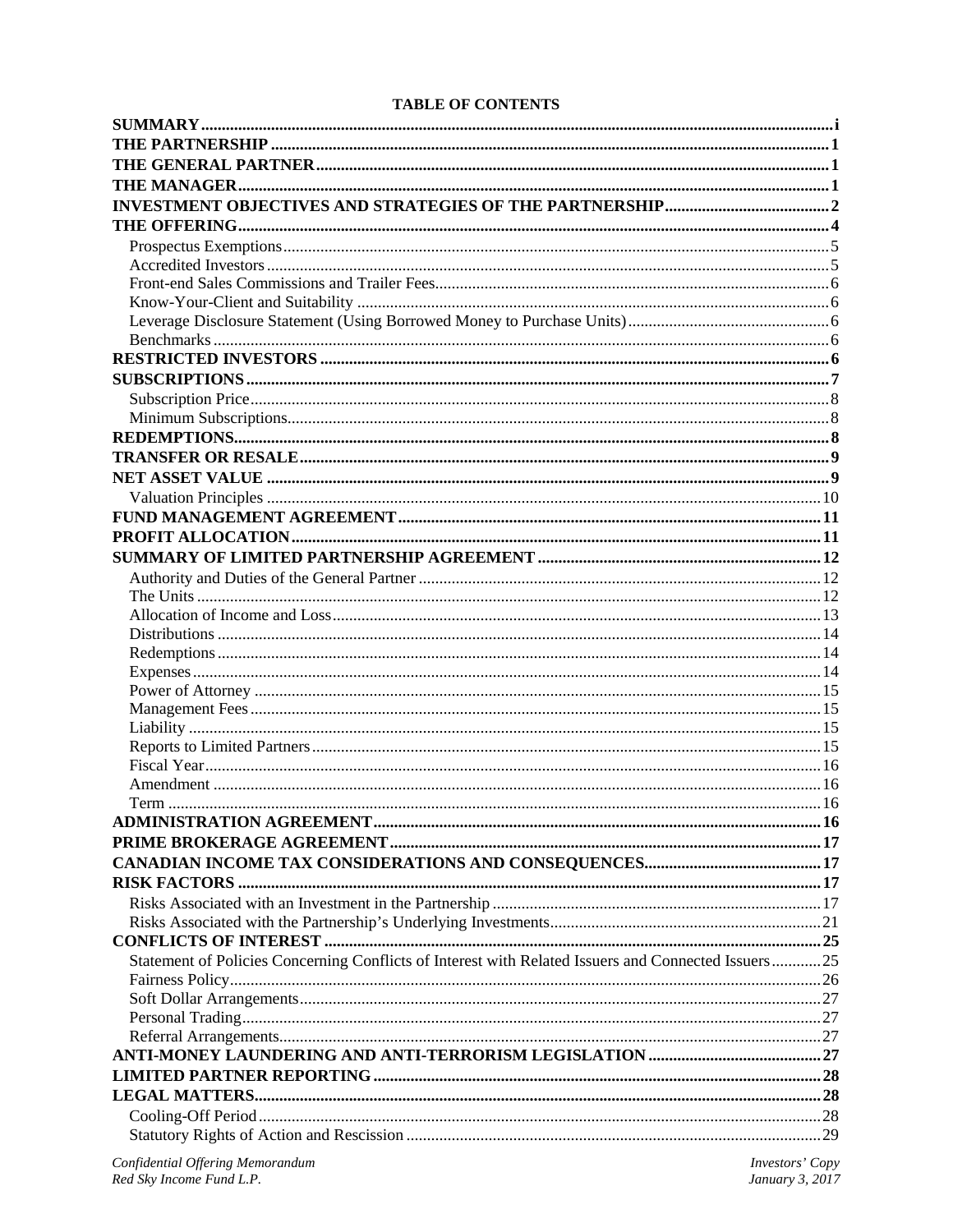# **SUMMARY**

*This summary is qualified by the more detailed information appearing elsewhere in this Offering Memorandum. Capitalized terms used but not defined in this summary are defined elsewhere in this Offering Memorandum.*

| The Partnership:                               | Red Sky Income Fund L.P. (the "Partnership"), a limited partnership formed<br>under the laws of the Province of Ontario. Investors become limited partners of<br>the Partnership (the "Limited Partners") by acquiring interests in the Partnership<br>designated as limited partnership units (the "Units").                                                                                                                                                                                                                                                                                                                                                                                                                                             |
|------------------------------------------------|-----------------------------------------------------------------------------------------------------------------------------------------------------------------------------------------------------------------------------------------------------------------------------------------------------------------------------------------------------------------------------------------------------------------------------------------------------------------------------------------------------------------------------------------------------------------------------------------------------------------------------------------------------------------------------------------------------------------------------------------------------------|
| <b>General Partner:</b>                        | Red Sky GenPar II Ltd. (the "General Partner"), a corporation formed under the<br>laws of the Province of Ontario. The General Partner was instrumental in the<br>formation of the Partnership and is responsible for appointing the Manager and<br>monitoring the activities of the Manager on behalf of the Partnership. The General<br>Partner will receive a share of Partnership profits. See "The General Partner" and<br>"Profit Allocation".                                                                                                                                                                                                                                                                                                      |
| Manager:                                       | Red Sky Capital Management Ltd. (the "Manager"), a corporation formed under<br>the laws of the Province of Ontario. The General Partner has engaged the Manager<br>to direct the affairs of the Partnership and to provide day-to-day management<br>services to the Partnership, management of the Partnership's portfolio on a<br>discretionary basis and distribution of the Units of the Partnership. See "The<br>Manager".                                                                                                                                                                                                                                                                                                                            |
| <b>Investment Objectives</b><br>and Strategies | The investment objective of the Partnership is to generate superior returns through<br>the investment in alternative strategies that the Manager believes have the<br>potential to provide substantial upside, and to generate income in the form of<br>dividends and interest or other cash flows. The Manager will have a broad<br>mandate of identifying attractive investment opportunities that will include, but<br>not be limited to, listed public securities, seed capital, small capitalization<br>investments, private placements and debt instruments. The Partnership may invest<br>in securities that are generally more volatile in nature with limited or no liquidity.<br>See "Investment Objectives and Strategies of the Partnership". |
| The Offering:                                  | Three classes of Units are currently offered:                                                                                                                                                                                                                                                                                                                                                                                                                                                                                                                                                                                                                                                                                                             |
|                                                | Class A Units will generally only be issued to early stage investors who meet the<br>minimum investment criteria. Class A Units are charged a 2% per annum<br>management fee but will not share profits with the General Partner.                                                                                                                                                                                                                                                                                                                                                                                                                                                                                                                         |
|                                                | Class B Units are available to all investors who meet the minimum investment<br>criteria. Class B Units are charged a 2% per annum management fee and share<br>10% of profits with the General Partner (based on increases in Net Asset Value).                                                                                                                                                                                                                                                                                                                                                                                                                                                                                                           |
|                                                | Class M Units are generally only available to directors, officers and employees of<br>the Manager. Class M Units are not charged a management fee nor do they share<br>profits with the General Partner.                                                                                                                                                                                                                                                                                                                                                                                                                                                                                                                                                  |
|                                                | The Manager may terminate the offering of any Class of Units at any time, in<br>its sole discretion. A new series of Units in each Class will be issued on each<br>successive Subscription Date on which Units are issued. At the end of each<br>calendar year, the Manager may roll some or all series of the same Class of Units<br>into a single series in order to reduce the number of outstanding series of such<br>Class.                                                                                                                                                                                                                                                                                                                          |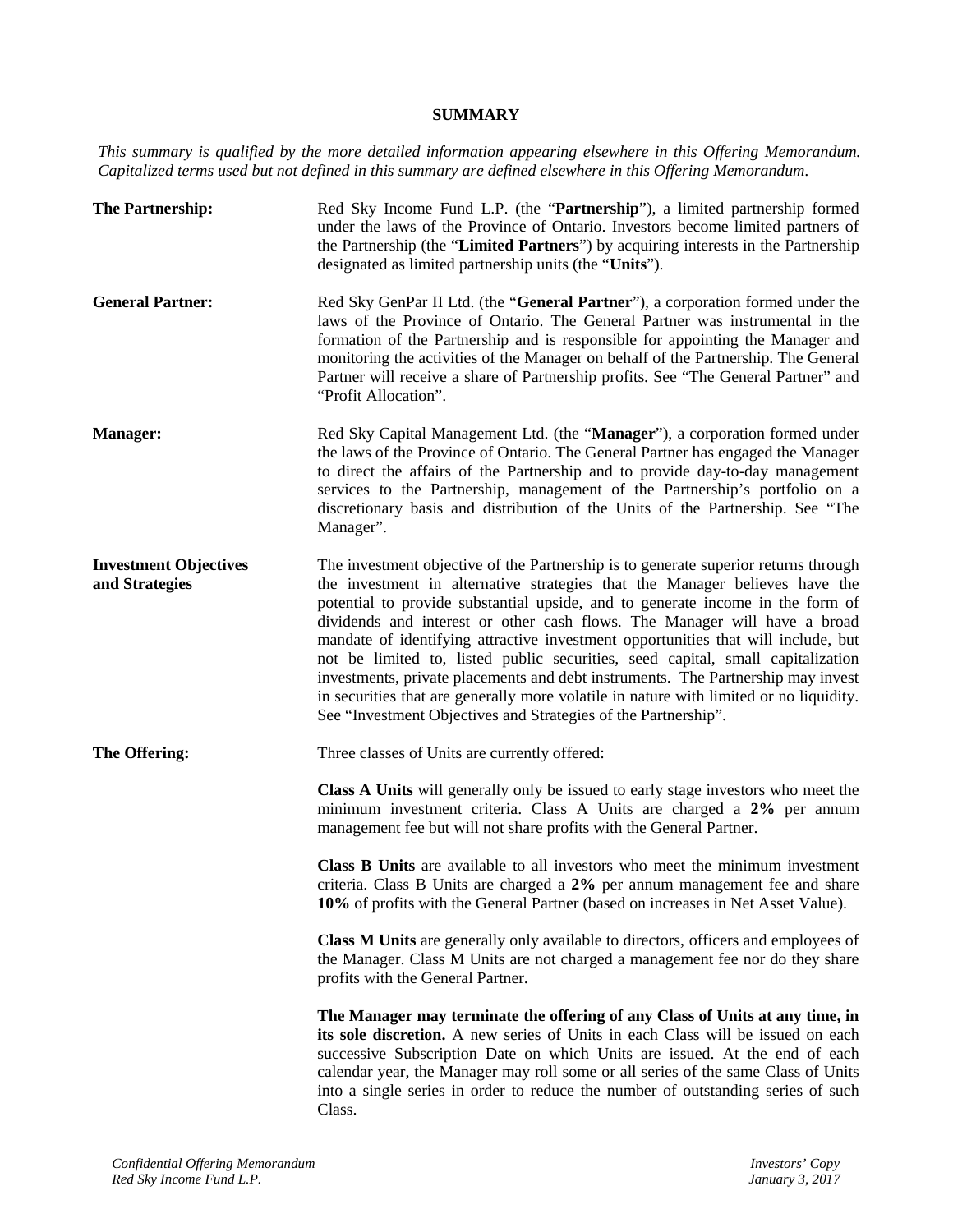|                                                                  | The Units are being distributed only pursuant to available prospectus exemptions<br>in Ontario and Alberta to (a) accredited investors, (b) investors (other than<br>individuals) who invest a minimum of \$150,000 in the Partnership, and (c)<br>investors to whom Units may otherwise be sold. See "The Offering", "Summary<br>of Limited Partnership Agreement - The Units" and "Fund Management<br>Agreement".                                                                                                                                                                                                                                                                                                                                                                                                                                                                                                                                               |
|------------------------------------------------------------------|-------------------------------------------------------------------------------------------------------------------------------------------------------------------------------------------------------------------------------------------------------------------------------------------------------------------------------------------------------------------------------------------------------------------------------------------------------------------------------------------------------------------------------------------------------------------------------------------------------------------------------------------------------------------------------------------------------------------------------------------------------------------------------------------------------------------------------------------------------------------------------------------------------------------------------------------------------------------|
| <b>Minimum</b><br><b>Subscriptions:</b>                          | The minimum initial investment is \$150,000 for Class A Units (or such lesser<br>amount as may be accepted by the Manager in its sole discretion).                                                                                                                                                                                                                                                                                                                                                                                                                                                                                                                                                                                                                                                                                                                                                                                                                |
|                                                                  | The above minimum is net of any commissions paid directly by an investor to his<br>or her dealer. See "Subscriptions - Minimum Subscriptions".                                                                                                                                                                                                                                                                                                                                                                                                                                                                                                                                                                                                                                                                                                                                                                                                                    |
| <b>Eligibility for Investment by</b><br><b>Registered Plans:</b> | Units are not eligible for investment by registered retirement savings plans,<br>registered retirement income funds or other registered plans that are restricted to<br>investing in "qualified investments" (for purposes of the Income Tax Act<br>(Canada)).                                                                                                                                                                                                                                                                                                                                                                                                                                                                                                                                                                                                                                                                                                    |
| <b>Subscriptions:</b>                                            | Subscriptions for Units must be made by completing and signing the subscription<br>agreement and power of attorney (together with all related documents, the<br>"Subscription Agreement") and by forwarding such form to the Manager<br>together with the subscription monies in acceptable form (being certified cheque,<br>wire transfer or electronic funds transfer (EFT)) to an account of the Partnership<br>representing payment of the subscription price.                                                                                                                                                                                                                                                                                                                                                                                                                                                                                                |
|                                                                  | Subscriptions will be accepted on a quarterly basis, being on the first business day<br>in each calendar quarter or such other date as the Manager may permit (each, a<br>"Subscription Date"), subject to the Manager's discretion to refuse subscriptions<br>in whole or in part. A fully-completed Subscription Agreement and subscription<br>proceeds must be received at least three business days prior to the designated<br>Subscription Date in order for the subscription to be accepted as at that date;<br>otherwise the subscription will be processed as at the next Subscription Date<br>(however the Manager may in its absolute discretion accept a subscription that is<br>delivered any time up until 4:00 p.m. (Eastern time) on the business day<br>immediately prior to the Subscription Date). Subscription funds provided prior to<br>a Subscription Date will be kept in a segregated account. See "The Offering" and<br>"Subscriptions". |
|                                                                  | At the time of making an additional investment, unless new subscription<br>documents are completed, each investor will be deemed to have repeated and<br>confirmed to the Manager the covenants and representations contained in the<br>subscription documents delivered by the investor to the Manager at the time of the<br>prior investment.                                                                                                                                                                                                                                                                                                                                                                                                                                                                                                                                                                                                                   |
| Price per Unit:                                                  | Units of each series will be issued at a subscription price of \$100 per Unit.                                                                                                                                                                                                                                                                                                                                                                                                                                                                                                                                                                                                                                                                                                                                                                                                                                                                                    |
| <b>Redemptions:</b>                                              | An investment in Units is intended to be a long-term investment. However, Units<br>may be redeemed on the last business day of each calendar quarter, or on such<br>other date as the Manager may permit (each, a "Redemption Date") pursuant to<br>written notice (in the form provided by the Manager) that must be received by the<br>Manager at least 30 days prior to the applicable Redemption Date.                                                                                                                                                                                                                                                                                                                                                                                                                                                                                                                                                        |
|                                                                  | The redemption price shall equal the Net Asset Value per Unit of the relevant<br>series of the applicable Class of Units being redeemed, determined as of the close<br>of business on the relevant Redemption Date, less applicable deductions.                                                                                                                                                                                                                                                                                                                                                                                                                                                                                                                                                                                                                                                                                                                   |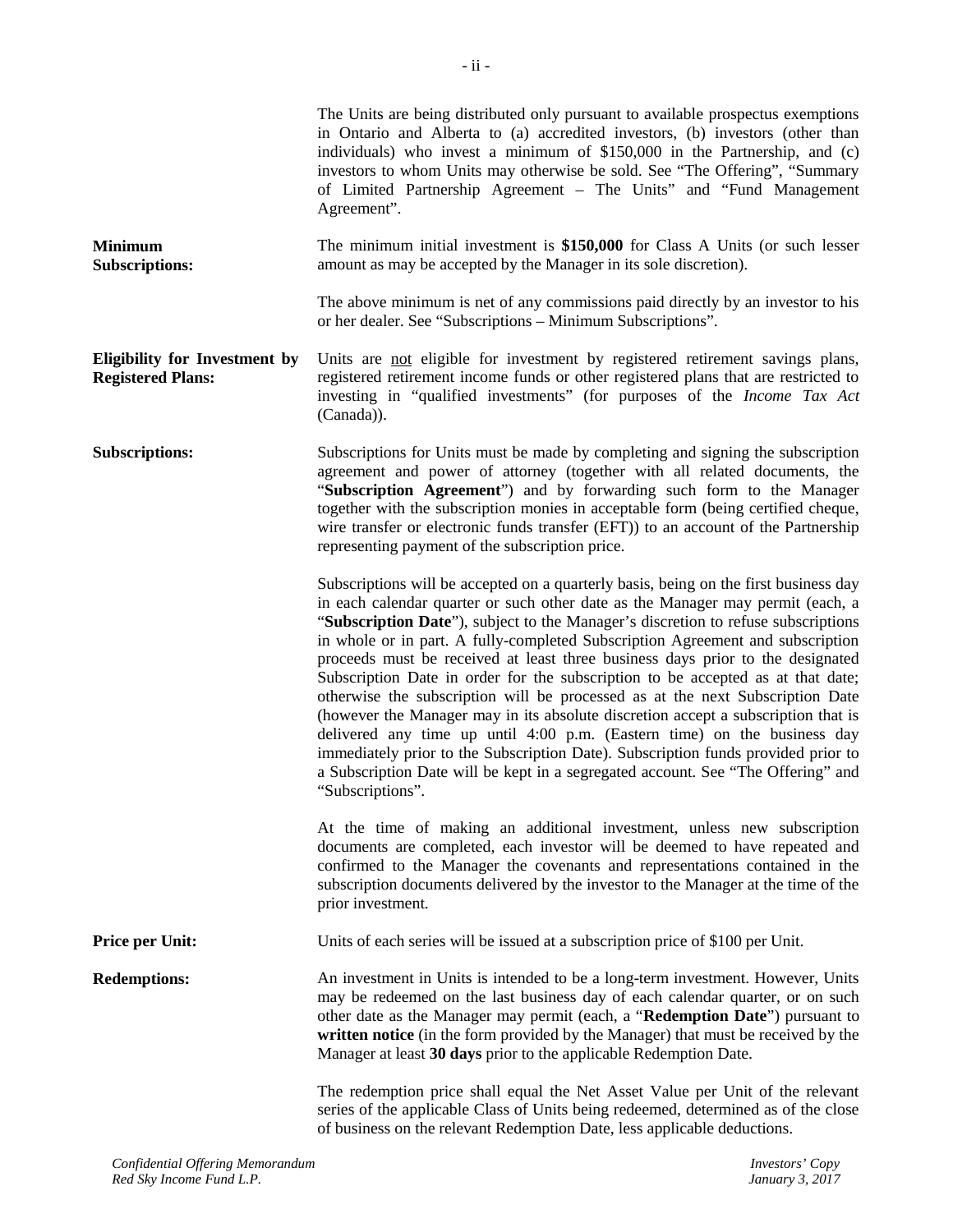There will be deducted from redemption proceeds an early redemption deduction (to be retained by the Partnership) equal to 5% of the Net Asset Value of Units that are redeemed within 12 months of their purchase. The Manager may in extraordinary circumstances waive some or all of such early redemption deduction. Redemption proceeds will generally be paid within 10 business days of the Redemption Date, subject to receipt of complete documentation and final determination of Net Asset Value of the Partnership. Redemptions may be suspended or deferred in certain circumstances. The Manager will not permit redemptions (either in whole or in part) and/or may elect to pay redemption proceeds partly in cash and partly in kind at any time where the Manager is of the opinion, in its discretion, that there are insufficient liquid assets in the Partnership to fund such redemptions entirely in cash or that the liquidation of assets would be to the detriment of the Partnership generally. Redemption requests as at any Redemption Date will be honoured and/or deferred on a pro rata basis, but deferred redemptions will be honoured in full before new redemption requests. The Manager has the right to require a Limited Partner to redeem some or all of the Units owned by such Limited Partner on a Redemption Date at the Net Asset Value per Unit thereof, by notice in writing to the Limited Partner given at least 7 days before the designated Redemption Date, which right may be exercised by the Manager in its absolute discretion. See "Redemptions". **Transfer or Resale:** Units may only be transferred with the consent of the Manager and transfers will generally not be permitted. The transfer or resale of Units (which does not include a redemption of Units) is also subject to restrictions under applicable securities legislation. See "Transfer or Resale".

**Net Asset Value:** The Net Asset Value of the Partnership and the Net Asset Value Per Unit of each Class and series of Units will be determined by the Administrator as of 4:00 p.m. (Eastern time) on the last business day of each calendar quarter, on the business day immediately preceding a Subscription Date and on such other dates as the Manager may determine (each a "**Valuation Date**"). See "Net Asset Value".

**Management Fees:** As compensation for providing services to the Partnership, the Manager will receive a quarterly management fee (the "**Management Fee**") on the last business day of each calendar quarter equal to 1/4 of **2%** of the aggregate Net Asset Value of the **Class A Units** and **Class B Units**, calculated before deduction of any distribution payable to the General Partner in respect of such Units on such date. Each Class of Units is responsible for the Management Fee attributable to that Class of Units. See "Fund Management Agreement".

> Management fees payable by the Partnership are subject to HST and will be deducted as an expense of the Partnership in the calculation of the Net Asset Value of the Partnership, but allocable to the Class of Units to which they relate.

**Payment of Expenses:** The Partnership shall be responsible for, and the General Partner and the Manager shall be entitled to reimbursement from the Partnership for all costs and operating expenses actually incurred in connection with the formation and organization of the General Partner and the Partnership and the ongoing activities of the Partnership, including but not limited to: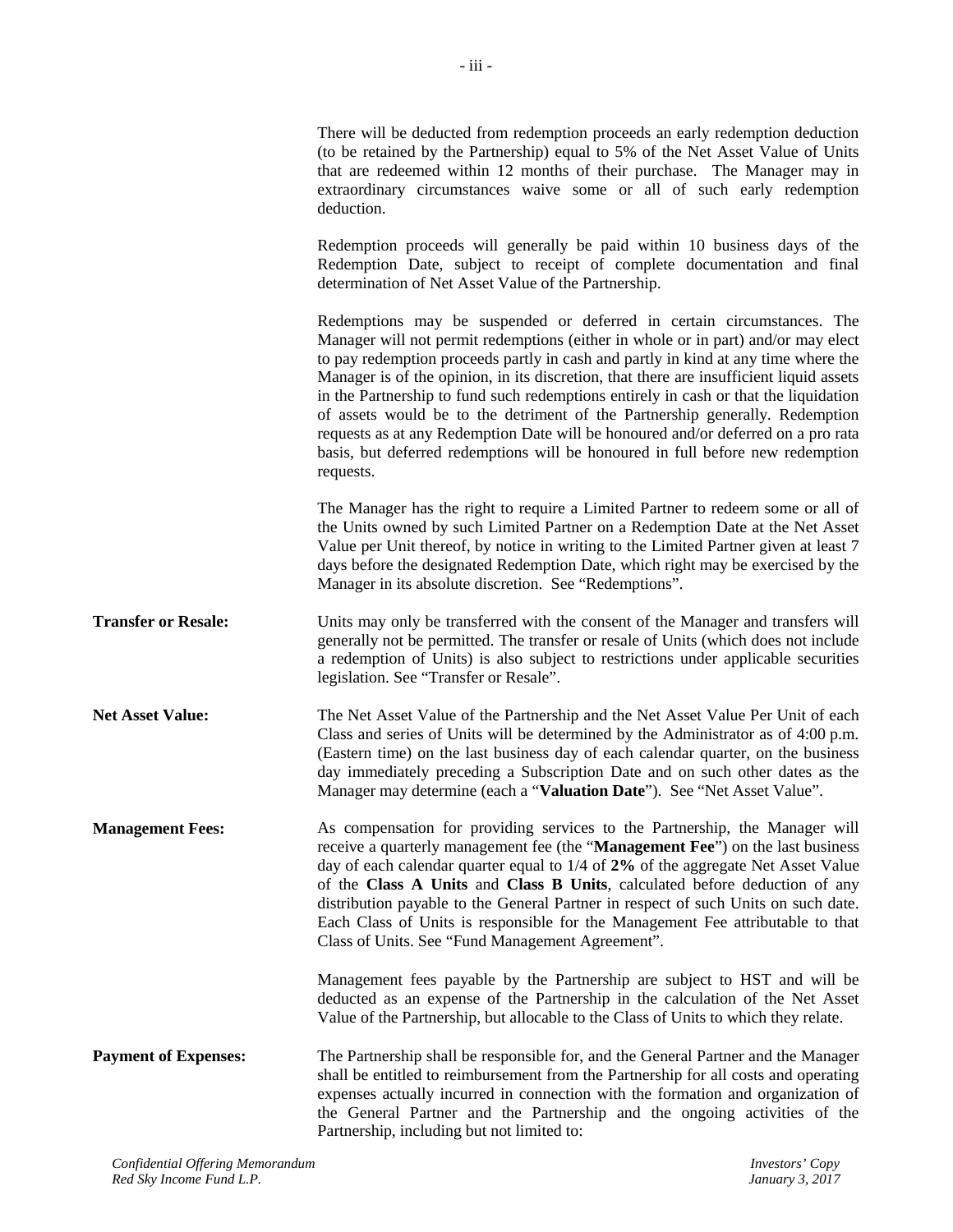- iv -

- (a) third party fees and administrative expenses of the Partnership, which include Manager's fees, accounting, valuation, technology, audit and legal costs, insurance premiums, custodial fees, administration, registrar and transfer agency fees and expenses, bookkeeping and recordkeeping costs, all Limited Partner communication expenses, mailing and printing expenses, marketing and advertising expenses, organizational and set-up expenses, the cost of maintaining the Partnership's existence and regulatory fees and expenses, fees payable to the Partnership's independent review committee (if any) and all reasonable extraordinary or non-recurring expenses; and
- (b) fees and expenses relating to the Partnership's portfolio investments, including the cost of securities, security valuation costs, interest on borrowings and commitment fees and related expenses payable to lenders and counterparties, brokerage fees, commissions and expenses, short sale collateral requirements, and banking fees.

See "Limited Partnership Agreement – Expenses".

**Profit Allocation:** The General Partner will share in the profits of the Partnership by receiving distributions payable on the last Valuation Date in each calendar year based on the increase, if any, in the Net Asset Value of each **Class B Unit**. If a Class B Unit is redeemed on a Redemption Date that is not the last Valuation Date of a calendar year, the General Partner will receive a distribution in respect of such Unit payable on such Redemption Date. Such distributions are equal to **10%** of the positive amount, if any, obtained when the High Water Mark for each such Unit is subtracted from the Adjusted Net Asset Value of such Unit on such Valuation Date or Redemption Date (if the resulting amount is negative, the distribution in respect of such Unit shall be zero). No payment will be made to the General Partner in respect of the performance of the Class A and Class M Units.

> The "**Adjusted Net Asset Value**" of a Unit on any date is equal to the Net Asset Value of such Unit on such date (calculated after deduction of the Management Fee and general expenses but before deduction of any redemption deduction or General Partner distribution, if any, allocable to such Unit) plus the amount of any distributions paid to the Limited Partner in respect of such Unit since the date as at which the High Water Mark of such Unit was established. A Unit's "**High Water Mark**" is, initially, its subscription price, and thereafter shall be adjusted from time to time to equal its Net Asset Value immediately following the payment of a distribution to the General Partner in respect of such Unit.

> Any distribution paid to the General Partner will be deducted from the Net Asset Value (or redemption proceeds, as the case may be) of the respective Units. See "Profit Allocation".

**Distributions to Limited Partners:** Distributions of allocated income may be made to Limited Partners from time to time at the discretion of the Manager. The Manager has no current intention to make any such distributions. No payment may be made to a Limited Partner from the assets of the Partnership if the payment would reduce the assets of the Partnership to an insufficient amount to discharge the liabilities of the Partnership to persons who are not the General Partner or a Limited Partner. See "Summary of Limited Partnership Agreement – Distributions".

Limited Partners should be aware that net income and capital gains of the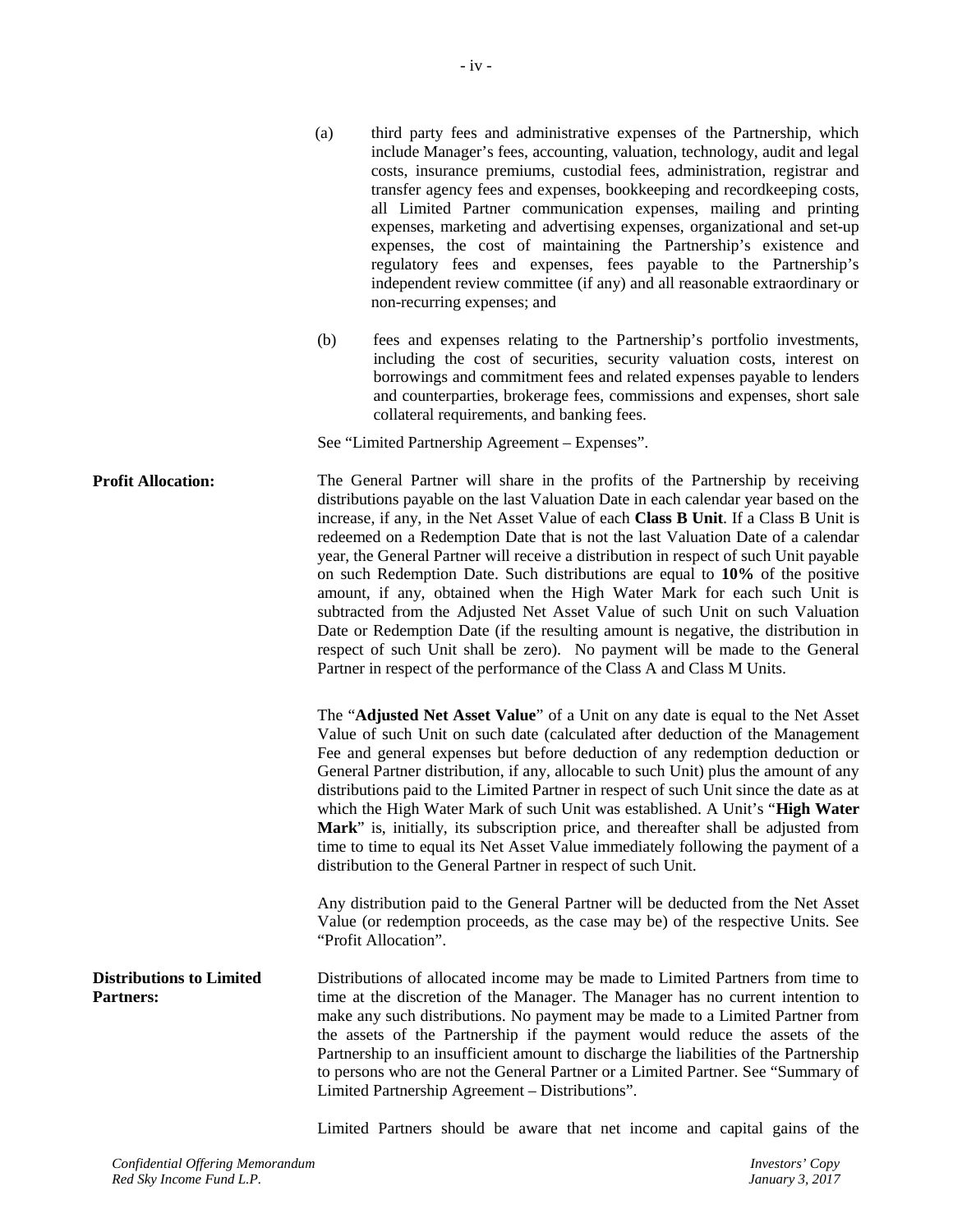|                                                       | Partnership, if any, will still be allocated to them for tax purposes even if no<br>distributions of cash are received by them.                                                                                                                                                                                                                                                                                                                                                                                                                                                                                                                                                                                                                                                                                                                                                                                                                                                                                                                                                                                                                                                                                                                                                                 |
|-------------------------------------------------------|-------------------------------------------------------------------------------------------------------------------------------------------------------------------------------------------------------------------------------------------------------------------------------------------------------------------------------------------------------------------------------------------------------------------------------------------------------------------------------------------------------------------------------------------------------------------------------------------------------------------------------------------------------------------------------------------------------------------------------------------------------------------------------------------------------------------------------------------------------------------------------------------------------------------------------------------------------------------------------------------------------------------------------------------------------------------------------------------------------------------------------------------------------------------------------------------------------------------------------------------------------------------------------------------------|
| <b>Allocations for Tax</b><br><b>Purposes:</b>        | Net income for taxation purposes, dividends and taxable capital gains, as well as<br>allowable losses, of the Partnership in each fiscal year will be allocated in a fair<br>manner as at the last day of such year to (i) the General Partner generally equal to<br>the distributions received by it payable in that year, and (ii) to Limited Partners<br>who hold Units at any time during such year (and in certain cases to Limited<br>Partners who held Units at any time in the previous fiscal year) generally based on<br>distributions, if any, paid to the Limited Partners during the year, the number,<br>Class and series of Units held by such Limited Partners, the dates of purchase<br>and/or redemption, the respective Net Asset Values of each Class and series of<br>Units, the fees paid or payable in respect of each Class and series of Units,<br>distributions if any paid to the General Partner in respect of each Class and series<br>of Units, and the date of realization of each such item of income, gain or loss, as<br>the case may be. The Limited Partners will be allocated 99.999% of net losses; the<br>remaining 0.001% shall be allocated to the General Partner. See "Summary of<br>Limited Partnership Agreement - Allocation of Income and Loss". |
| <b>Fiscal Year End:</b>                               | The fiscal year end of the Partnership is December 31.                                                                                                                                                                                                                                                                                                                                                                                                                                                                                                                                                                                                                                                                                                                                                                                                                                                                                                                                                                                                                                                                                                                                                                                                                                          |
| Term:                                                 | The Partnership has no fixed term. Dissolution may only occur on 30 days written<br>notice by the Manager to each Limited Partner, or 60 days following the removal<br>of the General Partner (unless the Limited Partners vote to appoint a replacement<br>General Partner and continue the Partnership).                                                                                                                                                                                                                                                                                                                                                                                                                                                                                                                                                                                                                                                                                                                                                                                                                                                                                                                                                                                      |
| <b>Financial and Other</b><br><b>Reporting:</b>       | Audited financial statements will be made available to investors within 90 days of<br>each fiscal year end. Unaudited financial statements will be made available within<br>60 days of the end of the first six months of each year. A quarterly report of the<br>net asset value per Unit of Units held by a Limited Partner will also be available.<br>See "Summary of Limited Partnership Agreement – Reports to Limited Partners".                                                                                                                                                                                                                                                                                                                                                                                                                                                                                                                                                                                                                                                                                                                                                                                                                                                          |
|                                                       | In addition, the Manager will forward such other reports to Limited Partners as are<br>from time to time required by applicable law. See "Limited Partner Reporting".                                                                                                                                                                                                                                                                                                                                                                                                                                                                                                                                                                                                                                                                                                                                                                                                                                                                                                                                                                                                                                                                                                                           |
| <b>Tax Considerations:</b>                            | Persons investing in a limited partnership such as the Partnership should be aware<br>of the tax consequences of investing in, holding and/or redeeming Units.<br>Investors are urged to consult with their tax advisers to determine the<br>potential tax consequences of an investment in the Partnership.                                                                                                                                                                                                                                                                                                                                                                                                                                                                                                                                                                                                                                                                                                                                                                                                                                                                                                                                                                                    |
| <b>Limited Liability:</b>                             | The liability of each Limited Partner for the debts, liabilities, obligations and<br>losses of the Partnership will be limited to the amount of the capital contributed by<br>the Limited Partner, unless the Limited Partner takes part in the control of the<br>business of the Partnership or certain other provisions of the Limited Partnerships<br>Act (Ontario) are contravened. See "Summary of Limited Partnership Agreement<br>- Liability" and "Risk Factors".                                                                                                                                                                                                                                                                                                                                                                                                                                                                                                                                                                                                                                                                                                                                                                                                                       |
| <b>Power of Attorney:</b>                             | The Limited Partnership Agreement contains a limited power of attorney in favour<br>of the General Partner in connection with all matters related to the operation of the<br>Partnership, and authorizes the General Partner to, for example, execute<br>documents on behalf of each Limited Partner (including tax elections and<br>amendments to the Limited Partnership Agreement).                                                                                                                                                                                                                                                                                                                                                                                                                                                                                                                                                                                                                                                                                                                                                                                                                                                                                                          |
| <b>Release of Confidential</b><br><b>Information:</b> | Under applicable securities and anti-money laundering legislation, the Manager is<br>required to collect and may be required to release confidential information about                                                                                                                                                                                                                                                                                                                                                                                                                                                                                                                                                                                                                                                                                                                                                                                                                                                                                                                                                                                                                                                                                                                          |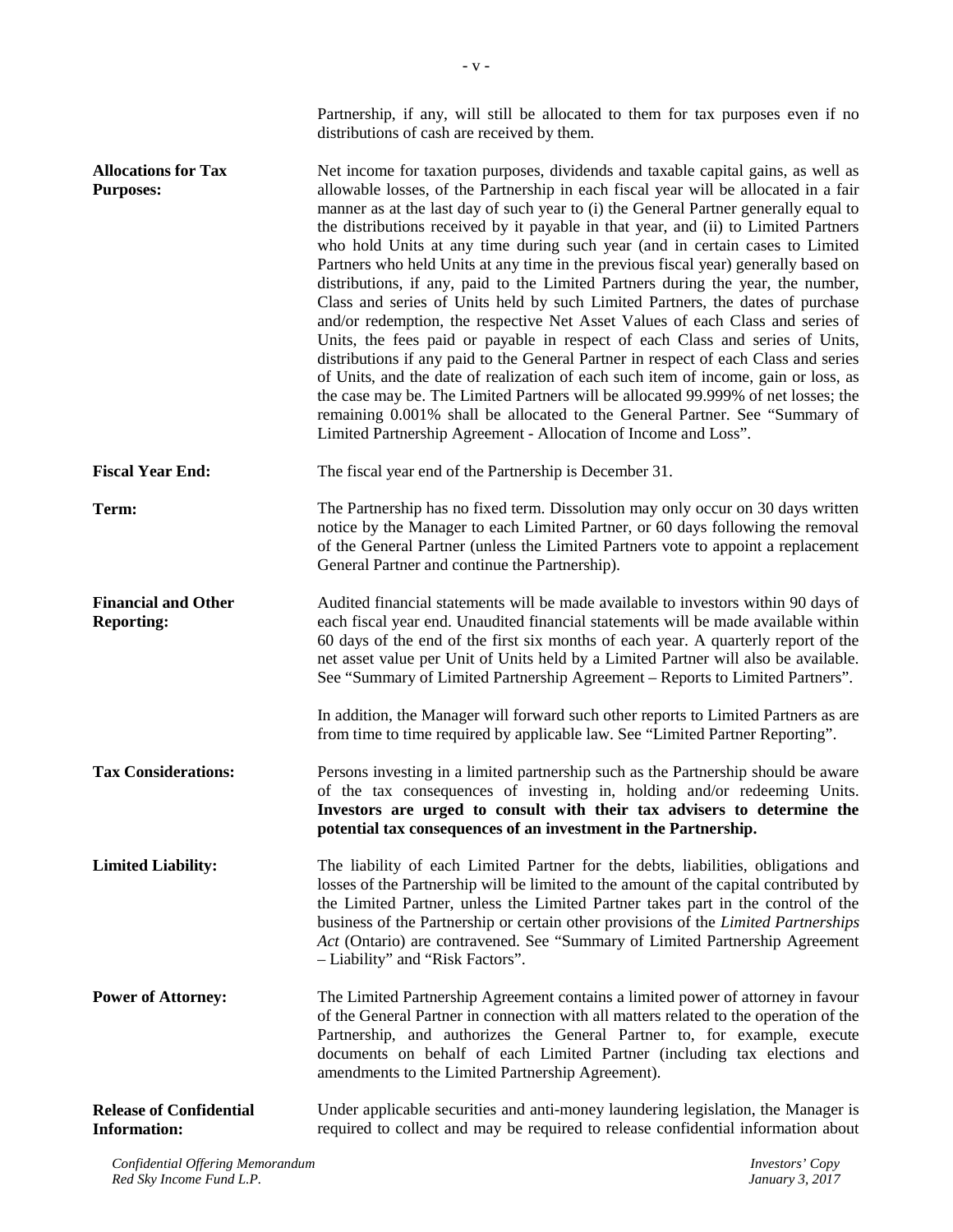|                                                                          | Limited Partners and, if applicable, about the beneficial owners of corporate<br>Limited Partners, to regulatory or law enforcement authorities.                                                                                                                                                                                                                                                     |  |
|--------------------------------------------------------------------------|------------------------------------------------------------------------------------------------------------------------------------------------------------------------------------------------------------------------------------------------------------------------------------------------------------------------------------------------------------------------------------------------------|--|
| <b>Risk Factors:</b>                                                     | Investors should consider a number of factors in assessing the risks associated<br>with investing in Units including those generally associated with the investment<br>techniques used by the Manager. See "Risk Factors".                                                                                                                                                                           |  |
| <b>Front-end Sales</b><br><b>Commissions and Trailer</b><br><b>Fees:</b> | There is no commission payable by a purchaser to the Manager upon the purchase<br>of Units. However, dealers who sell Class A Units may charge purchasers a front-<br>end sales commission negotiated between the dealer and the purchasers.                                                                                                                                                         |  |
|                                                                          | Subject to applicable law, the Manager may pay, out of the fees payable to the<br>Manager by the Partnership, a negotiated referral fee or trailing commission to<br>dealers or other persons in connection with a sale of Class A Units (which may<br>include an amount based on the performance of the Units sold). The Manager may<br>discontinue or change such fee and commissions at any time. |  |
| Administrator:                                                           | SGGG Fund Services Inc.                                                                                                                                                                                                                                                                                                                                                                              |  |
| <b>Legal Counsel:</b>                                                    | Borden Ladner Gervais LLP                                                                                                                                                                                                                                                                                                                                                                            |  |
| <b>Auditor:</b>                                                          | Norton McMullen LLP                                                                                                                                                                                                                                                                                                                                                                                  |  |
| <b>Prime Broker:</b>                                                     | CIBC World Markets Inc.                                                                                                                                                                                                                                                                                                                                                                              |  |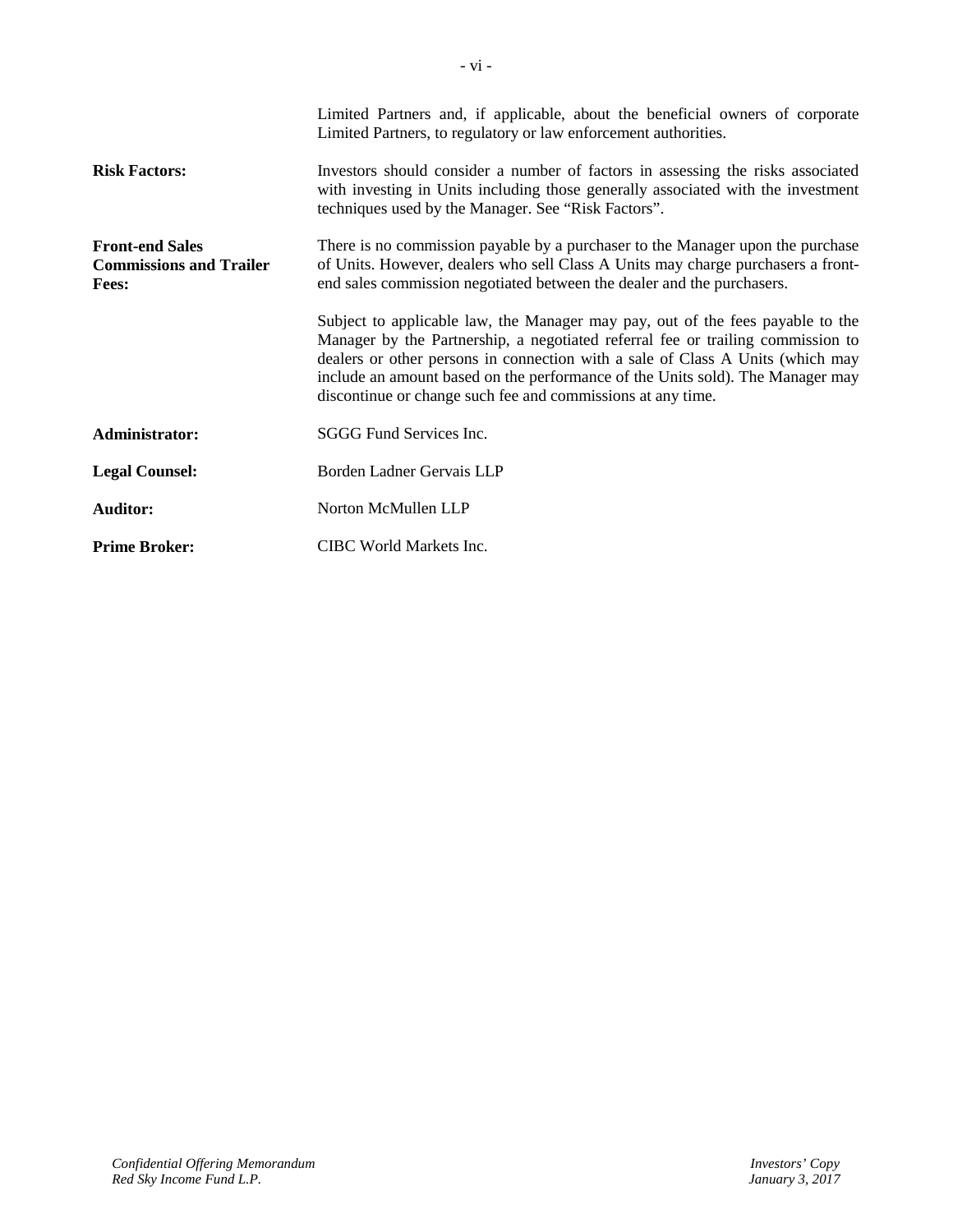### **THE PARTNERSHIP**

Red Sky Income Fund L.P. (the "**Partnership**") was formed under the laws of the Province of Ontario and became a limited partnership by filing a Declaration of Limited Partnership under the *Limited Partnerships Act* (Ontario) (the "**LP Act**") on January 3, 2017. The Partnership is governed by a limited partnership agreement dated as of January 3, 2017 (the "**Limited Partnership Agreement**") made between Red Sky GenPar II Ltd. (the "**General Partner**") and the initial limited partner. See "Summary of Limited Partnership Agreement". The principal place of business of the Partnership and of the General Partner is 130 King Street West, Suite 2210, Toronto, Ontario M5X 1E4.

Red Sky Capital Management Ltd. (the "**Manager**") has been engaged to direct the day-to-day business, operations and affairs of the Partnership, including management of the Partnership's portfolio on a discretionary basis and distribution of the Units of the Partnership. The Manager may delegate certain of these duties from time to time. SGGG Fund Services Inc. (the "**Administrator**") has been engaged to provide fund accounting, valuation and investor reporting services to the Partnership.

Investors become limited partners of the Partnership (the "**Limited Partners**") by acquiring interests in the Partnership designated as limited partnership units (the "**Units**").

### **THE GENERAL PARTNER**

The General Partner was incorporated under the *Business Corporations Act* (Ontario) on November 8, 2016. The General Partner does not presently carry on any other business operations and currently has no significant assets or financial resources. The Manager owns all of the shares of the General Partner. Tim Lazaris is the sole officer and director of both the General Partner and the Manager.

The General Partner is generally responsible for management and control of the business and affairs of the Partnership in accordance with the terms of the Limited Partnership Agreement, however the General Partner has engaged the Manager to carry out its duties, including management of the Partnership on a day-today basis, management of the Partnership's portfolio and distribution of the Units of the Partnership. The General Partner remains responsible for monitoring the Manager's activities on behalf of the Partnership. The General Partner will receive a share of Partnership profits. See "Profit Allocation".

The General Partner may also purchase Units.

## **THE MANAGER**

The Manager is a corporation formed under the *Business Corporations Act* (Ontario) on March 11, 2010. The principal place of business of the Manager is 130 King Street West, Suite 2210, Toronto, Ontario M5X 1E4.

The name and municipality of residence of the sole officer and director of the Manager, and his position and office, are as follows:

| Name and Municipality of Residence | Position with the Manager                      |  |
|------------------------------------|------------------------------------------------|--|
| Timothy Lazaris                    | President, Chief Executive Officer, Secretary, |  |
| Toronto, Ontario                   | Portfolio Manager and Director                 |  |

## *Timothy Lazaris, CPA,CA,CFA*

Prior to joining the Manager, Timothy Lazaris was a significant shareholder, founding and managing partner of GMP Investment Management L.P. (GMPIM) and responsible for the supervision and portfolio management of the equity strategy of its multi-strategy hedge fund (GMP Diversified Alpha Fund). While in that role, he supervised three associate portfolio managers which including himself formed the fundamental equity portfolio management team. Mr. Lazaris left GMPIM in February 2010 to pursue other interests.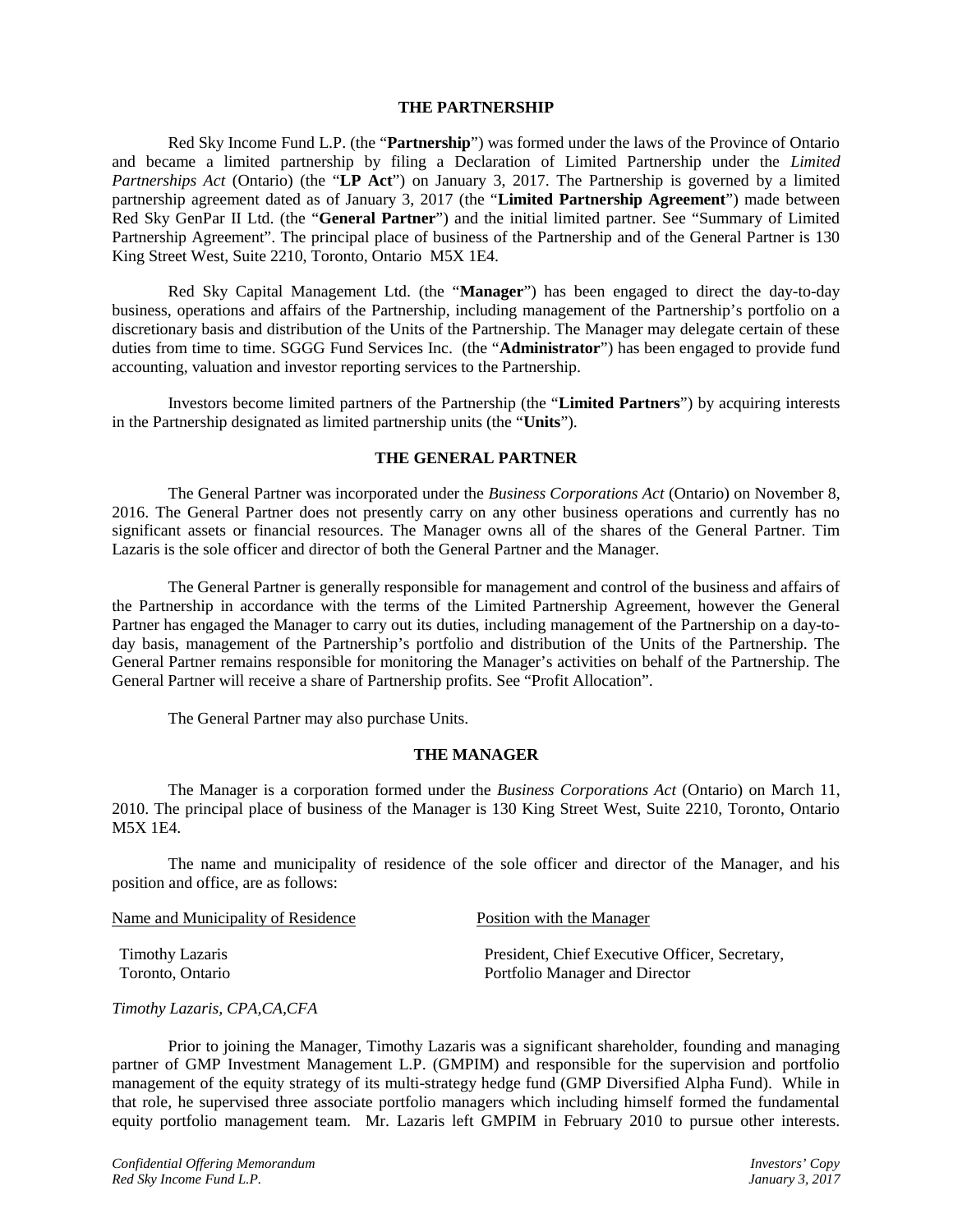Before that, he was a Director and one of the early partners of GMP Securities L.P. having joined its predecessor in March 1998 to establish the Financial Services practice. Prior to GMP, he was a Vice President at RBC Capital Markets and a Research Analyst. Over his 14 year career as a research analyst, specializing in Financial Services, he achieved high rankings in independent surveys including a number one ranking in Canada as determined by Brendan Woods. Mr. Lazaris is a graduate of the University of Toronto (St. Michael's College) where he earned his Bachelor of Commerce degree (1988) and continued his professional education by obtaining his Chartered Accountants (CA) designation in 1991 while working at Deloittes and his Chartered Financial Analyst (CFA) designation in 1995.

# **INVESTMENT OBJECTIVES AND STRATEGIES OF THE PARTNERSHIP**

### **Investment Objective**

The investment objective of the Partnership is to generate superior returns through the investment in alternative strategies that the Manager believes have the potential to provide substantial upside, and to generate income in the form of dividends and interest or other cash flows. The Manager will have a broad mandate of identifying attractive investment opportunities that will include, but not be limited to, listed public securities, seed capital, small capitalization investments, private placement investments and debt instruments. The Partnership may invest in securities that are generally more volatile in nature with limited or no liquidity.

#### **Investment Strategies**

By using and performing fundamental analysis of both company and industry information, the Manager will make investments in those securities whose value, in the opinion of the Manager, is below its fair value and whose growth prospects support a long position. The Manager will invest in many types of securities and is not limited to any one type but will mainly focus on equity securities, options and equity derivatives. The Manager will not be restricted from investing in securities for which there is no public market, including securities of an issuer that is not a reporting issuer in any jurisdiction.

## *Short Selling of Securities*

By using and performing fundamental analysis of both company and industry information, the Manager will sell short any security whose value, in the opinion of the Manager, is above its fair value and whose growth prospects support a short position. The Manager may short many types of securities and is not limited to any one type but will mainly focus on equity securities, options and equity derivatives. The Manager will also look at securities of companies where the fundamentals are deteriorating or where complex accounting policies may be masking deteriorating fundamentals. The Manager will not be restricted from investing in securities for which there is no public market, including securities of an issuer that is not a reporting issuer in any jurisdiction. Short selling of overvalued securities will occur as a means to generate positive investment returns.

## *Small Capitalization Securities*

Given the investment objective of the Partnership, the Manager may establish both long and short positions in small capitalization securities that may have limited market liquidity, or limited available public information. This may include some early stage companies where value may be realized over a longer period.

## *Portfolio Concentration*

The Manager may decide to concentrate the portfolio on a limited number of positions or sectors in order to take advantage of high conviction ideas that could generate superior returns. There are no position limits set for the Partnership and concentration will depend on the attractiveness of investment ideas.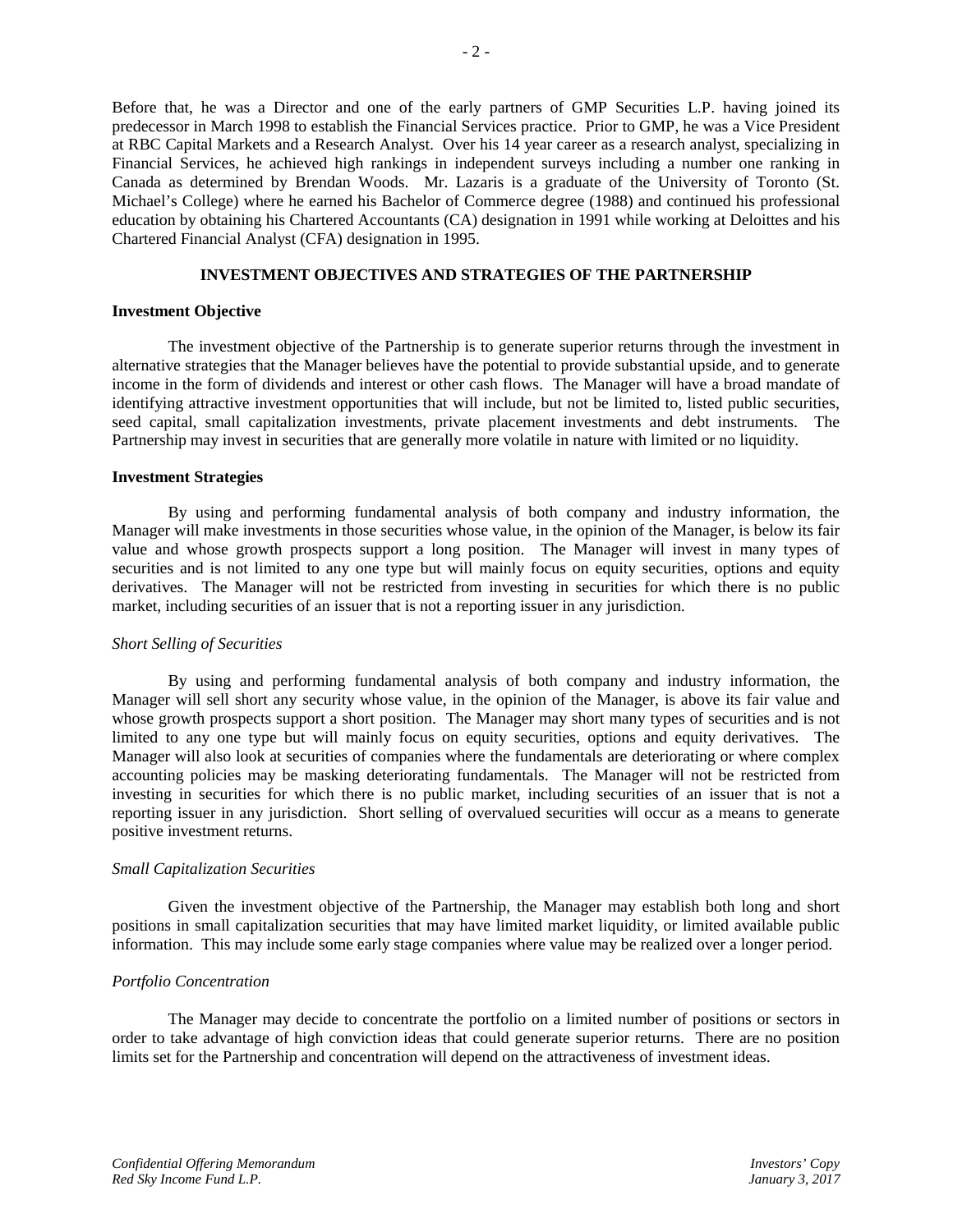#### *Seed Capital and Private Placements*

The investment in select seed capital opportunities and private placement of securities that have the potential for returns that more than compensate for the lack of liquidity and where the potential may be realized at an initial public offering.

#### *Private Debt Securities*

The investment in debt securities offered by companies on a private placement basis that may provide a higher yield, equity convertibility, special debt holder rights or other special terms that make the investment attractive.

#### *Capital Structure Arbitrage*

Similar to pairs trading, the Manager will seek to establish both long and short positions in the securities of related issuers or the same issuer where the market valuation of one security is mis-priced relative to the value of other securities within the same or related issuer. This may also include structuring positions in same or related issuers where the sum of the parts approach has identified an arbitrage opportunity that should be eliminated over time.

# *IPO's and Secondary Offerings*

Investing in initial public offerings and secondary offerings where the Manager believe the pricing of the new issuance is below its fair value or below that which will be reflected in the price due to supply/demand imbalances.

#### *Options*

The investment in either Puts or Calls or a combination of both of underlying securities where the option price is either mispriced or where the option is mispriced considering the volatility of the underlying security. Options can be used to enhance returns and to hedge certain risks associated with long or short positions in the underlying securities. Options can be used to hedge specific investments or as an overall hedge against the portfolio and risks associated with it.

#### *Warrant Arbitrage*

An investment that captures the potential miswriting between a security and an associated warrant for the security. The warrant is usually a long position and the security is a short position.

#### *Special Situations*

The Manager may take positions (either long or short) in securities whose value is dependent upon corporate restructurings, mergers, hostile takeovers, bankruptcies, leveraged buy outs, spin offs, legislative changes, legal challenges and other factors.

#### *Short Term Trading*

The Manager may take long and short positions in securities where they feel the short term volatility in the security will move the price either up or down in a short time frame based on factors that are not fundamentally driven. This could include supply/demand scenarios in less liquid securities or market sentiment driven opportunities. Unlike fundamentally based long or short investing described above, the Manager may not have the same fundamental opinion of these securities but expects the short term returns to outweigh the short term risks. Securities gains and losses are generally realized on a systematic basis.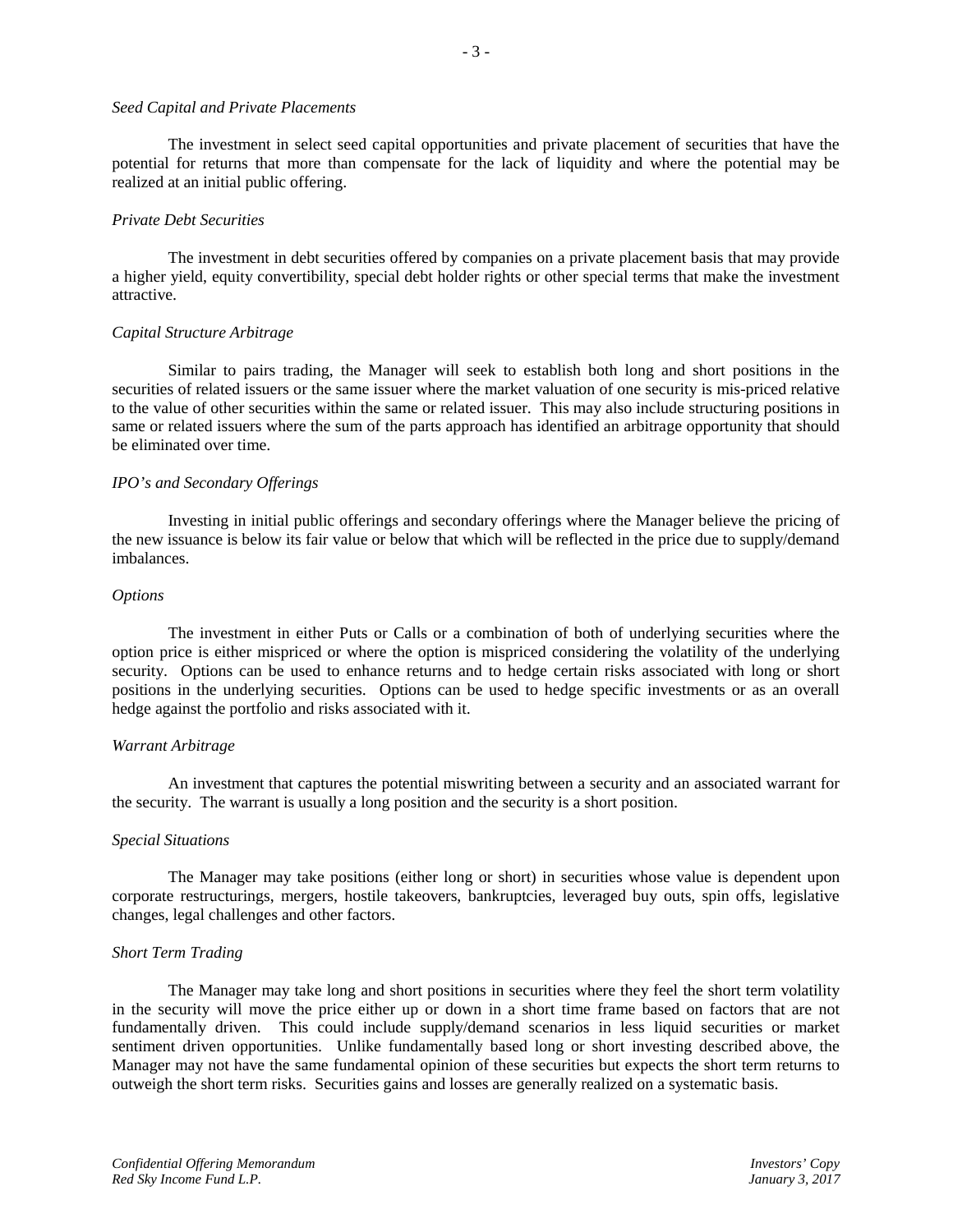#### *Cash Positions*

The Manager may hold cash in short term debt instruments, money market funds or similar temporary investments pending full investment of the Partnership's capital and in any amount and at any time deemed appropriate by the Manager.

- 4 -

#### *Use of Leverage*

The Partnership intends to use leverage, subject to limits on margin imposed by the Partnership's prime broker.

#### **Investment Process**

The Manager will direct investments towards areas where it believes the best returns will be generated over the medium to long term. This may include some short term opportunities which present themselves. Generally, the larger investments will be long term in nature and where the Manager believes that it understands the opportunity better than the market.

The Partnership will have a long bias but will use short selling primarily to generate positive returns, not as hedges. In the event that the Manager is not comfortable with the macro environment, it can invest as much as 100% of the Partnership's net asset value in cash until the market conditions improve. If the Manager is very positive with the macro environment, it can utilize leverage.

The Manager will allocate capital to the best opportunities and is not restricted in concentration of investments or sectors; however, it will not take unnecessary risk at any time.

#### **General**

The above-described investment strategies which may be pursued by the Partnership are not intended to be exhaustive and other strategies may also be employed. The actual strategies utilized by the Manager will depend upon its assessment of market conditions and the relative attractiveness of the available opportunities. The Manager may, in its sole and absolute discretion but subject to applicable law, use strategies other than those described above or discontinue the use of any strategy without advance notice to Limited Partners. Changes to the investment objectives and strategies of the Partnership can be made without prior approval of the Limited Partners and written notice will be given to the Limited Partners promptly thereafter.

There can be no assurances that the Partnership will achieve its investment objective.

#### **Statutory Caution**

The foregoing disclosure of the Manager's investment strategies and intentions may constitute "forward-looking information" for the purpose of applicable securities legislation, as it contains statements of the Manager's intended course of conduct and future operations of the Partnership. These statements are based on assumptions made by the Manager of the success of its investment strategies in certain market conditions, relying on the experience of the Manager's officers and employees and their knowledge of historical economic and market trends. Investors are cautioned that the assumptions made by the Manager and the success of its investment strategies are subject to a number of mitigating factors. Economic and market conditions may change, which may materially impact the success of the Manager's intended strategies as well as its actual course of conduct. Investors are urged to read "Risk Factors" below for a discussion of other factors that will impact the operations and success of the Partnership.

## **THE OFFERING**

Units offered hereby are being offered to investors resident in Ontario and Alberta (the "**Offering Jurisdictions**") pursuant to exemptions from prospectus requirements contained in National Instrument 45-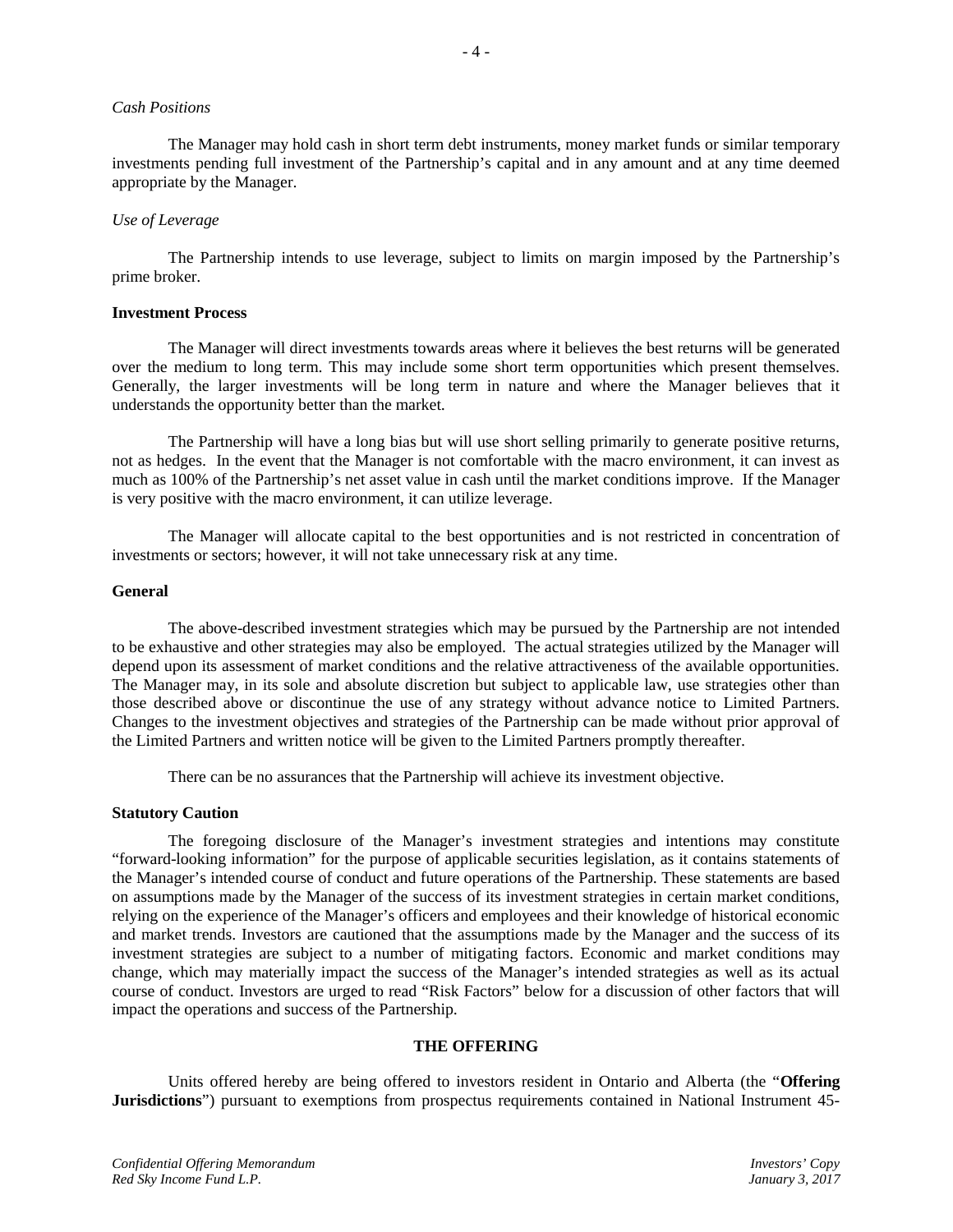106 – *Prospectus Exemptions* and Section 73.3 of the *Securities Act* (Ontario) (together referred to as "**NI 45- 106**").

Three classes of Units, issuable in series, are currently being offered:

**Class A Units** will generally only be issued to early stage investors who meet the minimum investment criteria. Class A Units are charged a **2%** per annum management fee but do not share profits with the General Partner. (See "Fund Management Agreement" below.)

**Class B Units** are available to all investors who meet the minimum investment criteria. Class B Units are charged a **2%** per annum management fee and share **10%** of profits with the General Partner (based on increases in Net Asset Value). (See "Fund Management Agreement" and "Profit Allocation" below.)

**Class M Units** are generally only available to directors, officers and employees of the Manager. Class M Units are not charged a management fee nor do they share profits with the General Partner.

A new series of Units in each Class will be issued on each successive Subscription Date on which Units are issued. **At the end of each calendar year, the Manager may roll some or all series of the same Class of Units into a single series in order to reduce the number of outstanding series of such Class.**

Additional Classes may be created for one or more specific investors from time to time that are not described herein. The Manager may terminate the offering of any one or more Classes of Units at any time, in its sole discretion. The offering is restricted to persons who have the capacity and competence to enter into and be bound by the Limited Partnership Agreement.

#### **Prospectus Exemptions**

Units are being sold under available exemptions from the prospectus requirements under NI 45-106. The Units are being distributed only to (a) investors who are "accredited investors" as defined in NI 45-106, (b) investors who are not individuals and who invest a minimum of \$150,000 in the Partnership (the "**Minimum Amount Exemption**"), or (c) investors to whom Units may otherwise be sold. Purchasers will be required to make certain representations in the subscription agreement and power of attorney (together with all related documents, the "**Subscription Agreement**") and the General Partner and Manager will rely on such representations to establish the availability of the exemptions from prospectus requirements described above. Investors, other than individuals, that are not accredited investors, or are accredited investors solely on the basis that they have net assets of at least \$5,000,000, must also represent to the Manager (and may be required to provide additional evidence at the request of the Manager to establish) that such investor was not formed solely in order to make private placement investments which may not have otherwise been available to any persons holding an interest in such investor. The so-called "Offering Memorandum Exemption" is not being relied on, nor is the Minimum Amount Exemption being relied on in Alberta, and investors do not have the benefit of certain additional protections that NI 45-106 gives to investors when an issuer relies on the Offering Memorandum Exemption.

No subscription will be accepted unless the Manager is satisfied that the Subscription Agreement is complete and is in compliance with applicable securities laws.

# **Accredited Investors**

A list of those who qualify as "accredited investors" is set out in the Subscription Agreement delivered with this Offering Memorandum, but generally includes individuals who have net investment assets of at least \$1,000,000, or personal income of at least \$200,000 or combined spousal income of at least \$300,000 (in the previous two years with reasonable prospects of same in the current year).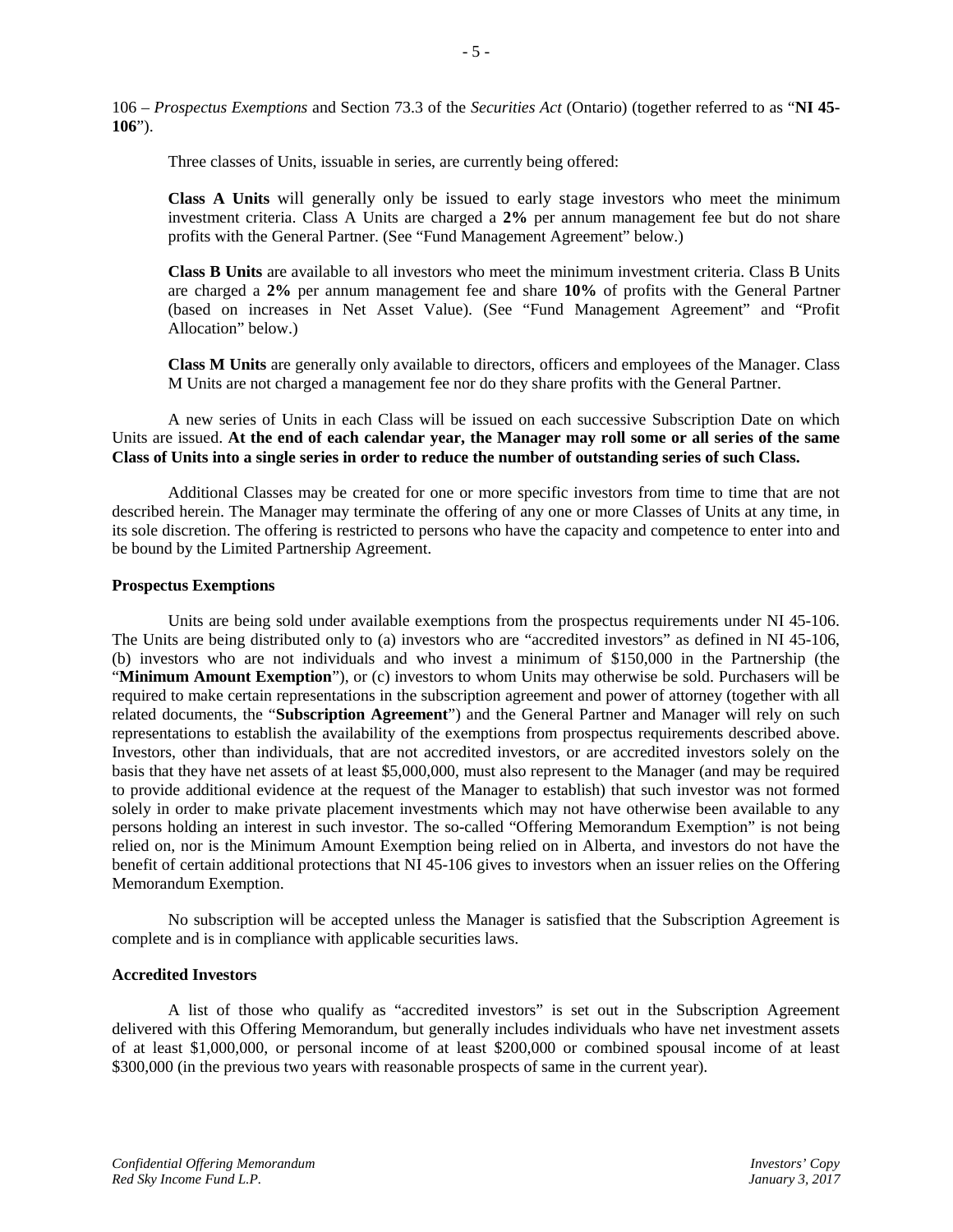#### **Front-end Sales Commissions and Trailer Fees**

There is no commission payable by a purchaser to the Manager upon the purchase of Units. However, dealers who sell Class A Units may charge purchasers a front-end sales commission. Any such sales commission will be negotiated between the dealer and the purchaser, will be payable directly by the purchaser to their dealer and will not form part of the subscription proceeds.

Subject to applicable law, the Manager may pay, out of the fees payable to the Manager by the Partnership, a negotiated referral fee or trailing commission to dealers or other persons in connection with a sale of Class A Units (which may include an amount based on the performance of the Units sold). The Manager may discontinue or change such fee and commissions at any time.

#### **Know-Your-Client and Suitability**

Whether the subscriber for Units is purchasing through their own dealer or directly from the Manager (in its capacity as an exempt market dealer), the dealer through whom the Units are purchased has an obligation under applicable securities laws to determine suitability of the investment for such purchaser, unless the purchaser is a "permitted client" and either waives such requirement or the dealer is otherwise exempt from such requirement. Subscribers purchasing directly from the Manager will be required to provide certain information in the Subscription Agreement (referred to as know-your-client information) on which the Manager will rely in determining such suitability on the initial purchase and on an ongoing basis.

#### **Leverage Disclosure Statement (Using Borrowed Money to Purchase Units)**

The use of leverage may not be suitable for all investors. Using borrowed money to finance the purchase of securities involves greater risk than using cash resources only. If an investor borrows money to purchase Units, the investor's responsibility to repay the loan and pay interest as required by the terms of the loan remains the same even if the value of the Units purchased declines. Furthermore, there may be negative tax consequences for an investor who borrows money to purchase Units.

## **Benchmarks**

Investors may find it helpful to compare the returns from their investments against one or more relevant benchmarks (i.e. the return that they may have received had they invested in a comparable investment, or a comparison of their investment to an average or median return of a basket of comparable investments). A benchmark for an investment fund such as the Partnership might be an index of issuers with similar investment mandates. Investors should be aware of the similarities and differences between the benchmark and the investment, such as the concentration/diversification of securities, industries and or markets, the impact of fees and expenses on such returns, and risks inherent in such investments and investment strategies. Should the Manager use a benchmark comparison when reporting the performance of the Partnership, an explanation of the similarities and differences between the Partnership and the benchmark will be provided at that time.

## **RESTRICTED INVESTORS**

The Partnership is designed to attract investment capital which is surplus to an investor's basic financial requirements.

The following persons and entities may not invest in this Partnership:

- (a) a "non-resident", a partnership other than a "Canadian partnership", a "tax shelter", a "tax shelter investment", or any entity an interest in which is a "tax shelter investment", or in which a "tax shelter investment" has an interest, within the meaning of the *Income Tax Act* (Canada) (the "**Tax Act**"); and
- (b) a partnership which does not prohibit investment by the foregoing persons.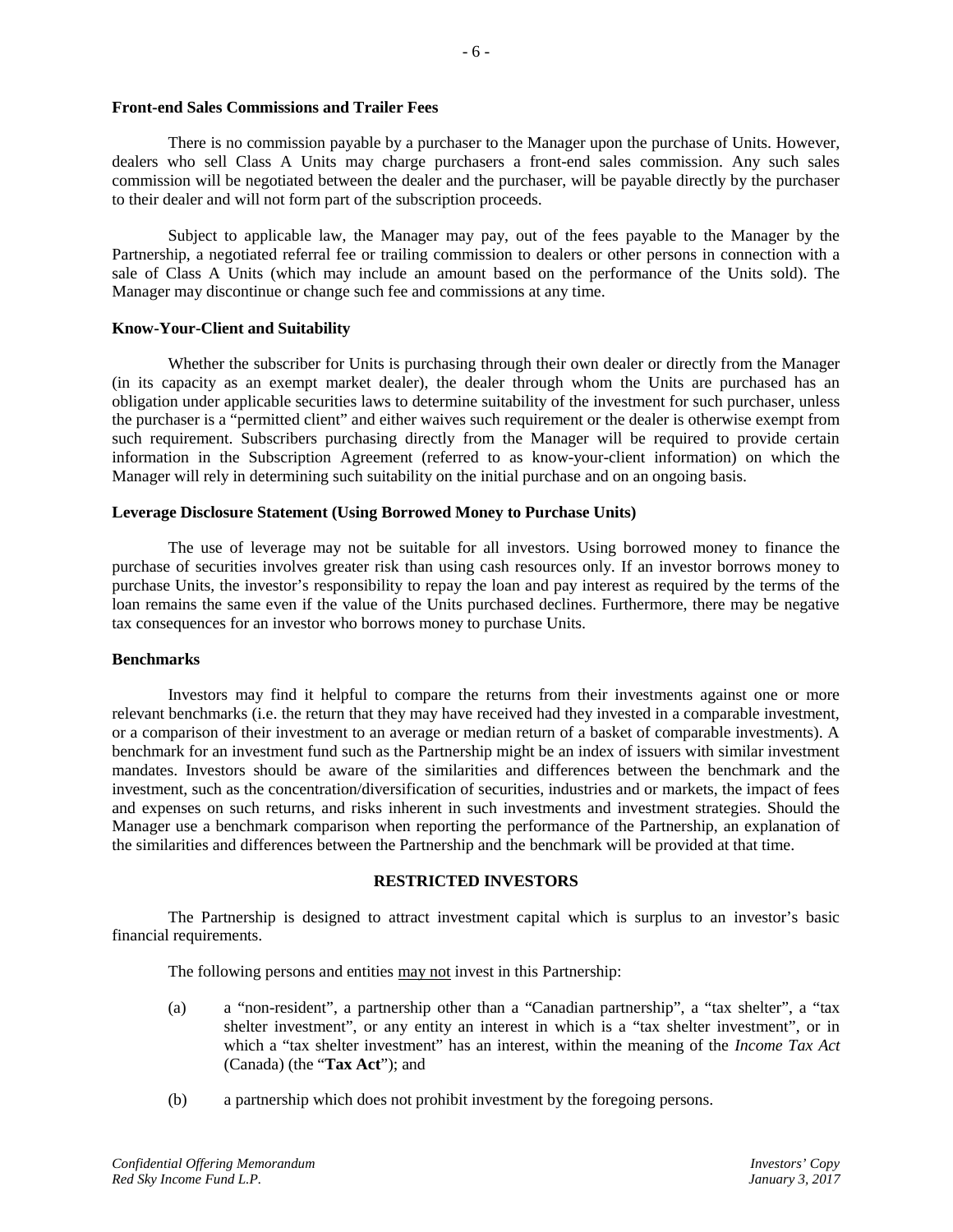By purchasing Units, a Limited Partner represents and warrants that he, she or it is not one of the above and shall indemnify and hold harmless the Partnership and each other Limited Partner for any costs, damages, liabilities, expenses or losses suffered or incurred by the Partnership or such other Limited Partner, as the case may be, that result from or arise out of a breach of such representation and warranty. Any Limited Partner who fails to provide evidence satisfactory to the Manager of such status when requested to do so from time to time may be removed as a Limited Partner by the redemption of his Units in accordance with the Limited Partnership Agreement.

Any Limited Partner whose status changes in regard to the above shall be deemed to have ceased to be a Limited Partner (for all purposes other than taxation and liability) immediately prior to the date on which such status changes and shall thereafter only be entitled to receive from the Partnership an amount equal to the lesser of the Net Asset Value of such Limited Partner's Units as at the date on which he or she ceases to be a Limited Partner and the Net Asset Value of such Units as at the date the Manager learns that such Limited Partner's status has changed, less all such deductions as provided in the Limited Partnership Agreement as if such Limited Partner voluntarily redeemed his or her Units.

In addition, any Limited Partner that is or becomes a "financial institution" within the meaning of Section 142.2 of the Tax Act (as same may be amended or replaced from time to time) shall disclose such status to the Manager at the time of subscription (or when such status changes) and the Manager may (if the Manager determines that it is in the best interest of the Partnership and the other Limited Partners to do so) restrict the participation of any such Limited Partner or require any such Limited Partner at any time to redeem all or some of such Limited Partner's Units. A Limited Partner who fails to identify itself as a financial institution shall indemnify and hold harmless the Partnership and each other Limited Partner for any costs, damages, liabilities, expenses or losses suffered or incurred by the Partnership or such other Limited Partner, as the case may be, that result from or arise out of such failure. Any Limited Partner who is or who becomes a financial institution after becoming a Limited Partner will (if the Manager determines it would be prejudicial to the Partnership and the other Limited Partners not to) be deemed to have, immediately prior to the date on which it becomes a financial institution (or the date of issue of Units to such financial institution, whichever is later), redeemed (or rescinded its subscription for) some or all of such Limited Partner's Units to the extent necessary to result in financial institutions owning in the aggregate Units having a Net Asset Value that is less than one-half of the Net Asset Value of all of the Units, and shall be entitled to receive from the Partnership as redemption proceeds an amount equal to the lesser of the Net Asset Value of such redeemed Units as at the date on which it is deemed to have redeemed such Units and the Net Asset Value of such Units as at the date the Manager learns that such Limited Partner is a financial institution, less all such deductions as provided in the Limited Partnership Agreement as if such Limited Partner voluntarily redeemed its Units.

Units are not eligible for investment by registered retirement savings plans, registered retirement income funds or other registered plans that are restricted to investing in "qualified investments" (for purposes of the *Income Tax Act* (Canada)).

#### **SUBSCRIPTIONS**

Subscriptions will be accepted on a quarterly basis, being on the first business day in each calendar quarter or such other date as the Manager may permit (each, a "**Subscription Date**"), subject to the Manager's discretion to refuse subscriptions in whole or in part. A fully-completed Subscription Agreement and subscription proceeds must be received at least three business days prior to the designated Subscription Date in order for the subscription to be accepted as at that date; otherwise the subscription will be processed as at the next Subscription Date (however the Manager may in its absolute discretion accept a subscription that is delivered any time up until 4:00 p.m. (Eastern time) on the business day immediately prior to the Subscription Date).

Subscriptions for Units must be made by completing and signing the Subscription Agreement and by forwarding such form to the Manager together with the subscription monies in acceptable form (being certified cheque, wire transfer or electronic funds transfer (EFT)) to an account of the Partnership representing payment of the subscription price. The Manager may in its discretion accept subscription payments in kind, provided the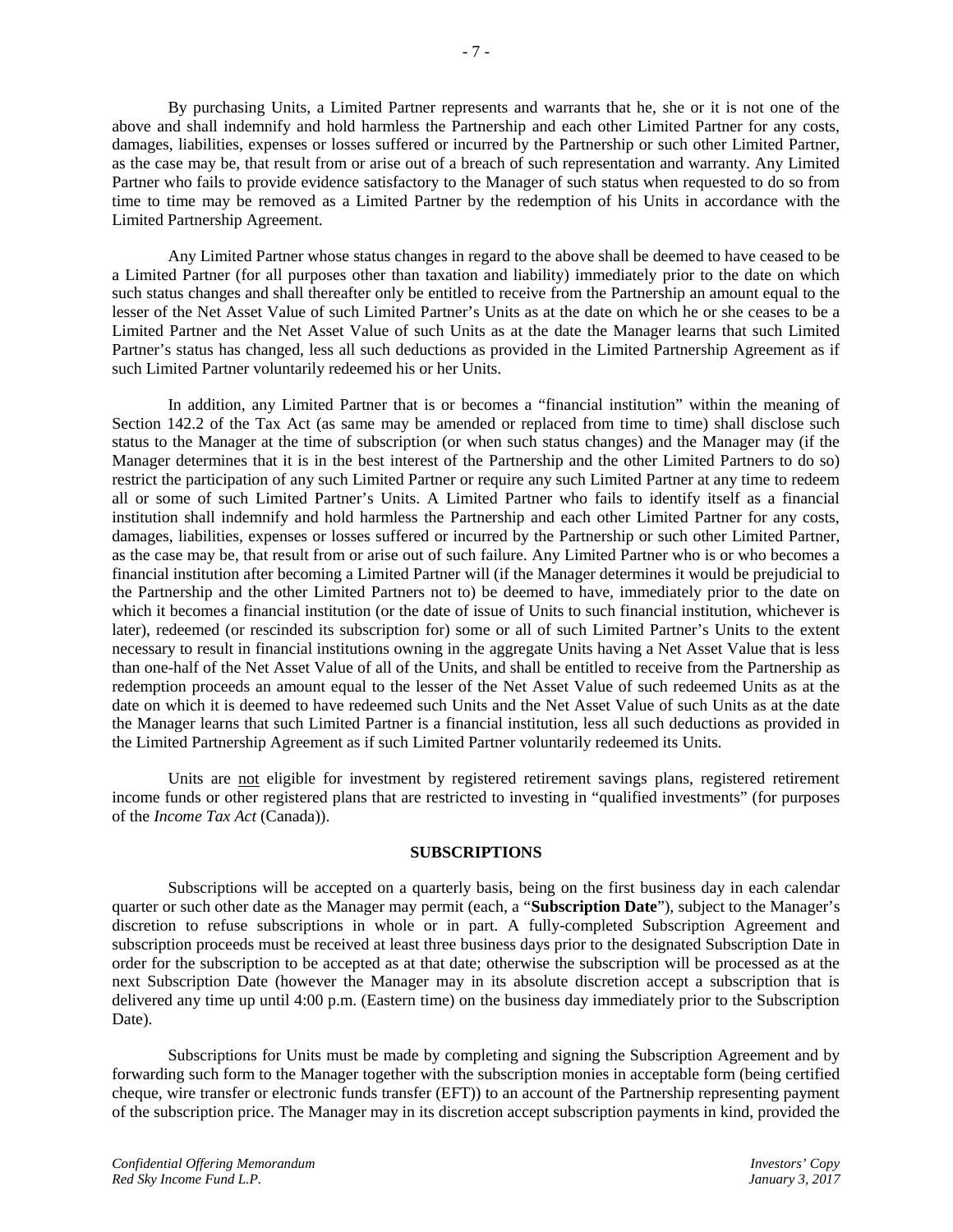assets so tendered fall within the Partnership's investment strategies (such assets to be valued in the same manner as the Partnership's other portfolio assets). Subscriptions for Units are subject to acceptance or rejection in whole or in part by the Manager in its sole discretion. Subscription funds provided prior to a Subscription Date will be kept in a segregated account without interest accruing thereon. In the event a subscription for Units is rejected, any subscription funds forwarded by the subscriber will be returned without interest or deduction.

The Limited Partnership Agreement and the Subscription Agreement (required to be executed by an investor) include an irrevocable power of attorney authorizing the General Partner on behalf of the holder of the Unit to execute the Limited Partnership Agreement, and any amendments thereto, and all other instruments necessary to reflect the formation of, amendment to or dissolution of the Partnership or the registration of the Partnership in any jurisdiction as well as any elections, determinations or designations under the Tax Act or other taxation legislation or laws of like import with respect to the affairs of the Partnership or a Limited Partner's interest in the Partnership.

## **Subscription Price**

Units of each Class will be issued in a new series each quarter at a subscription price of \$100 per Unit.

# **Minimum Subscriptions**

The minimum initial investment is **\$150,000** for **Class A Units**. The Manager retains the right to waive the minimum investment at any time.

This minimum is net of any front end commissions paid by an investor to his or her agent.

## **REDEMPTIONS**

An investment in Units is intended to be a long-term investment. However, a Limited Partner shall be entitled to redeem Units on the last business day of a calendar quarter, or such other date as the Manager in its absolute discretion may determine (each a "**Redemption Date**"). Redemption requests will only be considered if the Manager receives a **written notice** (in the form provided by the Manager) for such redemption at least 30 days prior to the proposed Redemption Date (or such shorter period as the Manager may permit in its absolute discretion).

The redemption price will equal the Net Asset Value per Unit of the applicable Class and series of Units being redeemed, determined as of the close of business on the relevant Redemption Date, less applicable deductions.

## **There will be deducted from redemption proceeds an early redemption deduction equal to 5% of the Net Asset Value of Units that are redeemed within 12 months of their purchase, which will be retained by the Partnership. The Manager may in extraordinary circumstances waive some or all of such early redemption deduction.**

If a redeeming Limited Partner owns Units of more than one series within a single Class, Units will be redeemed on a "first-in, first-out" basis, meaning that Units of the earliest series of the applicable Class owned by the Limited Partner will be redeemed first, at the redemption price for Units of such series, until such Limited Partner no longer owns Units of such series (although this policy may be amended depending on tax considerations).

Redemption proceeds will generally be paid within 10 business days of the Redemption Date, subject to receipt of complete documentation and final determination of Net Asset Value of the Partnership.

Redemptions may be suspended or deferred in certain circumstances. The Manager will not permit redemptions (either in whole or in part) and/or may elect to pay redemption proceeds partly in cash and partly in kind at any time where the Manager is of the opinion, in its discretion, that there are insufficient liquid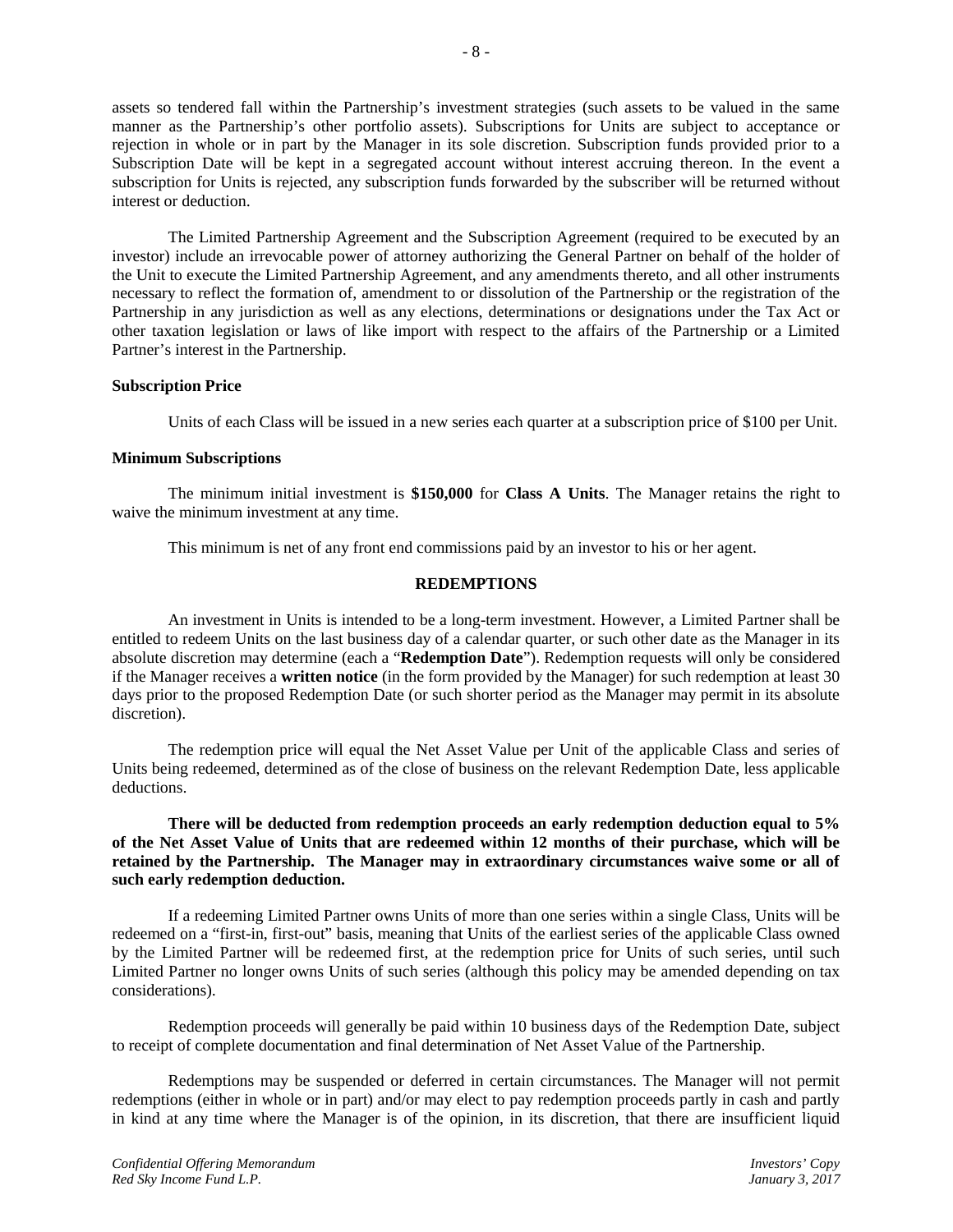assets in the Partnership to fund such redemptions entirely in cash or that the liquidation of assets would be to the detriment of the Partnership generally.

The Manager will advise the Limited Partners who have requested a redemption if redemptions will be limited or suspended on a requested Redemption Date. Redemption requests which are rejected as at a Redemption Date will be accepted on the next Redemption Date on which redemption requests are honoured in priority to redemption requests made after the deadline for redemption requests in respect of such earlier Redemption Date. Partial redemptions on a Redemption Date will be made on a pro rata basis. Redemption requests are irrevocable unless they are not honoured on a Redemption Date, in which case they may be withdrawn within 15 days following such Redemption Date.

The Manager has the right to require a Limited Partner to redeem some or all of the Units owned by such Limited Partner on a Redemption Date designated by the Manager at the Net Asset Value per Unit thereof, by notice in writing to the Limited Partner given at least 7 days before the designated Redemption Date, which right may be exercised by the Manager in its absolute discretion.

## **TRANSFER OR RESALE**

As the Units offered by this Offering Memorandum are being distributed pursuant to exemptions from the prospectus requirements of applicable securities legislation, the resale of these securities by investors is subject to restrictions. An investor should refer to applicable provisions in consultation with a legal adviser. Furthermore, no transfers of Units may be effected unless the Manager, in its sole discretion, approves the transfer and the proposed transferee. There is no market for these Units and no market is expected to develop, therefore it may be difficult or even impossible for the purchaser to sell the Units.

Subscribers are advised to consult with their legal advisers concerning restrictions on resale and are further advised against reselling their Units until they have determined that any such resale is in compliance with the requirements of applicable legislation and the Limited Partnership Agreement.

## **NET ASSET VALUE**

The Net Asset Value of the Partnership and the Net Asset Value Per Unit of each Class and series of Units will be determined as of 4:00 p.m. (Eastern time) on the last business day of each calendar quarter, on the business day immediately preceding a Subscription Date and on such other dates as the Manager may determine (each a "**Valuation Date**") by the Administrator in accordance with the Limited Partnership Agreement.

The Net Asset Value of the Partnership as of any date will mean the value of the Partnership's investment assets and the Partnership's other assets, less all liabilities, costs, and expenses accrued or payable of every kind and nature, including management fees and distributions due but not yet paid or made. In determining the Partnership's liabilities, the Manager may estimate expenses of a regular or recurring nature in advance, and may accrue the same into one or more valuation periods, any such accrual to be binding and conclusive on all Limited Partners, irrespective of whether such accrual subsequently proves to have been incorrect in amount (in which case any adjustments shall be made in the valuation period when such error is recognized).

The Net Asset Value of each series will generally increase or decrease proportionately with the increase or decrease in the Net Asset Value of the Partnership (before deduction of Class-specific and seriesspecific fees and expenses), and the Net Asset Value per Unit shall be determined (after deduction of Classspecific and series-specific fees and expenses) by dividing the Net Asset Value of each series by the number of Units of such series outstanding.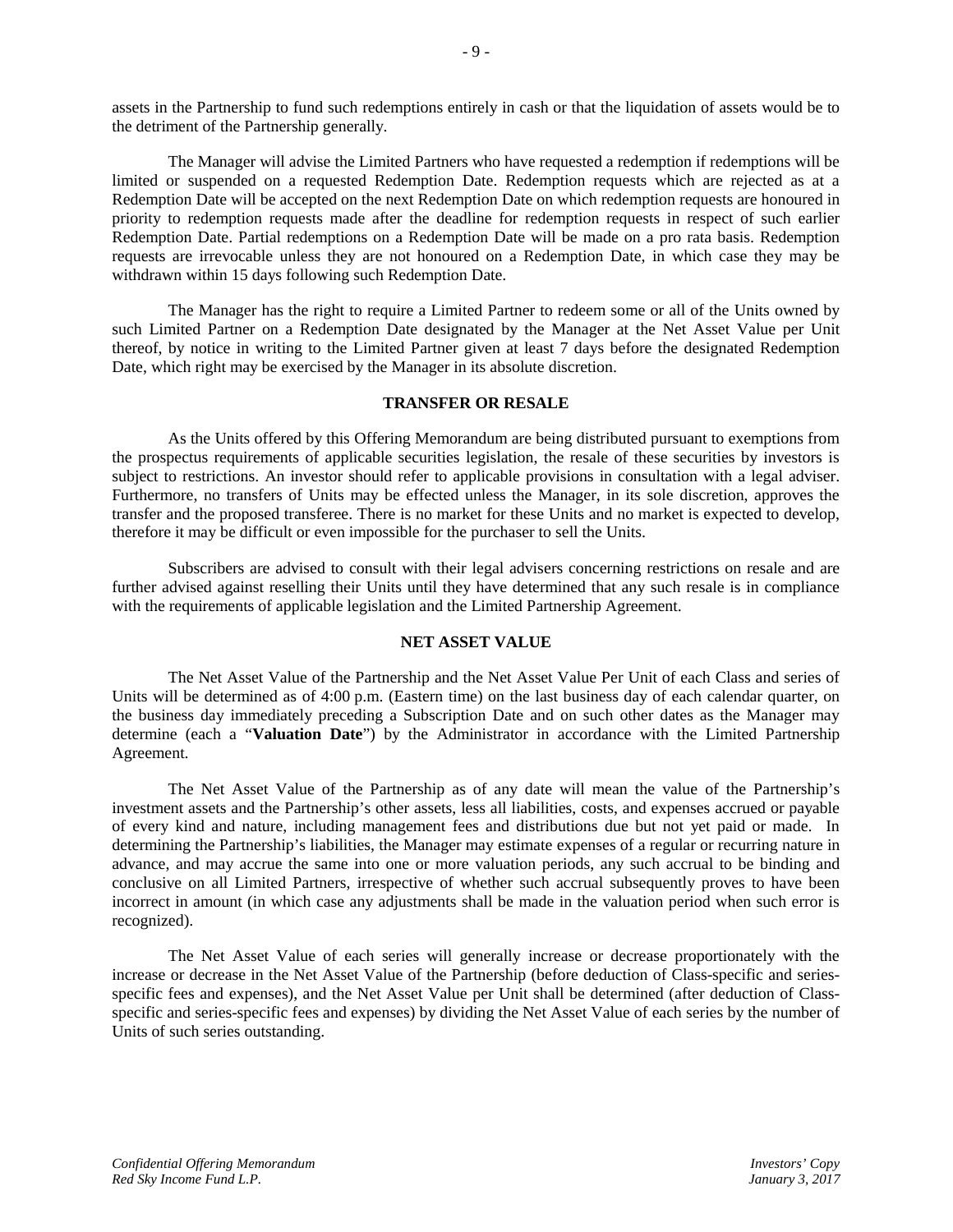# **Valuation Principles**

The value of the assets and the amount of the liabilities of the Partnership shall be calculated in such manner as the Manager, or third party engaged by the Manager, shall determine from time to time in accordance with the Limited Partnership Agreement, subject to the following:

- (a) The value of any cash on hand or on deposit, bills, demand notes, accounts receivable, prepaid expenses, dividends receivable (if such dividends are declared and the date of record is before the date as of which the Net Asset Value of the Partnership is being determined) and interest accrued and not yet received, shall be deemed to be the full amount thereof, unless the Manager, or third party engaged by the Manager, determines that any such deposit, bill, demand note, account receivable, prepaid expense, dividend receivable or interest accrued and not yet received is not worth the full amount thereof, in which event the value thereof shall be deemed to be such value as the Manager, or third party engaged by the Manager, determines to be the reasonable value thereof.
- (b) The value of any security which is listed or dealt in upon a public securities exchange will be valued at the last available trade price on the Valuation Date or, if the Valuation Date is not a business day, on the last business day preceding the Valuation Date. If no sales are reported on such day, such security will be valued at the average of the current bid and ask prices at close. Securities that are listed or traded on more than one public securities exchange or that are actively traded on over-the-counter markets while being listed or traded on such securities exchanges or over-the-counter markets will be valued on the basis of the market quotation which, in the opinion of the Manager, or third party engaged by the Manager, most closely reflects their fair value.
- (c) Securities held in private issuers are recorded at cost unless an upward adjustment is considered appropriate and supported by persuasive and objective evidence such as a significant equity financing by an unrelated investor at a transaction price higher than the valuation price. Downward adjustments to valuation price are made when there is evidence of other than a temporary decline in value as indicated by the assessment of the financial condition of the investment based on a significant equity financing by an unrelated investor at a transaction price lower than the valuation price, operational results, forecasts and other developments since the previous valuation price was established. Options and warrants held in private issuers are carried at cost unless there is an upward or downward adjustment of the underlying privately-held company supported by persuasive and objective evidence such as significant subsequent equity financing by an unrelated investor at a transaction price higher or lower than the valuation price.
- (d) All Partnership property valued in a foreign currency and all liabilities and obligations of the Partnership payable by the Partnership in foreign currency shall be converted into Canadian funds by applying the rate of exchange obtained from the best available data sources to the Administrator to calculate Net Asset Value.
- (e) The value of any security or property to which, in the opinion of the Manager, or third party engaged by the Manager, the above principles cannot be applied (whether because no price or yield equivalent quotations are available or for any other reason), shall be the fair value thereof determined in such manner as the Manager, or third party engaged by the Manager, may from time to time determine based on standard industry practice. Short-sale redelivery obligations will be marked-to-market, i.e. carried as a liability equal to the cost of repurchasing the securities sold short applying the same valuation techniques described above.
- (f) All other liabilities shall include only those expenses paid or payable by the Partnership, including accrued contingent liabilities; however (A) organizational and start-up expenses will be amortized by the Partnership over a five year period; and (B) expenses and fees allocable only to a Class or series of Units shall not be deducted from the Net Asset Value of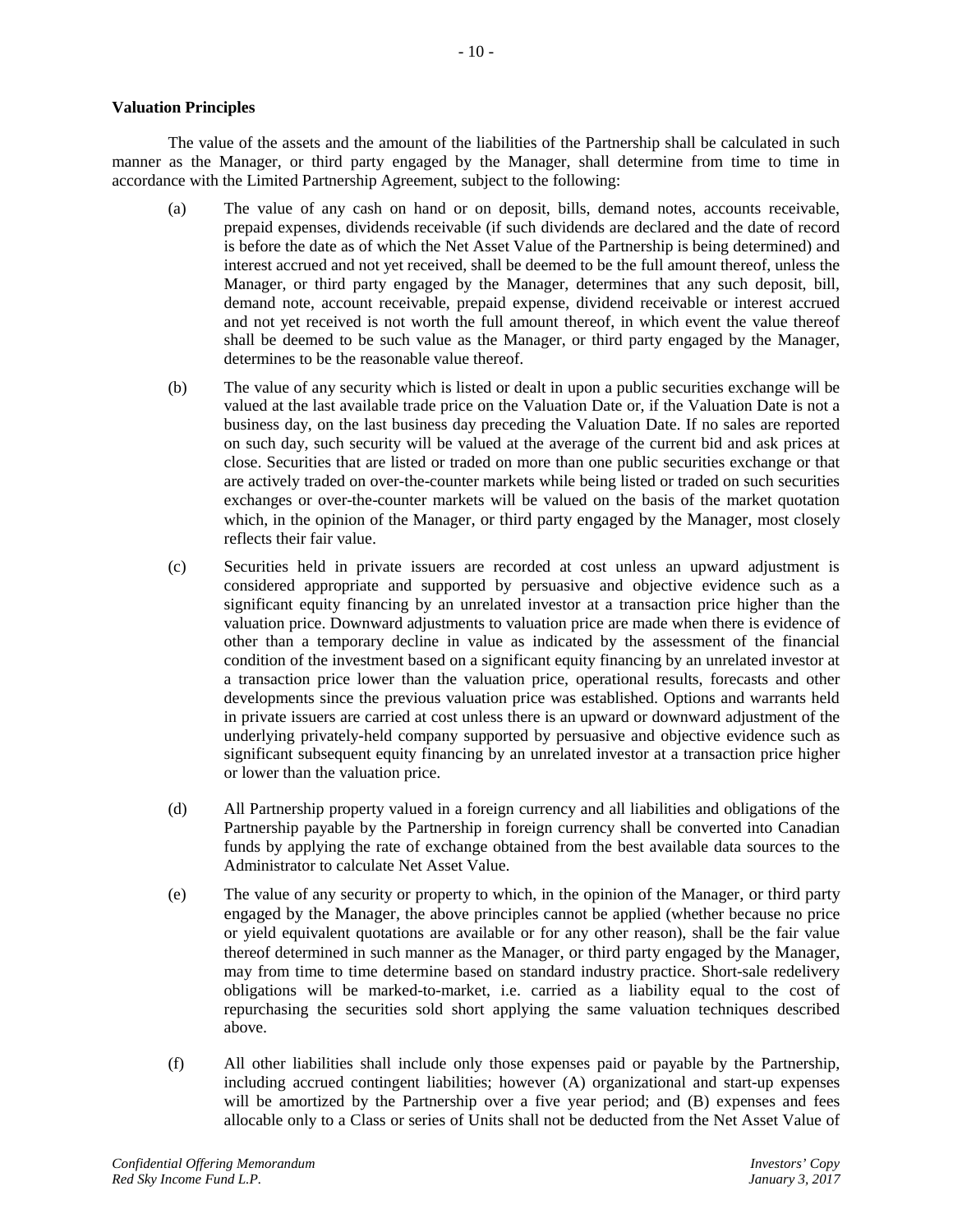the Partnership prior to determining the Net Asset Value of each Class and series, but shall thereafter be deducted from the Net Asset Value so determined for each such Class or series.

The Manager may determine such other rules as it deems necessary from time to time, which rules may deviate from Canadian generally accepted accounting principles and international financial reporting standards (IFRS).

The Manager may determine that certain assets, liabilities, income and/or losses are attributable to only one or more, but not all, classes and series of Units from time to time. The Net Asset Value of the Partnership and the Net Asset Value per Unit for each class and series of Units established by the Administrator in accordance with the provisions of this Agreement shall be conclusive and binding on all Partners unless the General Partner agrees otherwise.

Net asset value calculated in this manner will be used for the purpose of calculating the Manager's (and other service providers') fees and the General Partner's distributions and will be published net of all paid and payable fees and distributions. Such Net Asset Value will be used to determine the subscription price and redemption value of Units. For the purposes of financial reporting, the Partnership is required to calculate Net Asset Value in accordance with IFRS.

# **FUND MANAGEMENT AGREEMENT**

In order to set out the duties of the Manager, the Partnership has entered into a fund management agreement (the "**Fund Management Agreement**") with the Manager dated as of January 3, 2017. Pursuant to the Fund Management Agreement, the Manager directs the business, operations and affairs of the Partnership and provides day-to-day management services to the Partnership, including management of the Partnership's portfolio on a discretionary basis and distribution of the Units of the Partnership, and such other services as may be required from time to time. The General Partner has assigned its powers and obligations under the Limited Partnership Agreement to the Manager to the extent necessary to permit the Manager to carry out its duties under the Fund Management Agreement. The Manager may delegate certain of these duties from time to time.

Pursuant to the Fund Management Agreement, as compensation for providing services to the Partnership, the Manager shall be paid a quarterly management fee (the "**Management Fee**") on the last business day of each calendar quarter equal to 1/4 of **2%** of the aggregate Net Asset Value of the **Class A Units** and **Class B Units** on such date, calculated before deduction of any distribution payable to the General Partner in respect of such Units on such date. Each Class of Units is responsible for the Management Fee attributable to that Class of Units. No Management Fee is payable in respect of Class M Units.

Management Fees payable by the Partnership are subject to HST and will be deducted as an expense of the Partnership in the calculation of the net asset value of the Partnership.

The Fund Management Agreement may be terminated by either the General Partner or the Manager on 30 days' notice to the other, or immediately in the event of the dissolution or insolvency or bankruptcy of the other party or the termination of the Limited Partnership Agreement. In the event that a Unit is issued on a Subscription Date that was not the first business day of a calendar quarter, the Management Fee applicable to that Unit in such quarter will be pro-rated based on the number of days that it has been outstanding.

# **PROFIT ALLOCATION**

The General Partner will share in the profits of the Partnership by receiving distributions payable on the last Valuation Date in each calendar year based on the increase, if any, in the Net Asset Value of each **Class B Unit**. If a Class B Unit is redeemed on a Redemption Date that is not the last Valuation Date of a calendar year, the General Partner will receive a distribution in respect of such Unit payable on such Redemption Date. Such distributions are equal to **10%** of the positive amount, if any, obtained when the High Water Mark for each such Unit is subtracted from the Adjusted Net Asset Value of such Unit on such Valuation Date or Redemption Date (if the resulting amount is negative, the distribution in respect of such Unit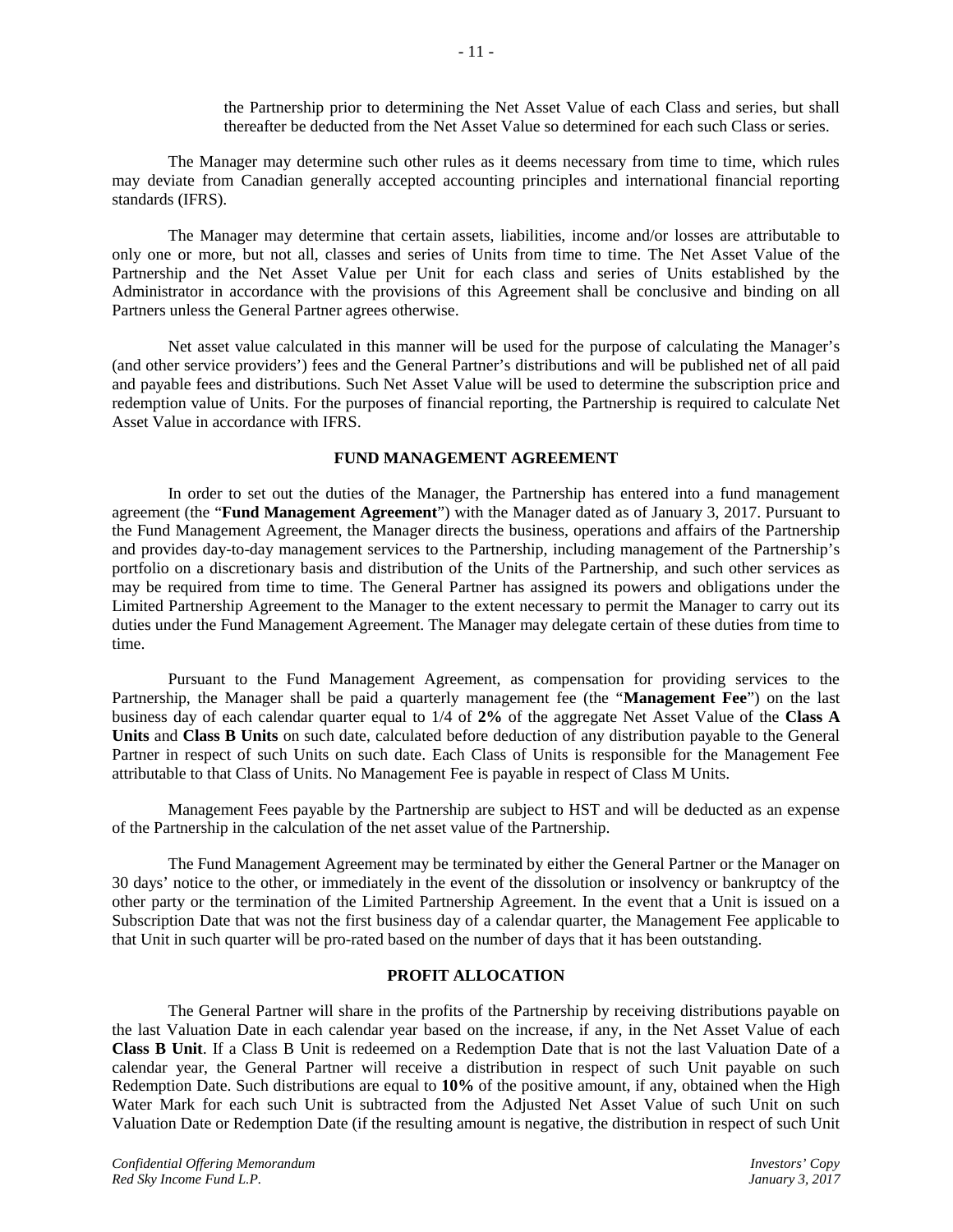shall be zero). No payment will be made to the General Partner in respect of the performance of the Class A and Class M Units.

The "**Adjusted Net Asset Value**" of a Unit on any date is equal to the Net Asset Value of such Unit on such date (calculated after deduction of the Management Fee and general expenses but before deduction of any redemption deduction or General Partner distribution, if any, allocable to such Unit) plus the amount of any distributions paid to the Limited Partner in respect of such Unit since the date as at which the High Water Mark of such Unit was established.

A Unit's "**High Water Mark**" is, initially, its subscription price, and thereafter shall be adjusted from time to time to equal its Net Asset Value immediately following the payment of a distribution to the General Partner in respect of such Unit. The High Water Mark of a Unit will be appropriately adjusted in the event of a consolidation or subdivision of Units.

Any distribution paid to the General Partner will be deducted from the Net Asset Value (or redemption proceeds, as the case may be) of the respective Unit.

Limited Partners will, therefore, effectively share in net profits and net losses of the Partnership by increases or decreases in the Net Asset Value of their Units, which will be reduced by the applicable General Partner's distributions.

#### **SUMMARY OF LIMITED PARTNERSHIP AGREEMENT**

The rights and obligations of the Limited Partners and of the General Partner are governed by the Limited Partnership Agreement (as amended from time to time) and the LP Act. The following is a summary of the Limited Partnership Agreement entered into by the General Partner and the initial limited partner. **This summary is not intended to be complete and each investor should carefully review the Limited Partnership Agreement itself for full details of these provisions.**

#### **Authority and Duties of the General Partner**

The General Partner has the full power and authority to do such acts and things and to execute and deliver such documents as it considers necessary or desirable in connection with the offering and sale of the Units and for carrying on the activities of the Partnership for the purposes described herein and in the Limited Partnership Agreement.

The General Partner shall exercise the powers and discharge its duties honestly, in good faith, and with a view to the best interests of the Partnership and in connection therewith shall exercise the degree of care, diligence and skill that a reasonably prudent person would exercise in comparable circumstances. See Article 6 - Management of Limited Partnership in the Limited Partnership Agreement.

**The General Partner has assigned its powers and obligations under the Limited Partnership Agreement to the Manager to the extent necessary to permit the Manager to carry out its duties under the Fund Management Agreement. However the Manager is not and is not intended to be a Partner. This summary reflects the assignment of powers, obligations and authority by the General Partner to the Manager.**

## **The Units**

The Partnership may issue an unlimited number of Units. The Manager may in its discretion create different Classes of Units. Each Class may be subject to different management fees, may have a different profit-sharing arrangement with the General Partner, and may have such other features as the Manager may determine. As at the date hereof, two Classes of Units (the Class A Units and the Class M Units) have been created for general distribution, having the attributes described in this Offering Memorandum. Additional Classes may be created for one or more specific investors from time to time that are not described herein. The Manager may exchange or redesignate a Limited Partner's Units from one Class to another (and amend the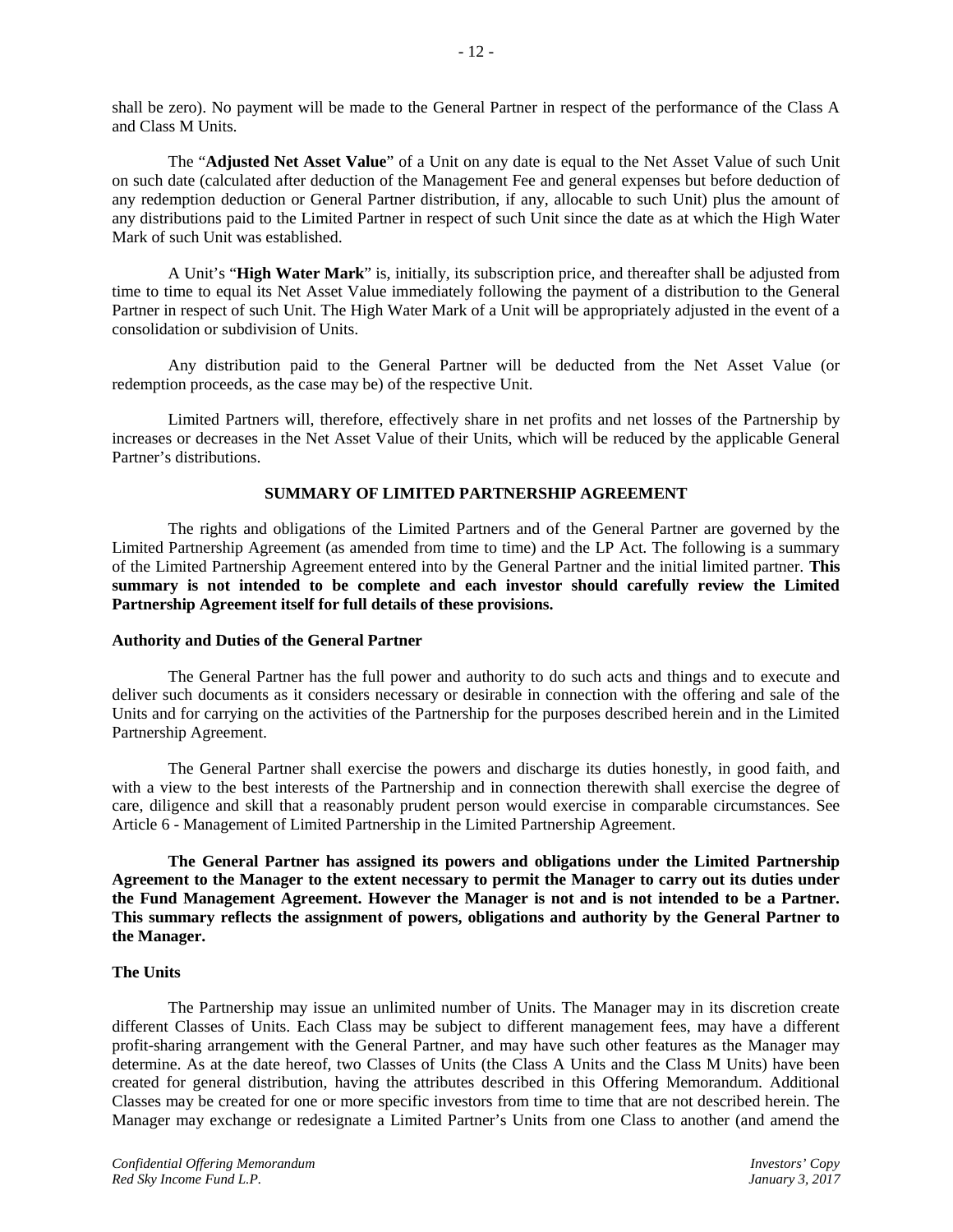number of such Units so that the Net Asset Value of the Limited Partner's aggregate holdings remains unchanged) and will do so in accordance with the Limited Partnership Agreement.

Units within each Class may be designated by the Manager as being Units of a series, and the opening Net Asset Value of each such series may be determined by the Manager. Each issued and outstanding Unit of a series shall be equal to each other Unit of the same series with respect to all matters. The respective rights of the holders of Units of each series will be proportionate to the Net Asset Value of such series relative to the Net Asset Value of each other series. Each Unit carries with it a right to vote, with one vote for each \$1.00 of Net Asset Value attributed to such Unit (the Net Asset Value of all Units held by a Limited Partner shall be aggregated for the purpose of determining voting rights). Fractional Units may be issued. A person wishing to become a Limited Partner shall subscribe for Units by means of a subscription form and power of attorney. The acceptance of any such subscription in whole or in part shall be subject to the Manager in its sole discretion. See Article 3 - The Units in the Limited Partnership Agreement.

The first series of each Class of Units designated by the Manager will be issued at a Net Asset Value per Unit of \$100. On each successive Subscription Date on which Units are issued, a new series of Units within each Class will be issued at a Net Asset Value per Unit to be determined by the Manager (the Manager's current policy is to issue Units of each new series at \$100 per Unit). All changes in Net Asset Value (i.e. all income and expenses, and all unrealized gains and losses) of the Partnership shall be borne proportionately by each Class and series of Units based on their respective Net Asset Values, except as follows: (i) subscription proceeds received by the Partnership in respect of a series of Units shall accrue to the Net Asset Value of such series; (ii) all redemption proceeds paid out by the Partnership in respect of a Unit of a series shall be deducted from the Net Asset Value of such series; (iii) the management fee and redemption fee payable to the Manager in respect of a Unit of a series shall be deducted from the Net Asset Value of such series and (iv) any other expenses and any distributions paid to the General Partner that are allocable to a specific Class or series shall be deducted only from the Net Asset Value of that Class or series. The Net Asset Value per Unit of each Class and series shall be calculated by dividing the Net Asset Value of such respective Classes and series by the number of Units of such Classes and series then outstanding.

Units of a series of any Class may from time to time be consolidated or subdivided, and redesignated by the Manager as Units of another series or renamed such that they have the same name as another series of the same Class, with the consolidation/subdivision ratio based on their respective Net Asset Values per Unit, if (i) any High Water Mark for the first such series is equal to the Net Asset Value per Unit for such first series and any High Water Mark for the second series is equal to the Net Asset Value per Unit of such second series, or (ii) the ratio of any High Water Mark to the Net Asset Value per Unit for each such series is identical. (For the definition of "High Water Mark", see "Profit Allocation" above.)

## **Allocation of Income and Loss**

Income and loss for taxation purposes, as well as taxable capital gains and allowable losses, of the Partnership in each fiscal year will generally be allocated to the Partners according to the following guidelines:

- (a) Limited Partners who redeemed Units in the year will first be allocated a portion of income and taxable capital gains to reflect the realization of such amounts necessary to fund the redemptions;
- (b) the General Partner will be allocated a portion of income, dividends and taxable capital gains in a total amount generally equal to the distributions received by the General Partner payable in such year;
- (c) Limited Partners will be allocated the remaining income, dividends and taxable capital gains in a fair manner based on the number, Class and series of Units held by such Limited Partners, the dates of purchase and/or redemption, the respective Net Asset Values of each Class and series of Units, the fees paid or payable and distributions payable to the General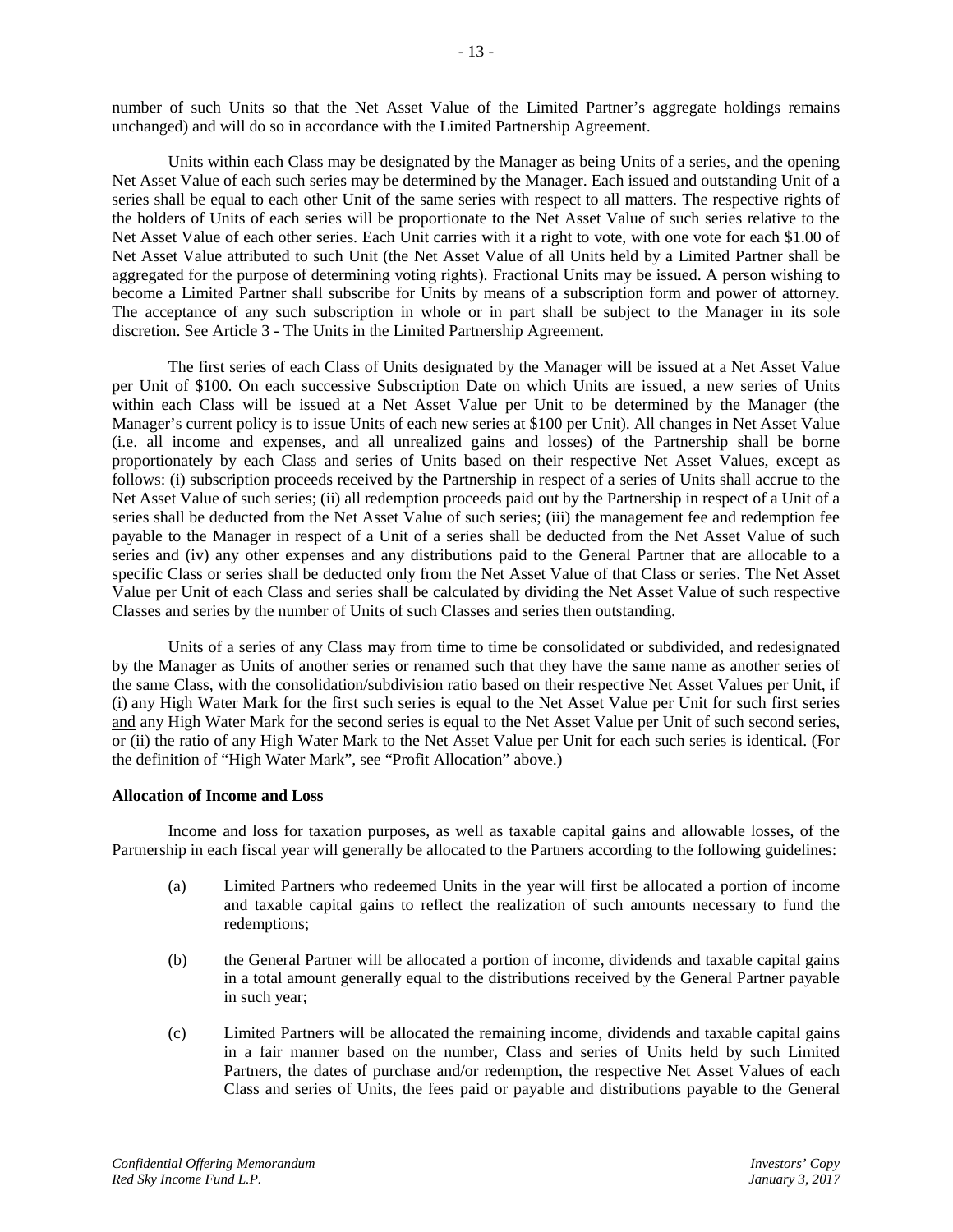Partner in respect of each Class and series of Units, and the date of realization of each such item of income, gain or loss, among other factors deemed by the Manager to be relevant; and

(d) net losses will be allocated as to (i) 0.001%, to the General Partner, and (ii) 99.999%, to Limited Partners who hold Units at any time during such year (and in certain cases to Limited Partners who held Units at any time in the previous fiscal year).

**The Manager may adopt and amend an allocation policy from time to time intended to fairly and equitably allocate income or loss in the circumstances.** See Section 4.7 - Allocations in the Limited Partnership Agreement.

#### **Distributions**

The General Partner will receive distributions from the Partnership based on the increase in the Net Asset Value of each Class B Unit on the last Valuation Date in each calendar quarter and upon the redemption of such Unit, as more fully described above under "Profit Allocation". Such distributions will be deducted from the Net Asset Value of such Unit (or, in the case of a redemption, from the redemption proceeds). The General Partner will not be required to repay any distributions if distributions received on a redemption of Units in a fiscal year exceed the Partnership's net profits in that year.

Net profit of the Partnership allocated to the Limited Partners for any fiscal period may be distributed in whole or in part from time to time or at any time in the sole discretion of the Manager. No payment may be made to a Limited Partner from the assets of the Partnership if the payment would reduce the assets of the Partnership to an insufficient amount to discharge the liabilities of the Partnership to persons who are not the General Partner or a Limited Partner.

#### **Redemptions**

Redemption rights are described above under the heading "Redemptions". Also, see Article 5 - Redemption in the Limited Partnership Agreement.

#### **Expenses**

The Partnership is responsible for all costs incurred by it in connection with the creation and organization of the General Partner and the Partnership and the ongoing activities of the Partnership, including but not limited to:

- (a) third party fees and administrative expenses of the Partnership, which include Manager's fees, accounting, valuation, technology, audit and legal costs, insurance premiums, custodial fees, administration, registrar and transfer agency fees and expenses, bookkeeping and recordkeeping costs, all Limited Partner communication expenses, mailing and printing expenses, marketing and advertising expenses, organizational and set-up expenses, the cost of maintaining the Partnership's existence and regulatory fees and expenses, fees payable to the Partnership's independent review committee (if any) and all reasonable extraordinary or non-recurring expenses; and
- (b) fees and expenses relating to the Partnership's portfolio investments, including the cost of securities, security valuation costs, interest on borrowings and commitment fees and related expenses payable to lenders and counterparties, brokerage fees, commissions and expenses, short sale collateral requirements, and banking fees.

To the extent that such expenses are borne by the General Partner or Manager, the General Partner or Manager, as the case may be, shall be reimbursed by the Partnership from time to time. Expenses attributable to a particular Class or series of Units will be deducted from the Net Asset Value of such Class or series. See Section 6.2 – Expenses in the Limited Partnership Agreement.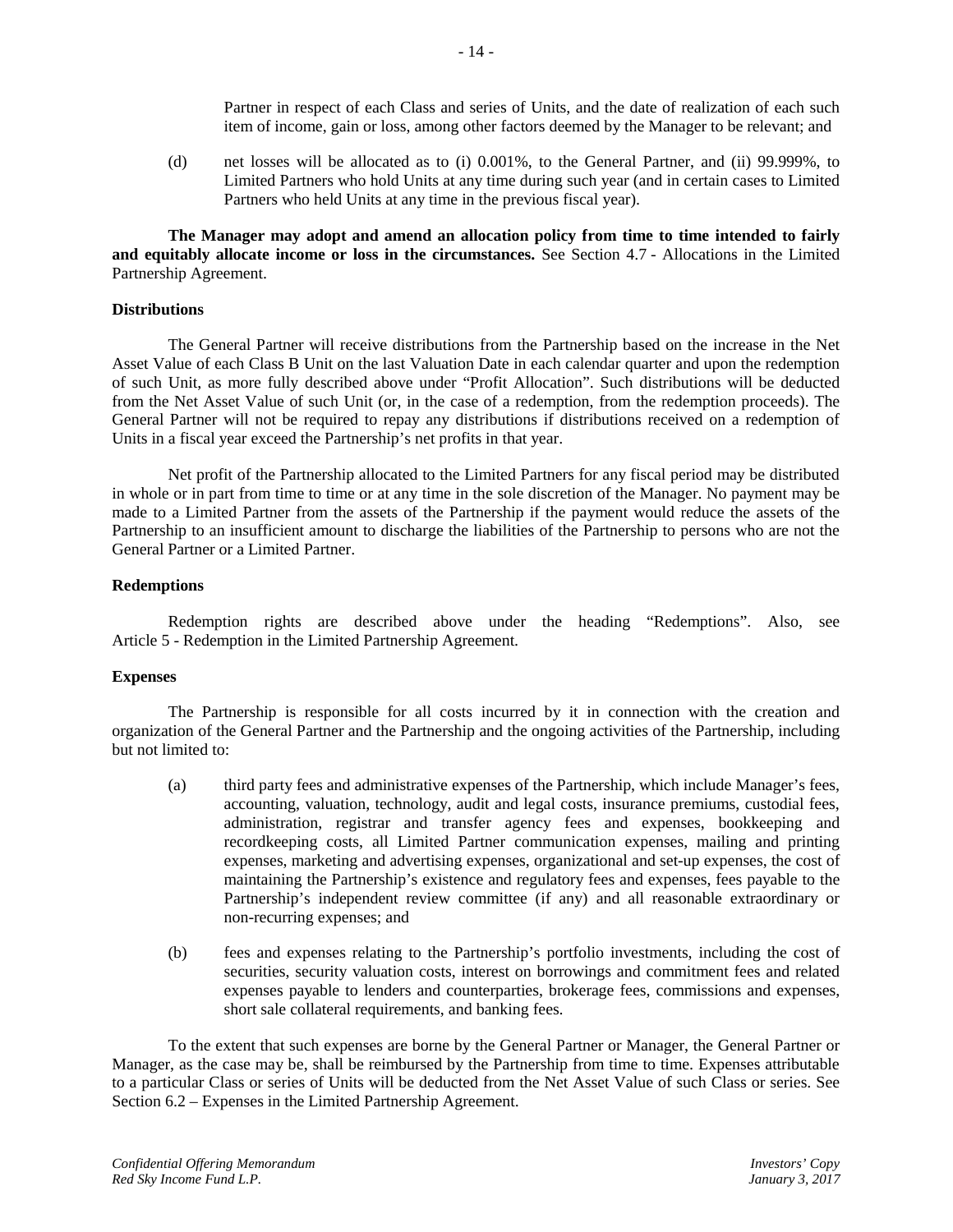## **Power of Attorney**

The Limited Partnership Agreement contains a limited power of attorney in favour of the General Partner in connection with all matters related to the operation of the Partnership, and authorizes the General Partner to, for example, execute documents on behalf of each Limited Partner (including tax elections and amendments to the Limited Partnership Agreement). See Section 6.4 – Power of Attorney in the Limited Partnership Agreement.

## **Management Fees**

The Partnership may pay to the Manager such fees, in such amounts and at such intervals, as the General Partner and the Manager may agree to from time to time. All such fees are described above under "Fund Management Agreement". See Section 7.2 – Fees in the Limited Partnership Agreement.

## **Liability**

Subject to the provisions of the LP Act, the liability of each Limited Partner for the liabilities and obligations of the Partnership is limited to the amount the Limited Partner contributes or agrees in writing to contribute to the Partnership, less any such amounts properly returned to the Limited Partner. A Limited Partner may lose his, her or its status as a limited partner and the benefit of limited liability if such Limited Partner takes part in the control of the business of the Partnership or if certain other provisions of the LP Act are contravened.

Where a Limited Partner has received the return of all or part of the Limited Partner's "Contributed Capital" (as defined in the Limited Partnership Agreement), the Limited Partner is nevertheless liable to the Partnership or, following the dissolution of the Partnership, to its creditors for any amount, not in excess of the amount returned with interest (calculated at a rate per annum equal to the prime commercial lending rate of the Partnership's bankers), necessary to discharge the liabilities of the Partnership to all creditors who extended credit or whose claims otherwise arose before the return of the Contributed Capital. Furthermore, if after a distribution the Manager determines that a Limited Partner was not entitled to all or some of such distribution, the Limited Partner shall be liable to the Partnership to return the portion improperly distributed, together with interest at a rate per annum equal to the prime commercial lending rate of the Partnership's bankers if repayment of such excess amount is not made by the Limited Partner within 15 days of receiving notice of such overpayment. The Manager may set off and apply any sums otherwise payable to a Limited Partner against such amounts due from such Limited Partner, provided that there shall be no right of set-off against a Limited Partner in respect of amounts owed to the Partnership by a predecessor of such Limited Partner. See Section 4.12 - Repayments and Section 8.2 - Limited Liability of Limited Partners in the Limited Partnership Agreement.

The General Partner shall be liable for the debts, obligations and any other liabilities of the Partnership in the manner and to the extent required by the LP Act and as set forth in the Limited Partnership Agreement to the extent that Partnership assets are insufficient to pay such liabilities.

The General Partner will indemnify and hold harmless each Limited Partner for any costs, damages, liabilities, expenses or losses suffered or incurred by such Limited Partner that result from or arise out of such Limited Partner not having unlimited liability as set out in the Limited Partnership Agreement, other than any liability caused by or arising out of any act or omission of such Limited Partner. See Article 8 - Liabilities of Partners in the Limited Partnership Agreement.

## **Reports to Limited Partners**

Within 90 days after the end of each fiscal year, the Manager will forward to each Limited Partner who has requested same an annual report for such fiscal year consisting of (i) audited financial statements for such fiscal year; (ii) a report of the Auditors on such financial statements; and (iii) tax information to enable each Limited Partner to properly complete and file his or her tax returns in Canada in relation to an investment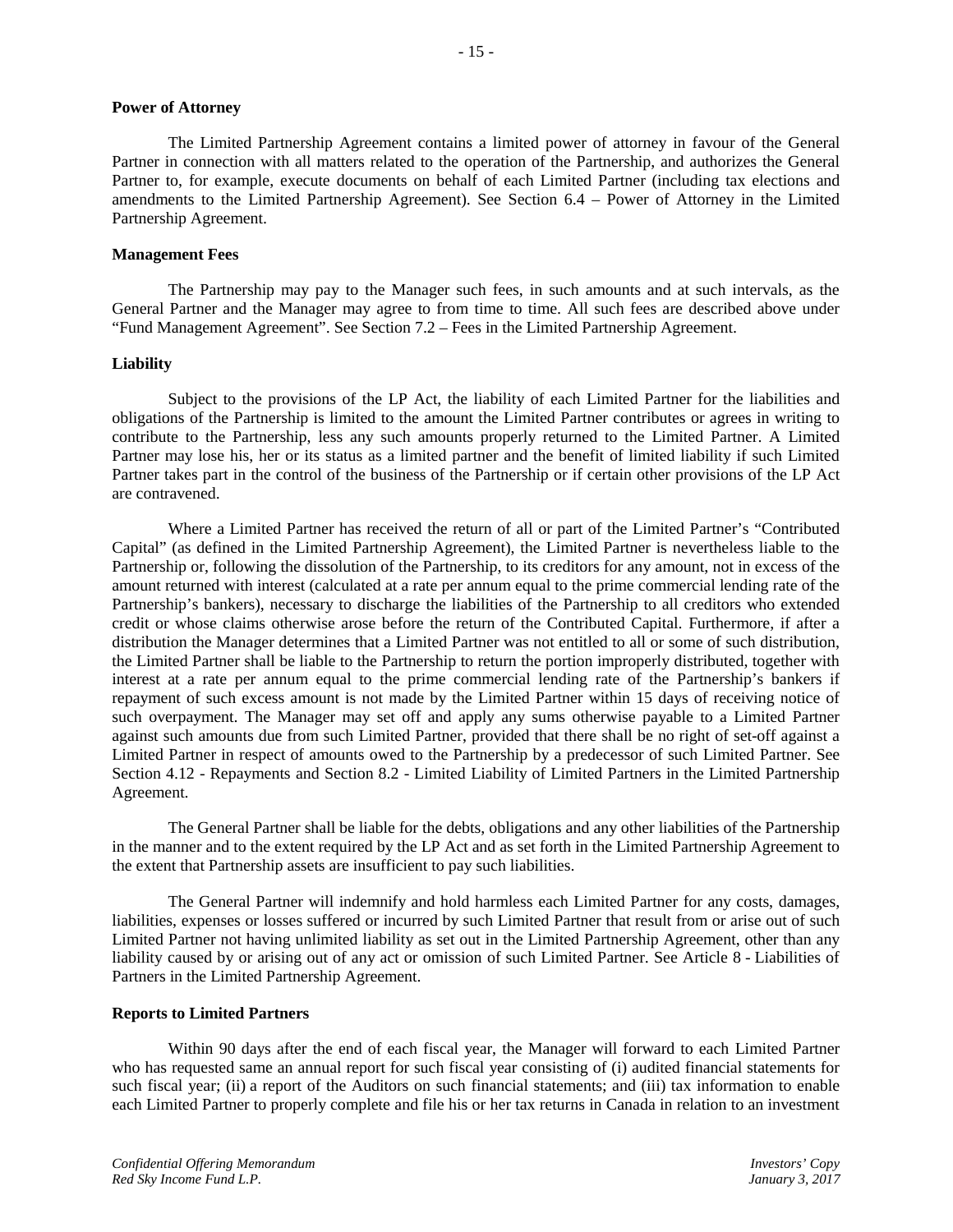in Units. Unaudited financial statements will be made available to Limited Partners within 60 days of the end of the first six months of each year.

The Manager will also send to each Limited Partner a quarterly report on the Net Asset Value per Unit of the Units held by such Limited Partner, plus such other financial reports as may be required by applicable law as required by law or as is mutually agreed.

## **Fiscal Year**

The fiscal year of the Partnership shall end on December 31 in each calendar year.

# **Amendment**

The General Partner may, without prior notice or consent from any Limited Partner, amend the Partnership Agreement (i) in order to protect the interests of the Limited Partners, if necessary; (ii) to cure any ambiguity or clerical error or to correct or supplement any provision contained therein which may be defective or inconsistent with any other provision if such amendment does not and shall not in any manner adversely affect the interests of any Limited Partner; (iii) to reflect any changes to any applicable legislation; or (iv) in any other manner, if such amendment does not and shall not adversely affect the interests of any Limited Partner in any manner.

Otherwise, the Partnership Agreement may be amended at any time by:

- (a) the General Partner with the consent of the Limited Partners given by Special Resolution; or
- (b) the General Partner, without the consent of the Limited Partners, provided the Limited Partners are given not less than 60 days' written notice prior to the effective date of the amendment (together with a copy of the amendment and an explanation of the reasons for the amendment), and each Limited Partner is given the opportunity to redeem all of such Limited Partner's Units prior to the effective date of such amendment (in such event the General Partner shall be deemed to have waived, to the extent necessary, any lock up and minimum notice periods).

See Article 13 - Amendment of Agreement in the Limited Partnership Agreement.

## **Term**

The Partnership has no fixed term. Dissolution may only occur (i) at any time on 30 days written notice to each Limited Partner, or (ii) on the date which is 60 days following the removal of the General Partner, unless the Limited Partners agree by Ordinary Resolution to appoint a replacement General Partner and continue the Partnership. See Article 12 - Termination of the Partnership in the Limited Partnership Agreement.

## **ADMINISTRATION AGREEMENT**

SGGG Fund Services Inc. ("the **Administrator**") has been appointed, pursuant to a services agreement (the "**Administration Agreement**"), to provide fund valuation and unitholder recordkeeping services to the Partnership. The Administrator has its principal place of business at 300 – 121 King Street West, Toronto, Ontario M5H 3T9.

In accordance with the Administration Agreement, the Administrator will calculate the Net Asset Value of the Partnership and the Net Asset Value per Unit for each class and series, provide unitholder recordkeeping services, liaise with the auditors with respect to the audit of the financial statements, supply required information and reports, prepare all necessary T5013 filings for the Partnership, maintain the register of Partners, prepare a period-end audit preparation file and annual and interim draft financial statements with notes, and provide all other services as agreed between the Manager and the Administrator from time to time.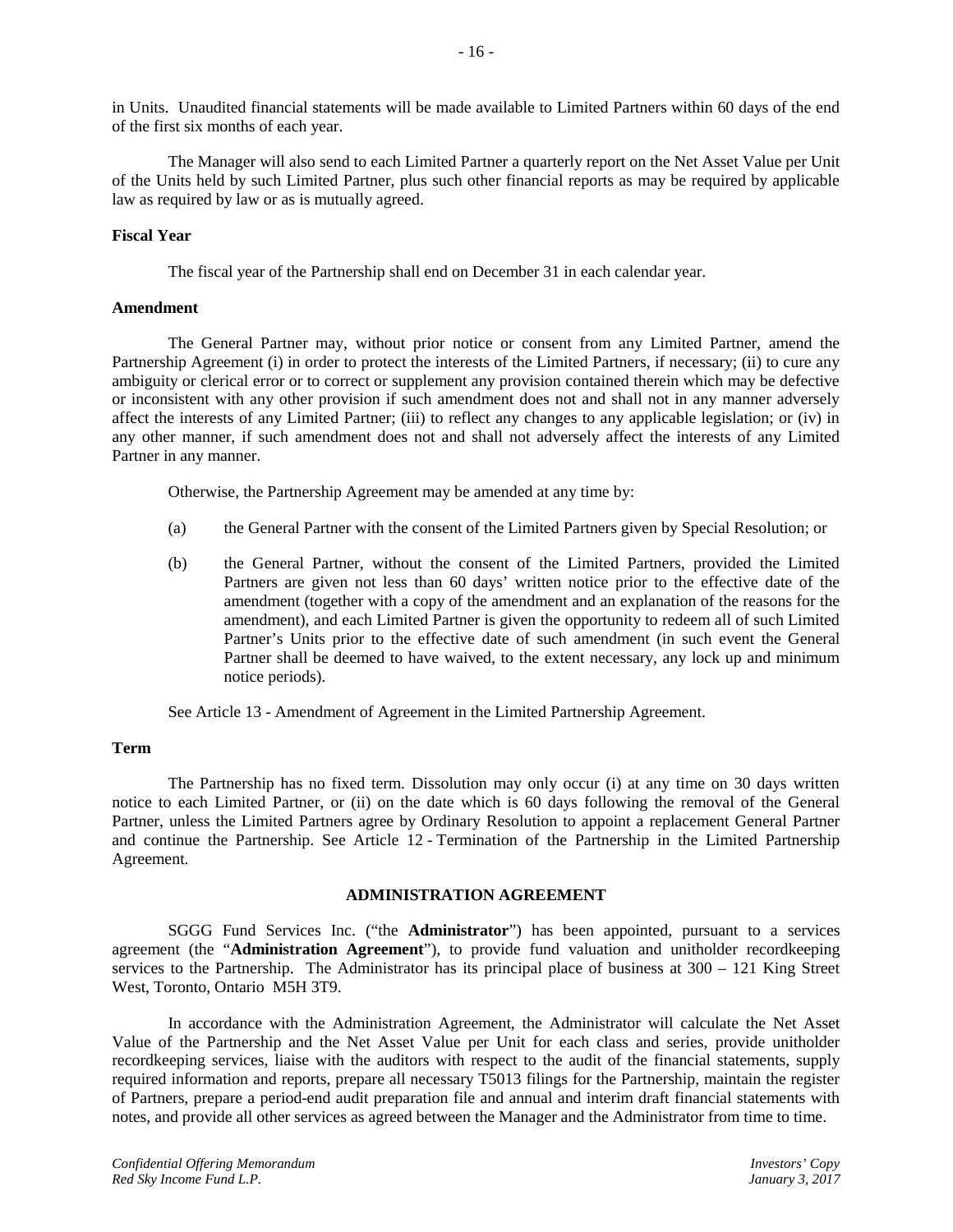The Administrator will receive fees from the Partnership in accordance with the Administration Agreement.

The Manager has agreed to indemnify, defend and save the Administrator, and its directors, officers, employees and agents harmless from and against any and all liabilities, claims, damages, costs, expenses or losses that may arise out of the Administrator providing the services under the Administration Agreement, other than those arising out of the Administrator's own gross negligence or wilful misconduct. The Administrator has agreed to indemnify, defend and save the Manager and the Partnership, and its directors, officers, employees and agents harmless from and against any and all liabilities, claims, damages, costs, expenses or losses that may arise out of the Administrator's own gross negligence or wilful misconduct.

The Administrator or the Manager may terminate the Administration Agreement at any time on three months' written notice. The Administration Agreement may also be terminated immediately by either party under certain circumstances, including by the Administrator for non-payment of fees and by the Manager for a breach of the Administration Agreement.

## **PRIME BROKERAGE AGREEMENT**

The Partnership has appointed CIBC World Markets Inc. (the "**Prime Broker**") as prime broker in respect of the Partnership's portfolio transactions pursuant to the terms of a prime brokerage service agreement (the "**Prime Broker Agreement**") between the Partnership and the Prime Broker. These services will include the provision to the Partnership of trade execution, settlement and/or holding of investments and cash, and a margin facility, at the discretion of the Prime Broker. The Partnership may utilise other brokers and dealers for the purposes of executing transactions for the Partnership. The Prime Broker assumes possession of a first priority security interest in, lien on and right of set-off against the assets of the Partnership as part of its prime brokerage function in accordance with the terms of the Prime Broker Agreement. The Partnership's cash and credit balances on account with the Prime Broker are not segregated and may be used by the Prime Broker in the ordinary conduct of its business, and the Partnership is an unsecured creditor in respect of those assets. The Partnership may request delivery of any assets not required by the Prime Broker for margin or borrowing purposes.

Under the terms of the Prime Broker Agreement, the Partnership has agreed to indemnify the Prime Broker for losses it may incur in providing services under the Prime Broker Agreement. Neither the Prime Broker nor any brokers appointed has or will have investment discretion in relation to the Partnership and no responsibility will be taken by the Prime Broker for any of the assets of the Partnership held by other brokers.

The Partnership may from time to time replace the Prime Broker, and/or appoint one or more additional prime brokers, on terms similar to those above.

# **CANADIAN INCOME TAX CONSIDERATIONS AND CONSEQUENCES**

Investors are urged to consult with their tax advisers respecting the purchase, holding and disposition of Units of the Partnership. Investors should be aware of the tax considerations and consequences associated with an investment in a limited partnership generally and in an actively managed investment pool in particular.

#### **RISK FACTORS**

Investment in Units involves certain risk factors, including risks associated with the Partnership's investment strategies. The following risks should be carefully evaluated by prospective investors.

#### **Risks Associated with an Investment in the Partnership**

## *Marketability and Transferability of Units*

There is no market for the Units and their resale, transfer and redemption are subject to restrictions imposed by the Limited Partnership Agreement, including prior consent by the Manager, and applicable securities legislation. Although the LP Act permits a Limited Partner to assign his or her economic rights to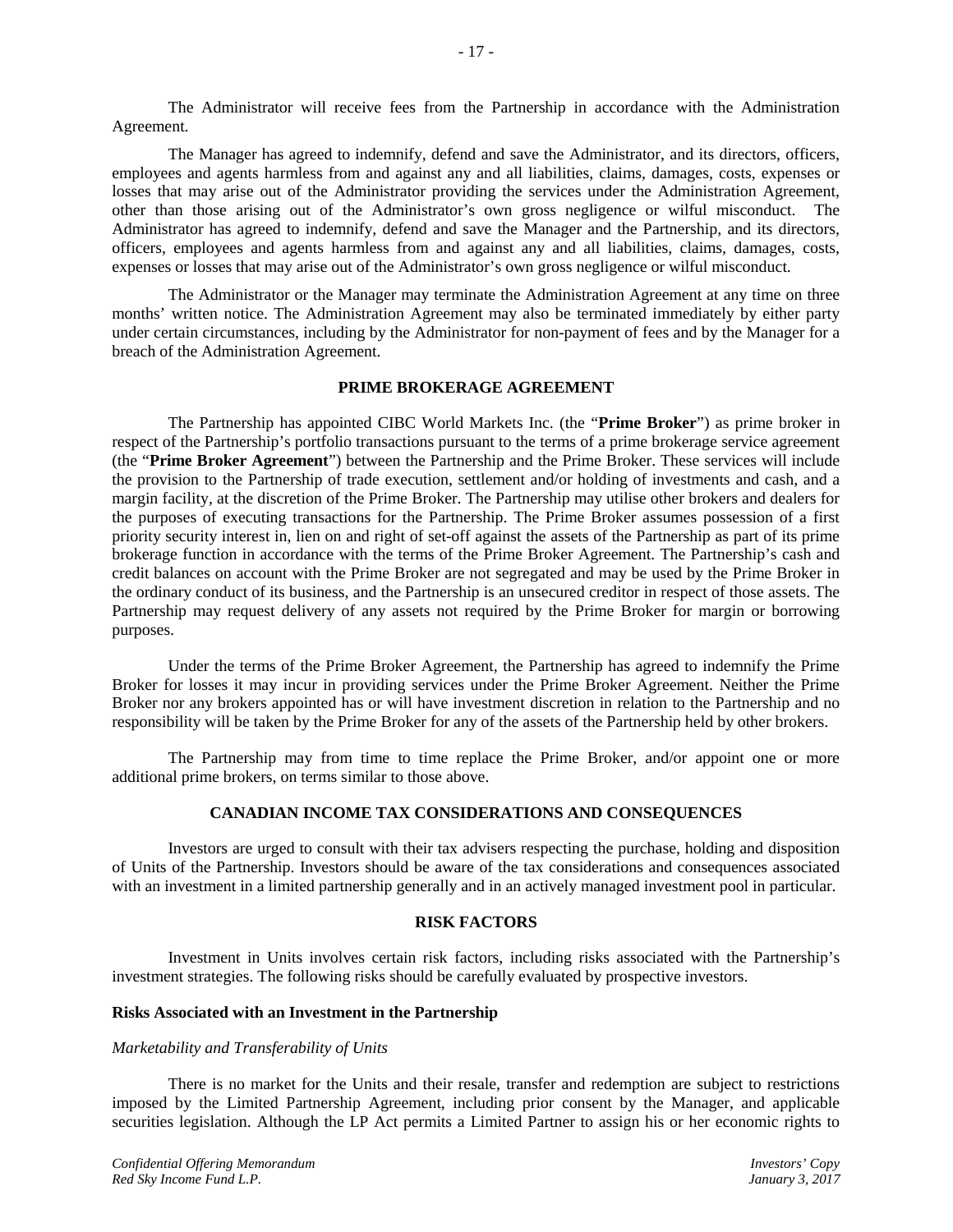distributions of profit and capital, legal ownership of the Units, and all other rights and liabilities of the Limited Partner as a partner of the Partnership, may only be transferred with such prior consent. See "Transfer or Resale". Consequently, holders of Units may not be able to liquidate their investment in a timely manner and the Units may not be readily accepted as collateral for a loan.

## *Investment Risk*

An investment in the Partnership may be deemed to be speculative and is not intended as a complete investment program. A subscription for Units should be considered only by persons financially able to maintain their investment and who can bear the risk of loss associated with an investment in the Partnership. Investors should review closely the investment objective and investment strategies to be utilized by the Partnership as outlined herein to familiarize themselves with the risks associated with an investment in the Partnership.

#### *Reliance on Manager and Track Record*

The success of the Partnership will be primarily dependent upon the efforts of the Manager and its principals. Management personnel may change without notice.

## *Tax Liability*

Net Asset Value of the Partnership and Net Asset Value per Unit will be marked to market and therefore calculated on the basis of both realized trading gains and losses and accrued, unrealized gains and losses. In computing each Limited Partner's share of income or loss for tax purposes, only realized gains and other factors, including the date of purchase or redemption of Units by a Limited Partner in a fiscal year, will be taken into account. Therefore, the change in Net Asset Value of a Limited Partner's Units may differ from his share of income and loss for tax purposes. Furthermore, investors may be allocated income for tax purposes and not generally receive any cash distributions from the Partnership.

## *Possible Loss of Limited Liability*

Under the LP Act, the General Partner has unlimited liability for the debts, liabilities, obligations and losses of the Partnership to the extent that they exceed the assets of the Partnership. The liability of each Limited Partner for the debts, liabilities, obligations and losses of the Partnership is limited to the value of money or other property the Limited Partner has contributed or agreed to contribute to the Partnership. In accordance with the LP Act, if a Limited Partner has received a return of all or part of the Limited Partner's contribution to the Partnership, the Limited Partner is nevertheless liable to the Partnership, or where the Partnership is dissolved, to its creditors, for any amounts not in excess of the amount returned with interest, necessary to discharge the liabilities of the Partnership to all creditors who extended credit or whose claims arose before the return of the contribution. **The limitation of liability of a Limited Partner may be lost if a Limited Partner takes part in the control of the business of the Partnership.**

## *Funding Deficiencies*

Other than with respect to the possible loss of the limited liability as outlined above, no Limited Partner shall be obligated to pay any additional assessment on the Units held or subscribed. However, if, as a result of a distribution by the Partnership, the Partnership's capital is reduced and the Partnership is unable to pay its debts as they become due, the Limited Partners may have to return to the Partnership any such distributions received by them to restore the capital of the Partnership. If the Partnership does not have sufficient funds to meet its requirements and must default because the deficiency is not funded, Limited Partners may lose their entire investment in the Partnership.

#### *Income*

An investment in the Partnership is not suitable for an investor seeking an income from such investment, as the Partnership may not, or may be unable to, distribute income earned by it.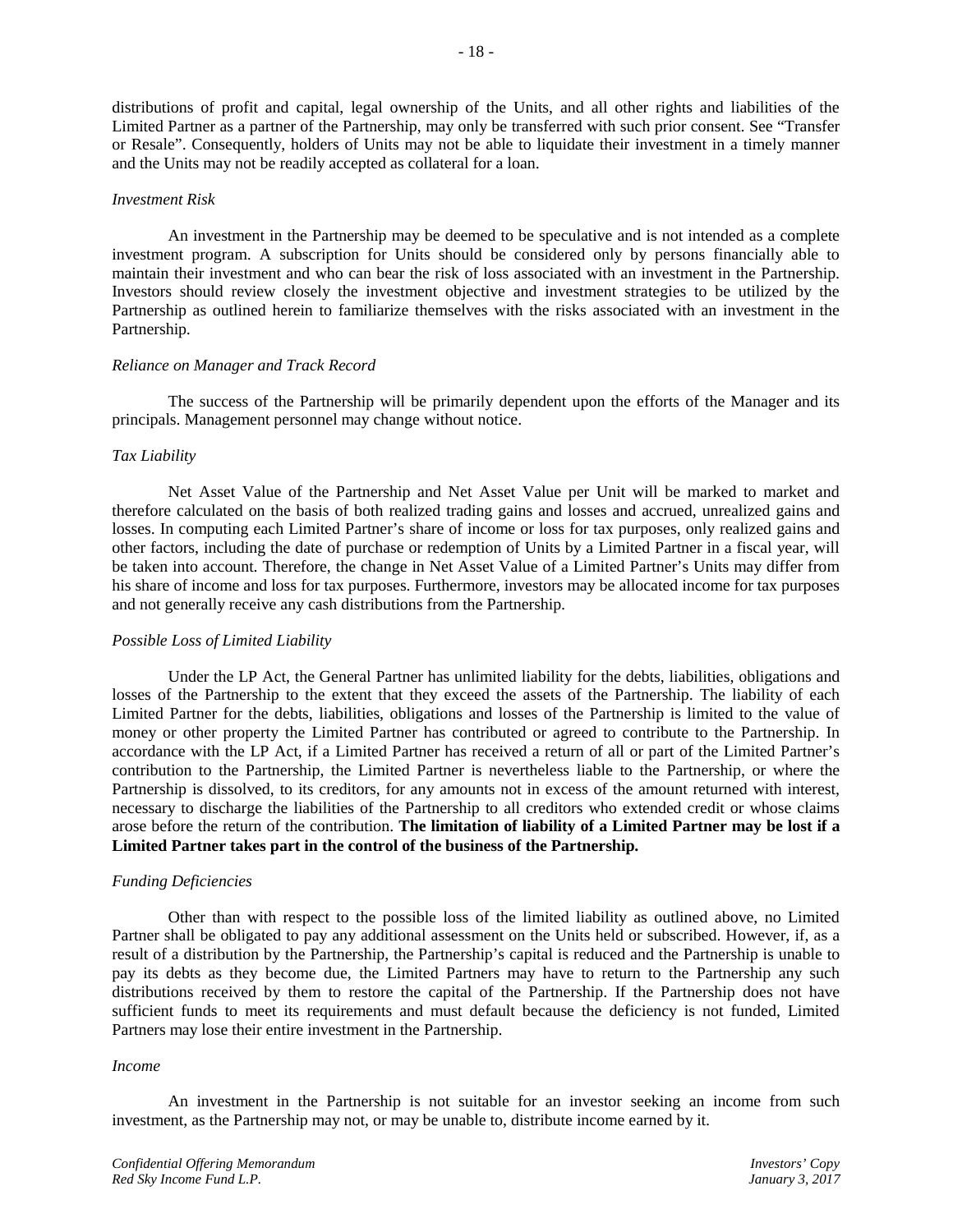#### *Not a Public Mutual Fund*

The Partnership is not subject to the restrictions placed on public mutual funds to ensure diversification and liquidity of the Partnership's portfolio.

#### *Custody Risk*

The Partnership does not control the custodianship of all of its securities. The banks or brokerage firms selected to act as custodians may become insolvent, causing the Partnership to lose all or a portion of the funds or securities held by those custodians. Consequently, the Partnership and therefore, the Limited Partners, may suffer losses.

#### *Prime Brokerage Arrangements*

A majority of the assets of the Partnership will be held in one or more accounts with the Partnership's prime broker, pursuant to which the prime broker offers execution and settlement services, margin and securities lending services, among other things. Under the terms of prime brokerage agreements, a prime broker is not obligated to provide these services and may, in its discretion, refuse to provide any or all such services to the Partnership. The Manager may execute a trade that the prime broker refuses to settle (using assets of the Partnership held by the prime broker), and unless the Manager has the cash (in the case of a purchase) or relevant securities (in the case of a sale) in another account, the Manager may have to break the trade and the Partnership may suffer a loss as a result.

#### *Trading Errors*

In the course of carrying out trading and investing responsibilities on behalf of the Partnership, employees of the Manager may make "trading errors" — i.e., errors in executing specific trading instructions. Examples of trading errors include: (i) buying or selling an investment asset at a price or quantity that is inconsistent with the specific trading instructions generated by a particular strategy; or (ii) buying rather than selling a particular investment asset (and vice versa). Trading errors are an intrinsic factor in any complex investment process, and will occur notwithstanding the exercise of due care and special procedures designed to prevent trading errors. Trading errors are, therefore, distinguishable from errors in judgment, due diligence or other factors leading to a specific trading instruction being generated, as well as from unauthorized trading or other improper conduct by employees of the Manager. Consequently, the Manager will (unless the Manager otherwise determines) treat all trading errors (including those which result in losses and those which result in gains) as for the account of the Partnership, unless they are the result of conduct by the Manager which is inconsistent with the Manager's standard of care.

#### *Changes in Investment Strategy*

The Manager may alter its strategy without prior approval by the Limited Partners if the General Partner and the Manager determine that such change is in the best interest of the Partnership.

#### *Valuation of the Partnership's Investments*

While the Partnership is independently audited by its auditors on an annual basis in order to ensure as fair and accurate a pricing as possible, valuation of the Partnership's securities and other investments may involve uncertainties and judgmental determinations and, if such valuations should prove to be incorrect, the Net Asset Value of the Partnership could be adversely affected. Independent pricing information may not at times be available regarding certain of the Partnership's securities and other investments. Valuation determinations will be made in good faith in accordance with the Limited Partnership Agreement.

Although the Partnership generally will invest in exchange-traded and liquid over-the-counter securities, the Partnership may from time to time have some of its assets in investments which by their very nature may be extremely difficult to value accurately. To the extent that the value assigned by the Partnership to any such investment differs from the actual value, the Net Asset Value per Unit may be understated or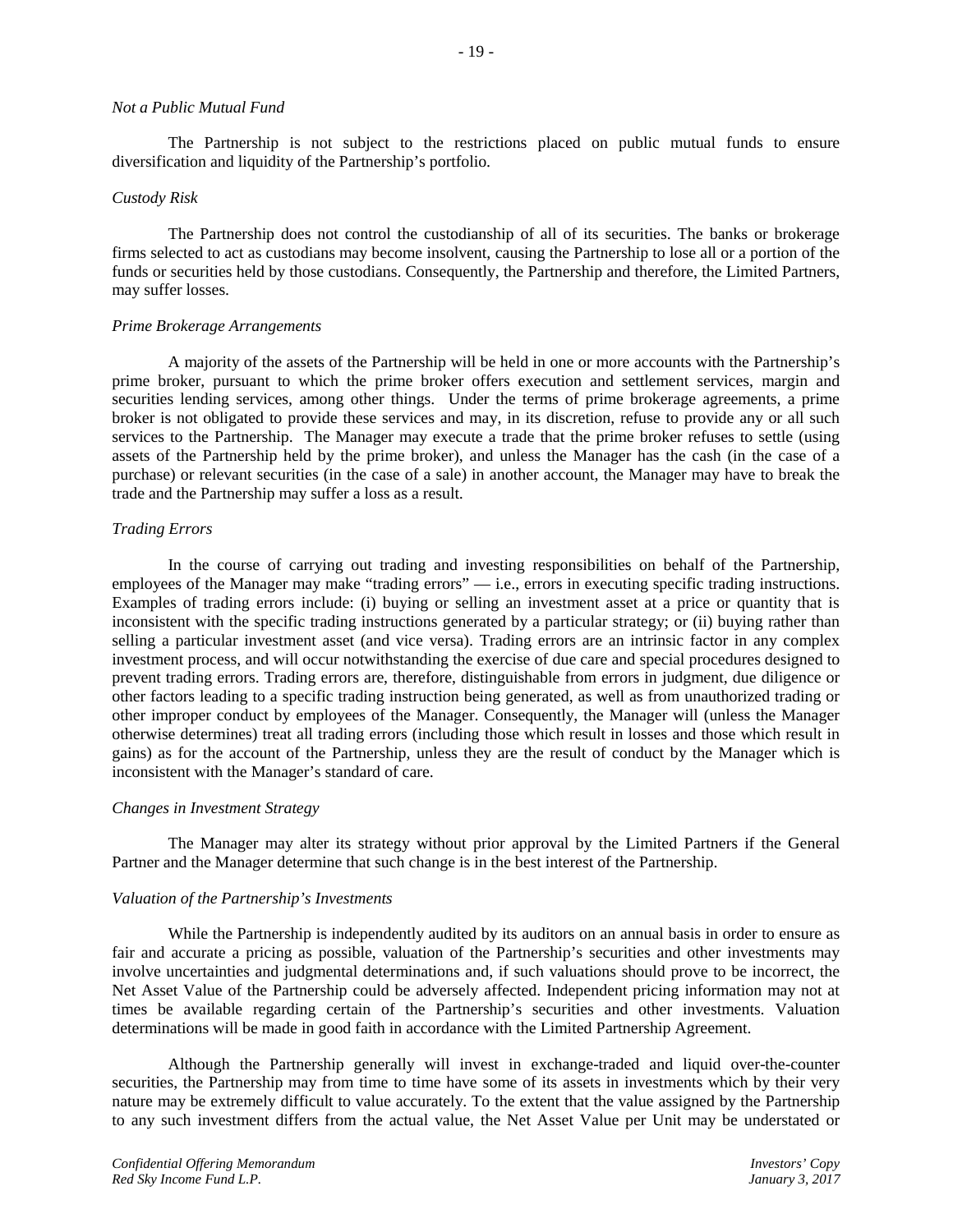overstated, as the case may be. In light of the foregoing, there is a risk that a Limited Partner who redeems all or part of its Units while the Partnership holds such investments will be paid an amount less than such Limited Partner would otherwise be paid if the actual value of such investments is higher than the value designated by the Partnership. Similarly, there is a risk that such Limited Partner might, in effect, be overpaid if the actual value of such investments is lower than the value designated by the Manager in respect of a redemption. In addition, there is risk that an investment in the Partnership by a new Limited Partner (or an additional investment by an existing Limited Partner) could dilute the value of such investments for the other Limited Partners if the actual value of such investments is higher than the value designated by the Manager. Further, there is risk that a new Limited Partner (or an existing Limited Partner that makes an additional investment) could pay more than it might otherwise if the actual value of such investments is lower than the value designated by the Manager.

#### *Potential Indemnification Obligations*

Under certain circumstances, the Partnership might be subject to significant indemnification obligations in favour of the General Partner, the Manager, other service providers to the Partnership or certain persons related to them in accordance with the respective agreement between the Partnership and each such service provider. The Partnership will not carry any insurance to cover such potential obligations and, to the Manager's knowledge, none of the foregoing parties will be insured for losses for which the Partnership has agreed to indemnify them. Any indemnification paid by the Partnership would reduce the Partnership's Net Asset Value.

#### *Possible Effect of Redemptions*

Substantial redemptions of Units could require the Partnership to liquidate positions more rapidly than otherwise desirable to raise the necessary cash to fund redemptions and achieve a market position appropriately reflecting a smaller asset base. Such factors could adversely affect the value of the Units redeemed and of the Units remaining outstanding.

## *Possible Effect of General Partner Distributions*

The General Partner will receive distributions based on any net realized and unrealized income and gains in a year, which distributions might theoretically exceed taxable income and taxable capital gains in such year. The Partnership will not be entitled to claim such difference as an expense nor will the General Partner have an obligation to the Partnership to repay any such distribution, having an adverse effect on the Net Asset Value of the Units.

## *Charges to the Partnership*

The Partnership is obligated to pay administration fees, brokerage commissions and legal, accounting, filing and other expenses regardless of whether the Partnership realizes profits. In addition, the Partnership may make a distribution to the General Partner upon a mid-year redemption in a fiscal year in which there is a net loss for such year.

#### *Lack of Independent Experts Representing Limited Partners*

Each of the Partnership, the General Partner and the Manager has consulted with a single legal counsel regarding the formation and terms of the Partnership and the offering of Units. The Limited Partners have not, however, been independently represented. Therefore, to the extent that the Partnership, the Limited Partners or this offering could benefit by further independent review, such benefit will not be available. Each prospective investor should consult his or her own legal, tax and financial advisers regarding the desirability of purchasing Units and the suitability of investing in the Partnership.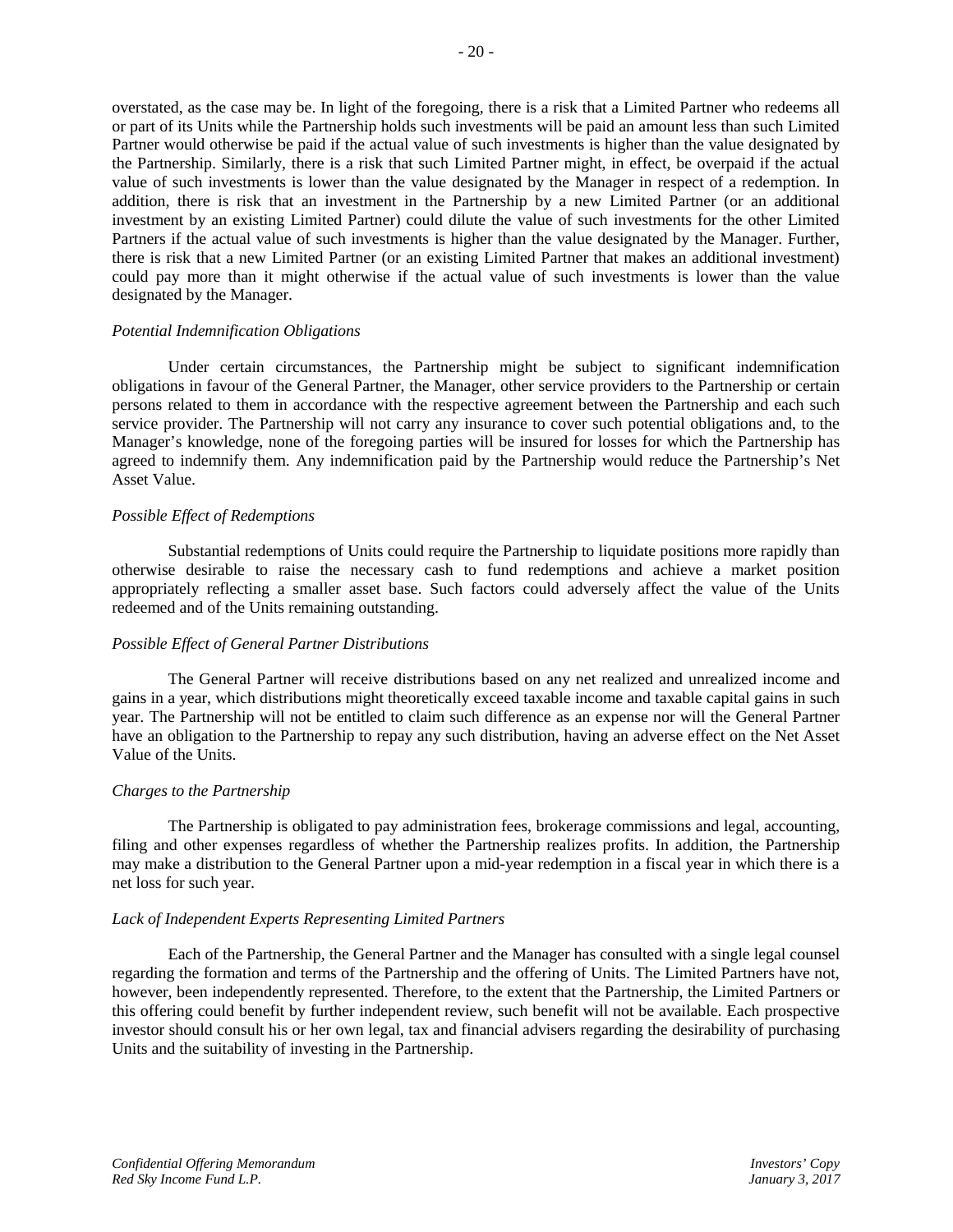# *No Involvement of Unaffiliated Selling Agent*

The General Partner and Manager are under common control and ownership. Consequently, no outside selling agent unaffiliated with such parties has made any review or investigation of the terms of this offering, the structure of the Partnership or the background of the General Partner and Manager.

## *Possible Negative Impact of Regulation of Hedge Funds*

The regulatory environment for hedge funds is evolving and changes to it may adversely affect the Partnership. To the extent that regulators adopt practices of regulatory oversight in the area of hedge funds that create additional compliance, transaction, disclosure or other costs for hedge funds, returns of the Partnership may be negatively affected. In addition, the regulatory or tax environment for derivative and related instruments is evolving and may be subject to modification by government or judicial action that may adversely affect the value of the investments held by the Partnership. The effect of any future regulatory or tax change on the portfolio of the Partnership is impossible to predict.

#### **Risks Associated with the Partnership's Underlying Investments**

#### *General Economic and Market Conditions*

The success of the Partnership's activities may be affected by general economic and market conditions, such as interest rates, availability of credit, inflation rates, economic uncertainty, changes in laws, and national and international political circumstances. These factors may affect the level and volatility of securities prices and the liquidity of the Partnership's investments. Unexpected volatility or illiquidity could impair the Partnership's profitability or result in losses.

#### *Investment and Trading Risks in General*

All trades made by the Manager risk the loss of capital. The Manager may utilize trading techniques or instruments, which can, in certain circumstances, maximize the adverse impact to which the Partnership may be subject. No guarantee or representation is made that the Partnership's investment program will be successful, and investment results may vary substantially over time. Many unforeseeable events, including actions by various government agencies, and domestic and international economic and political developments may cause sharp market fluctuations which could adversely affect the Partnership's portfolio and performance.

## *Availability of Investment Strategies*

The identification and exploitation of the investment strategies pursued by the Partnership involves a high degree of uncertainty. No assurance can be given that the Manager will be able to locate suitable investment opportunities in which to deploy all of the Partnership's capital.

## *Commodity Price Risk*

The Partnership is expected to be partially invested from time to time in securities of resource-based issuers. The operations and financial conditions of resource-based issuers and the amount of distributions or dividends paid on their securities, is dependent in part on commodity prices applicable to the commodities sold by such issuers. Prices for commodities may vary and are determined by supply and demand factors including weather and general economic and political conditions. A decline in commodity prices could have an adverse effect on the operations and financial condition of such issuers and on the amount of interest and distributions paid on their securities. In addition, certain commodity prices are based on a US dollar market price. Accordingly, an increase in the value of the Canadian dollar against the US dollar could cause reduction in the amount of distributions or dividends paid on the securities of such resource based issuers.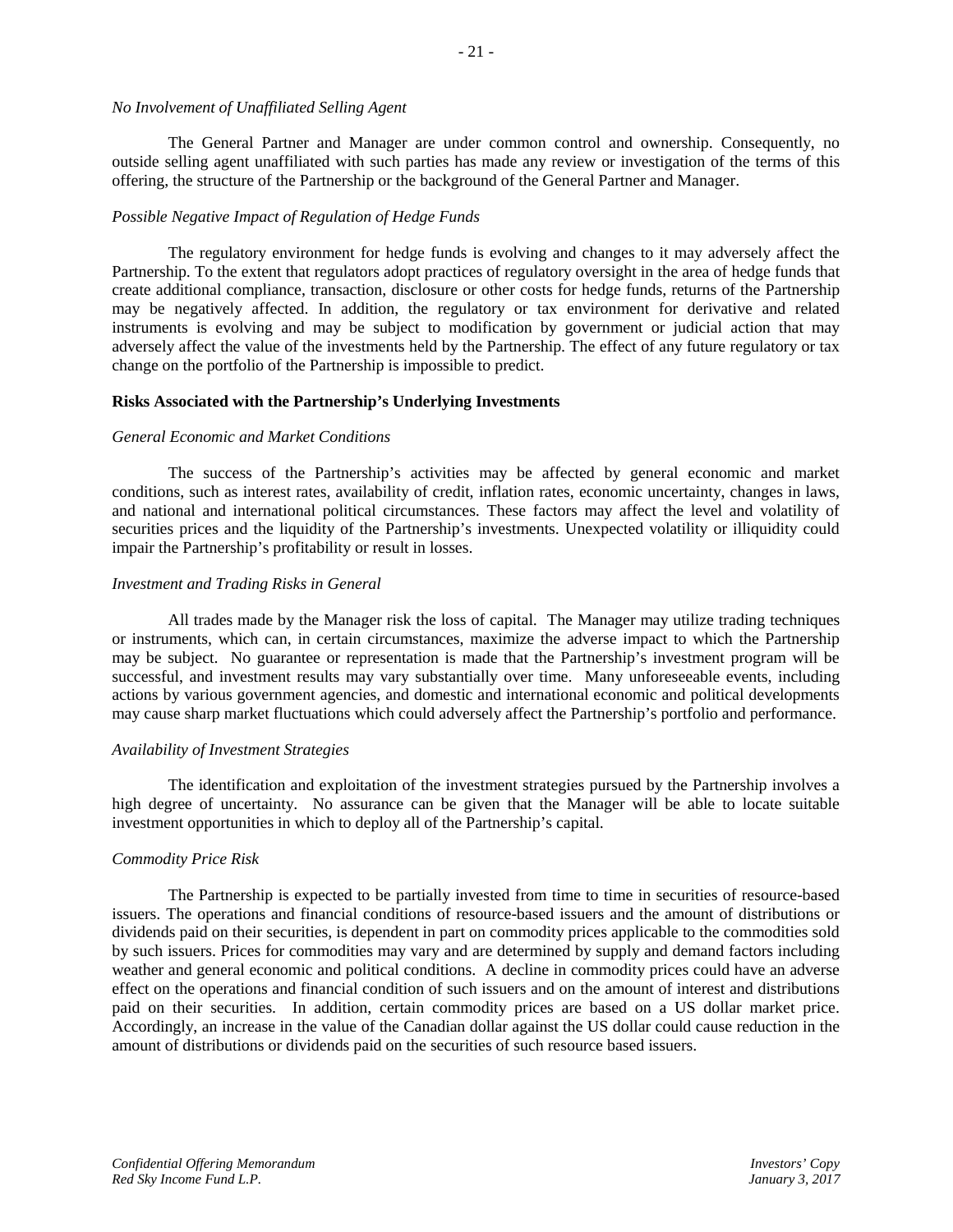## *Fixed Income Securities*

The Partnership may invest in bonds or other fixed income securities of U.S., Canadian and other foreign governments, as well as other issuers, including, without limitation, bonds, notes and debentures issued by corporations; debt securities issued or guaranteed by the federal, state or provincial government in the United States or Canada or a governmental agency; and commercial paper. Fixed income securities pay fixed, variable or floating rates of interest. The value of fixed income securities in which the Partnership invests will change in response to fluctuations in interest rates. In addition, the value of certain fixed-income securities can fluctuate in response to perceptions of credit worthiness, political stability or soundness of economic policies. Fixed income securities are subject to the risk of the issuer's inability to meet principal and interest payments on its obligations (i.e., credit risk) and are subject to price volatility due to such factors as interest rate sensitivity, market perception of the creditworthiness of the issuer and general market liquidity (i.e., market risk). If fixed income investments are not held to maturity, the Partnership may suffer a loss at the time of sale of such securities.

## *Equity Securities*

To the extent that the Partnership holds equity portfolio investments, it will be influenced by stock market conditions in those jurisdictions where the securities held by the Partnership are listed for trading and by changes in the circumstances of the issuers whose securities are held by the Partnership. Additionally, to the extent that the Partnership holds any foreign investments, it will be influenced by world political and economic factors and by the value of the Canadian dollar as measured against foreign currencies which will be used in valuing the foreign investment positions held by the Partnership.

#### *Options*

Selling call and put options is a highly specialized activity and entails greater than ordinary investment risk. The risk of loss when purchasing an option is limited to the amount of the purchase price of the option, however an investment in an option may be subject to greater fluctuation than an investment in the underlying security. In the case of the sale of an uncovered option there can be potential for an unlimited loss. To some extent this risk may be hedged by the purchase or sale of the underlying security.

## *Portfolio Turnover*

The Partnership has not placed any limits on the rate of portfolio turnover and portfolio securities may be sold without regard to the time they have been held when, in the opinion of the Manager, investment considerations warrant such action. A high rate of portfolio turnover involves correspondingly greater expenses than a lower rate.

## *Highly Volatile Markets*

The prices of financial instruments in which the Partnership's assets may be invested can be highly volatile and may be influenced by, among other things, specific corporate developments, interest rates, changing supply and demand relationships, trade, fiscal, monetary and exchange control programs and policies of governments, and national and international political and economic events and policies. The Partnership also is subject to the risk of the failure of any of the exchanges on which the Partnership's positions trade or of their clearinghouses.

## *Small to Medium Capitalization Companies*

The Partnership may invest a portion of its assets in the stocks of companies with small- to mediumsized market capitalizations. While the Manager believes these investments often provide significant potential for appreciation, those stocks, particularly smaller-capitalization stocks, involve higher risks in some respects than do investments in stocks of larger companies. For example, prices of such stocks are often more volatile than prices of large-capitalization stocks. In addition, due to thin trading in some such stocks, an investment in these stocks may be more illiquid than that of larger capitalization stocks.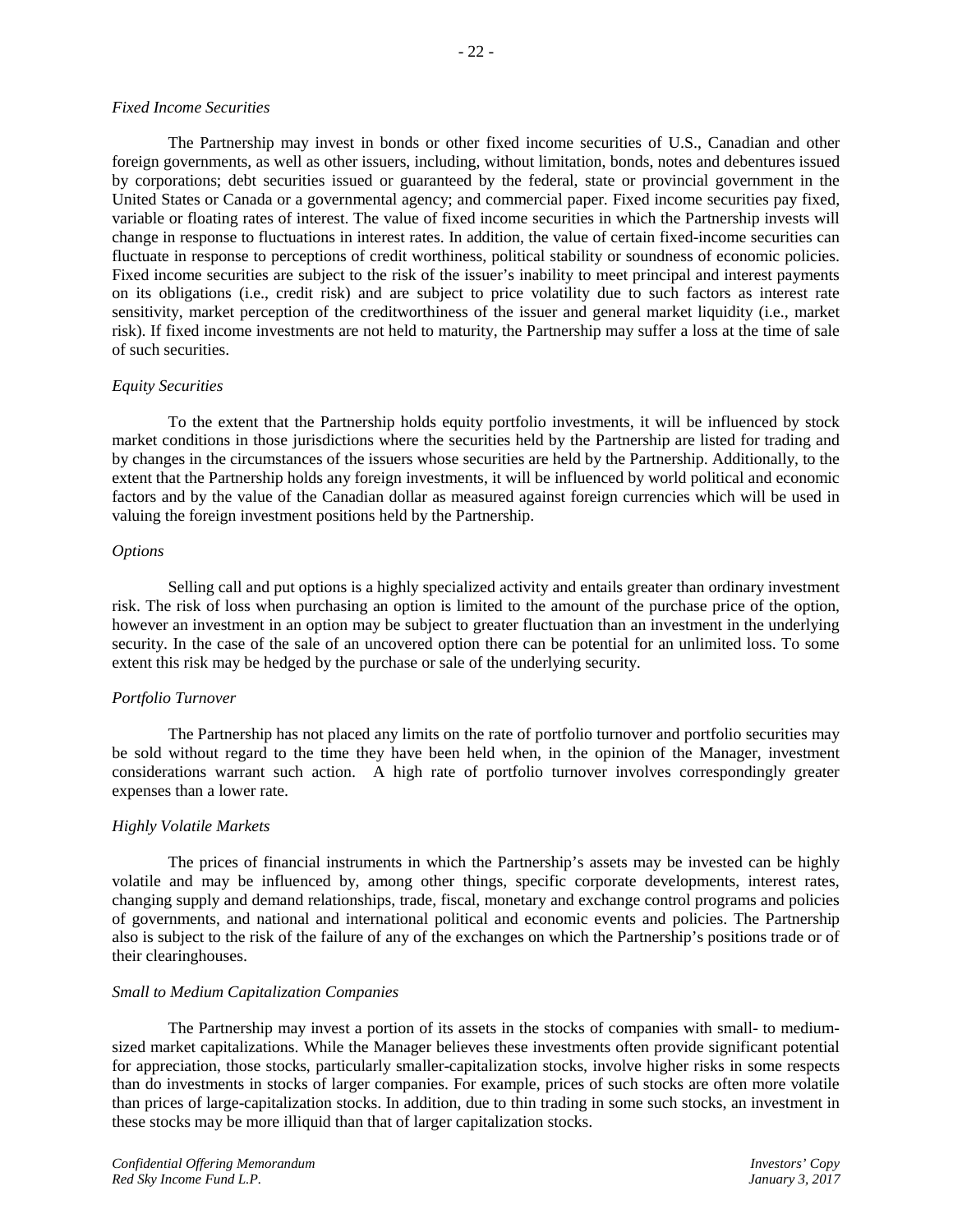### *Interest Rate Risk*

The Manager may from time to time hedge interest rate risk through the use of short government positions and/or interest rate swaps. Hedging relationships can break down for large moves in underlying rates, and may require regular re-balancing. To the extent the Manager elects not to, or is unable to completely hedge out interest rate risk, the Partnership may be adversely impacted by movements in interest rates.

## *General Derivatives Risk*

The Partnership may use derivative financial instruments, including, without limitation, credit default swaps, options, futures, forwards, interest rate swaps, and cross-currency swaps and may use derivative techniques for hedging and for trading purposes, including for the purpose of obtaining the economic benefit of an investment in an entity without making a direct investment. The risks posed by such instruments and techniques, which can be extremely complex, include, in addition to the risks outlined above: (i) legal risks (the characterization of a transaction or a party's legal capacity to enter into it could render the financial contract unenforceable, and the insolvency or bankruptcy of a counterparty could pre-empt otherwise enforceable contract rights); (ii) operations risk (inadequate controls, deficient procedures, human error, system failure or fraud); (iii) documentation risk (exposure to losses resulting from inadequate documentation); (iv) liquidity risk (exposure to losses created by inability to prematurely terminate the derivative or a cease trade order being issued in respect of the underlying security); (v) investment risk arising from the disappearance of any conversion premium due to premature redemptions, changes in conversion terms or changes in issuer's dividend policy; and (vi) lack of liquidity during market panics.

Although a derivative hedge reduces risk, it does not eliminate risk entirely. Use of derivatives for hedging purposes involves certain additional risks, including (i) dependence on the ability to predict movements in the price of the securities hedged; (ii) imperfect correlation between movements in the securities on which the derivative is based and movements in the assets of the underlying portfolio; and (iii) possible impediments to effective portfolio management or the ability to meet short-term obligations because of the percentage of a portfolio's assets segregated to cover its obligations. In addition, by hedging a particular position, any potential gain from an increase in value of such position may be limited.

## *Liquidity of Underlying Investments*

Some of the securities in which the Partnership intends to invest may be thinly traded. There are no restrictions on the investment of Partnership assets in illiquid securities. It is possible that the Partnership may not be able to sell or repurchase significant portions of such positions without facing substantially adverse prices. If the Partnership is required to transact in such securities before its intended investment horizon, the performance of the Partnership could suffer.

## *Shorting*

Selling a security short ("**shorting**") involves borrowing a security from an existing holder and selling the security in the market with a promise to return it at a later date. Should the security increase in value during the shorting period, losses will incur to the Partnership. There is in theory no upper limit to how high the price of a security may go. Another risk involved in shorting is the loss of a borrow, a situation where the lender of the security requests its return. In cases like this, the Partnership must either find securities to replace those borrowed or step into the market and repurchase the securities. Depending on the liquidity of the security shorted, if there are insufficient securities available at current market prices, the Partnership may have to bid up the price of the security in order to cover the short, resulting in losses to the Partnership.

# *Trading Costs*

The Partnership may engage in a high rate of trading activity resulting in correspondingly high costs being borne by the Partnership.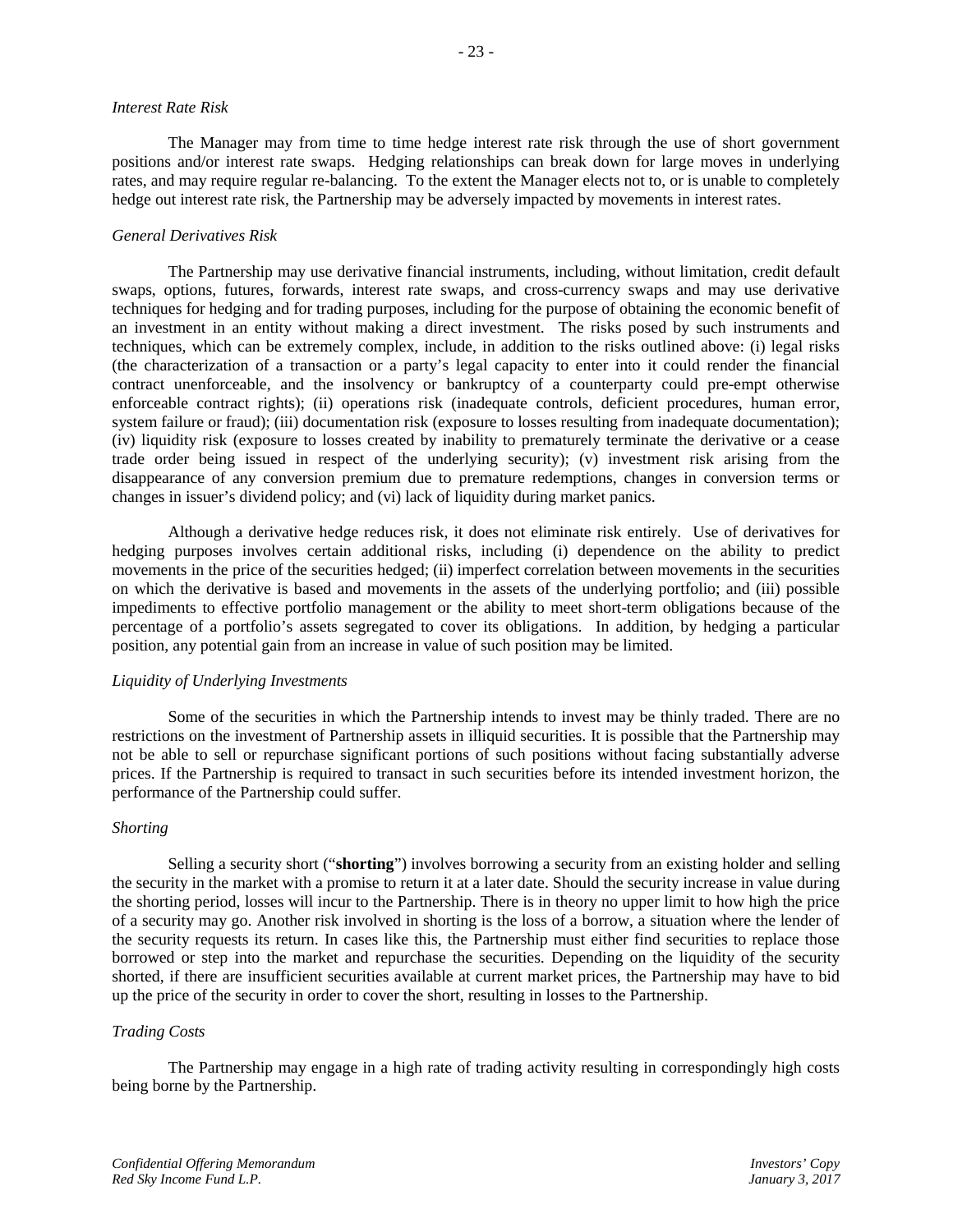### *Currency and Exchange Rate Risks*

The Partnership's cash and other invested assets may be held in currencies other than the Canadian dollar, and gains and losses from cash, these investments, and currency forwards may be in currencies other than the Canadian dollar. Accordingly, a portion of the income received by the Partnership may be denominated in non-Canadian currencies. The Partnership nevertheless will compute and distribute its income in Canadian dollars. Thus changes in currency exchange rates may affect the value of the Partnership's portfolio and the unrealized appreciation or depreciation of investments. Further, the Partnership may incur costs in connection with conversions between various currencies.

## *Counterparty and Settlement Risk*

Although the counterparties with which the Partnership effect transactions are primarily regulated entities and are subject to independent credit evaluation and regulatory oversight, a large majority of the markets in which the Partnership will effect its transactions may be "over the counter" or "interdealer" markets. This exposes the Partnership to the risk that a counterparty will not settle a transaction in accordance with its terms and conditions because of a dispute over the terms of the contract or because of a credit or liquidity problem, thus causing the Partnership to suffer a loss. In addition, in the case of a default, the Partnership could become subject to adverse market movements while replacement transactions are executed. Such "counterparty risk" is accentuated for contracts with longer maturities where events may intervene to prevent settlement, or where the Partnership has concentrated its transactions with a single or small group of counterparties. The Partnership is not restricted from dealing with any particular counterparty or from concentrating any or all of its transactions with one counterparty, however the Manager intends to effect all or substantially all of its transactions with Canadian Schedule I banks.

Moreover, neither the Partnership nor the Manager has an internal credit function which evaluates the creditworthiness of its counterparties. The ability of the Partnership to enter into an agreement with any one or number of counterparties, the lack of any meaningful and independent evaluation of such counterparties' financial capabilities and the absence of a regulated market to facilitate settlement may increase the potential for losses by the Partnership.

## *Uncertain Exit Strategies*

Due to the illiquid nature of some of the positions which the Partnership may acquire, the Manager will be unable to predict with confidence what the exit strategy will ultimately be for any given position, or that one will definitely be available. Exit strategies, which appear to be viable when an investment is initiated, may be precluded by the time the investment is ready to be realized due to economic, legal, political or other factors.

## *Custody Risk and Broker or Dealer Insolvency*

The Partnership may not control the custodianship of all of its securities. The Partnership's assets will be held in one or more accounts maintained for the Partnership by its prime broker or at other brokers. Such brokers are subject to various laws and regulations in various jurisdictions that are designed to protect their customers in the event of their insolvency. However, the practical effect of these laws and their application to the Partnership's assets are subject to substantial limitations and uncertainties. Because of the large number of entities and jurisdictions involved and the range of possible factual scenarios involving the insolvency of the prime broker or any sub-custodians, agents or affiliates, it is impossible to generalize about the effect of their insolvency on the Partnership and its assets. Investors should assume that the insolvency of the prime broker or such other service providers would result in the loss of all or a substantial portion of the Partnership's assets held by or through such prime broker and/or the delay in the payment of withdrawal proceeds.

## *Leverage*

The Partnership may use financial leverage by borrowing funds against the assets of the Partnership. Leverage increases both the possibilities for profit and the risk of loss for the Partnership. From time to time,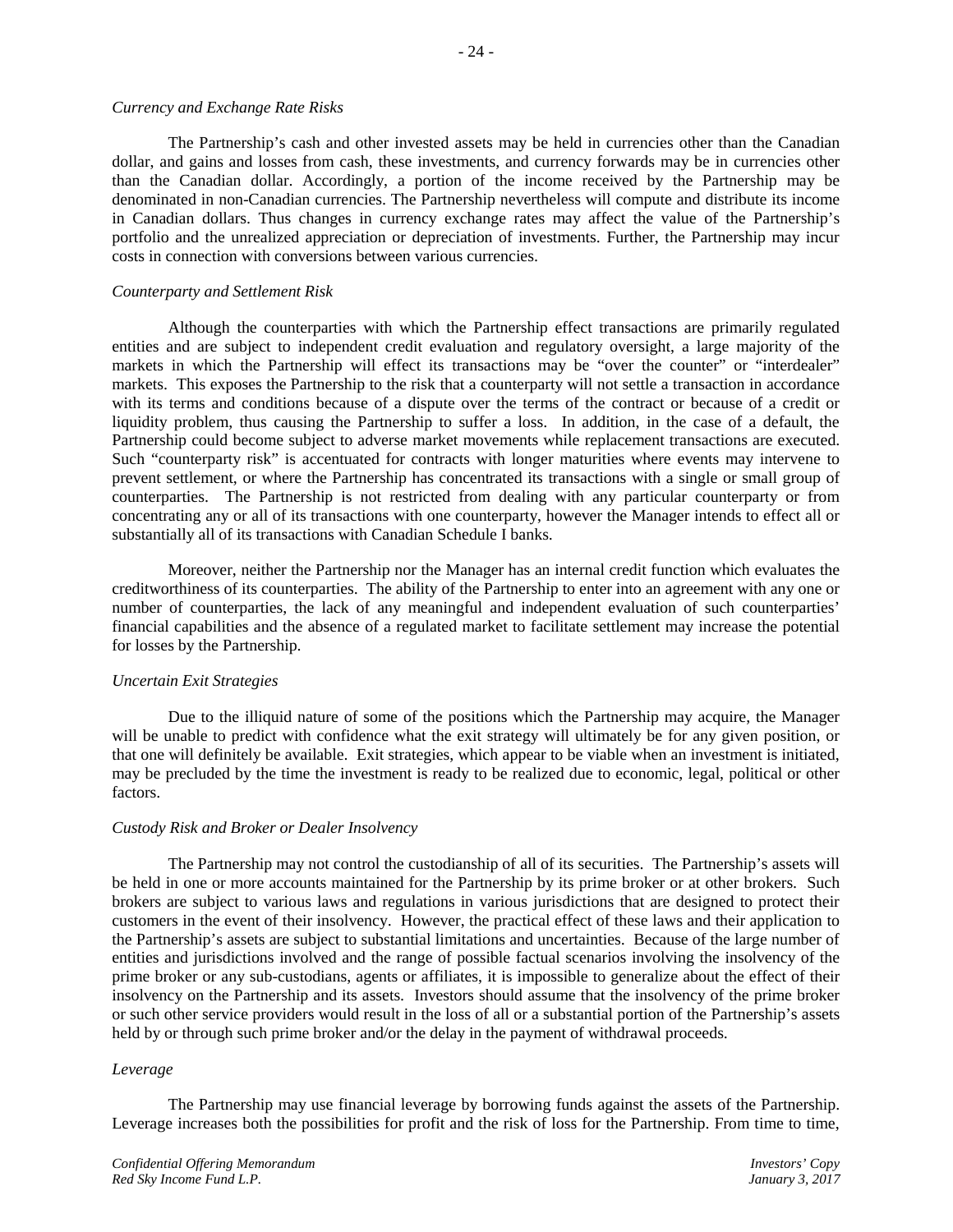the credit markets are subject to periods in which there is a severe contraction of both liquidity and available leverage. The combination of these two factors can result in leveraged strategies being required to sell positions typically at highly disadvantageous prices in order to meet margin requirements, contributing to a general decline in a wide range of different securities. Illiquidity can be particularly damaging to leveraged strategies because of the essentially discretionary ability of dealers to raise margin requirements, requiring leveraged strategy to attempt to sell positions to comply with such requirements at a time when there are effectively no buyers in the market at all or at any but highly distressed prices. These market conditions have in the past resulted in major losses to a substantial number of private investment funds. Such conditions, although unpredictable, can be expected to recur.

**The foregoing statement of risks does not purport to be a complete explanation of all the risks involved in purchasing the Units. Potential investors should read this entire Offering Memorandum and consult with their legal, tax and financial advisers, before making a decision to invest in the Units.**

# **CONFLICTS OF INTEREST**

Securities regulation in Canada requires that potential conflicts of interest be fully disclosed to investors. Such potential conflicts are perceived to arise whenever a registrant such as the Manager participates in the distribution of securities of a related or connected issuer.

In this case, because the Manager is an affiliate of the General Partner and because the Manager earns fees from the ongoing management of the Partnership's investment portfolio, the Partnership is considered to be a related and connected issuer of the Manager. Details of this relationship and the fees earned by the Manager are fully disclosed elsewhere in this offering memorandum.

The Manager may act as investment fund manager and/or portfolio manager of other investment funds and managed accounts from time to time, some of which may have investment objectives similar to those of the Partnership, and must allocate trades amongst its funds in a manner it deems to be fair and reasonable. See "Conflicts of Interest Policy – Fairness Policy" below.

#### **Statement of Policies Concerning Conflicts of Interest with Related Issuers and Connected Issuers**

**Applicable securities legislation requires securities dealers and advisers, when they trade in or advise with respect to their own securities or securities of certain other issuers to which they, or certain other parties related to them, are related or connected, to do so only in accordance with particular disclosure and other rules. These rules require dealers and advisers to inform their clients of the relevant relationship and connections with the issuer of the securities prior to trading with or advising them. Clients should refer to the applicable provisions of such legislation for the particulars of these rules and their rights or consult with a legal adviser.**

The Manager acts as an investment fund manager, a portfolio manager and an exempt market dealer and is registered as such in each province where required. As an exempt market dealer, the Manager intends only to sell interests in investment funds organized and managed by the Manager. Accordingly, there is no potential for a conflict of interest to arise as there would be if, for example, the Manager also sold or sought investors for securities of unrelated issuers.

The Manager may from time to time be deemed to be related or connected to one or more issuers for purposes of the disclosure and other rules of the securities laws referred to above. The Manager is prepared to act as a dealer in the ordinary course of its business to, and in respect of, securities of any such related or connected issuer. In any such case, these services shall be carried out by the Manager in the ordinary course of its business as a dealer in accordance with its usual practices and procedures and in accordance with all applicable disclosure and other regulatory requirements.

Each of the Partnership and Red Sky Unconstrained Fund L.P. (together, the "**Funds**") is a related and connected issuer of the Manager. The general partner of each of the Funds is wholly-owned by the Manager, and the sole director and officer of the general partner of each of the Funds is also the sole director and officer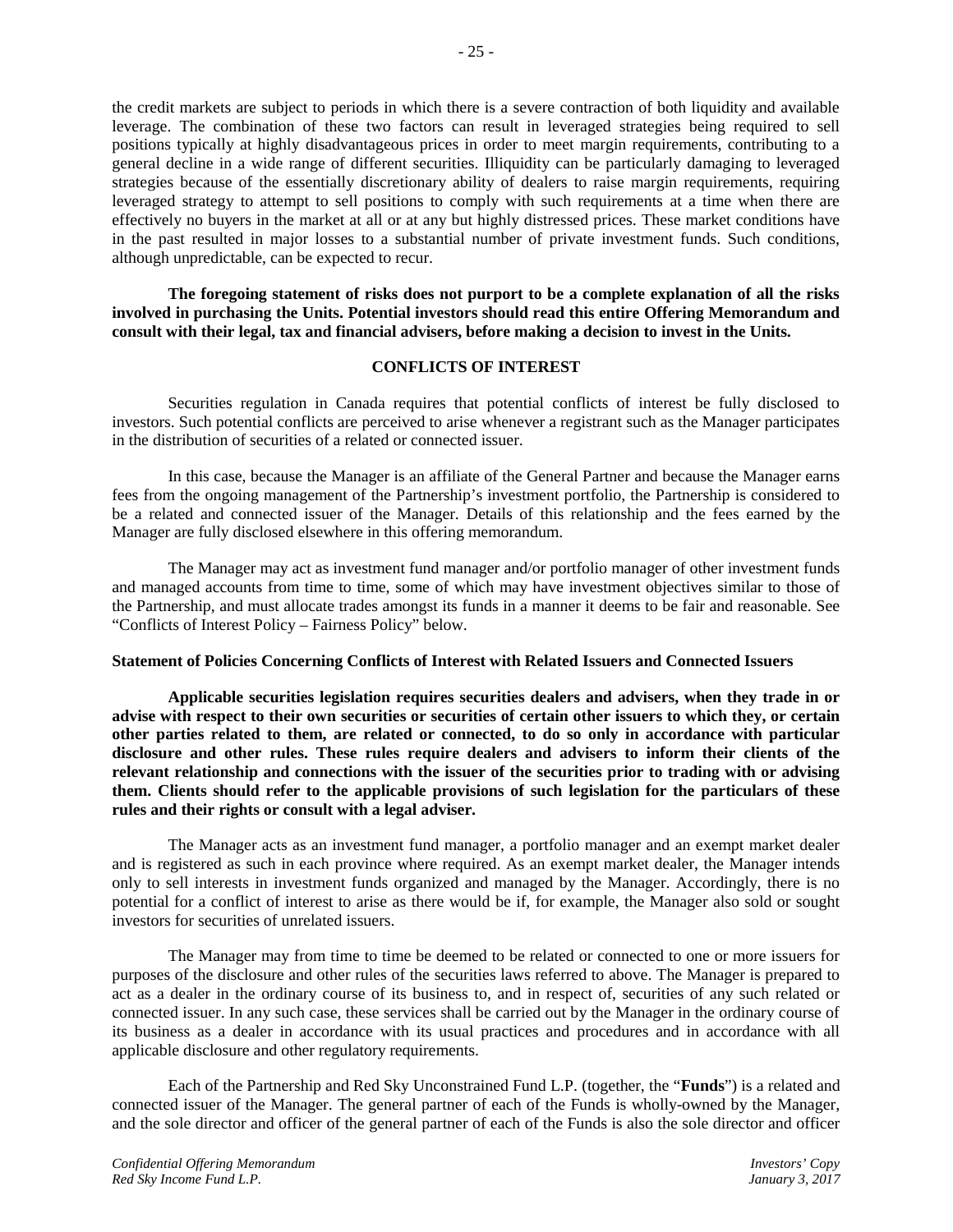of the Manager. The Manager receives management fees from each of the Funds. The general partner of each of the Funds receives distributions of profits from the applicable Fund. No commissions are payable to the Manager or any of its affiliates (including either general partner of the Funds) in respect of the distribution of securities of the Funds.

## **Fairness Policy**

As a portfolio manager, the Manager and its employees shall conduct themselves with integrity and honesty and act in an ethical manner in all of their dealings with its clients, including the Partnership.

The Manager shall not knowingly participate or assist in the violation of any statute or regulation governing securities and investment matters.

The responsible persons shall exercise reasonable supervision over subordinate employees subject to their control to prevent any violation by such persons of applicable statutes or regulations.

The Manager shall exercise diligence and thoroughness on taking an investment action on a client's behalf and shall have a reasonable and adequate basis for such actions, supported by appropriate research and investigations.

Before initiating an investment transaction for the Partnership, the Manager will consider its appropriateness and suitability.

The Manager shall ensure that the Partnership's account is supervised separately and distinctly from all other clients' accounts.

It is the Manager's policy to allocate investment opportunities to client accounts in a manner that ensures that all accounts are treated fairly and equitably. When orders are generated, including orders for limited investment opportunities (i.e. securities that are offered pursuant to a prospectus including initial and other offerings, and private placements, including bought deals), the decision as to which accounts should participate, and in what amount, may be based on certain factors such as the type of security, the nature of the account's objectives, investment guidelines and tolerance for risk, the account's cash position, the account's size (either levered or unlevered), leverage if applicable, the present or desired structure of the account's portfolio, the tax status of the portfolio, time constraints involved in reviewing guidelines which may prohibit participation, applicable regulatory limitations, and other practical considerations.

Simultaneous orders or orders arriving at the Manager's trading desk at approximately the same time for the same security may be aggregated on behalf of more than one client account in order to facilitate best execution and to reduce costs. Portfolio managers must determine and document each account's allocation before the order is submitted to the trading desk. Where a need to respond quickly to market conditions requires an order to be placed before documentation is completed, the documentation should be completed as soon as practical subsequent to placement. Certain orders for the same security may not be aggregated for practical reasons, such as trades for client directed brokerage accounts, where price and size targets for different accounts are too dissimilar or trades for accounts with client specific purposes (i.e. tracking an index). When an aggregated order is too large to be filled at one specific price, the order will be separated to trade in different lots. The standard allocation methodology when securities are bought or sold in execution of an aggregated order will be to allocate the order on a pro-rata basis among the participating accounts in proportion to the size of the orders placed for each account.

Where the supply of a security is insufficient to fully execute an aggregated order (i.e. a partial fill), the executed portion of the aggregated order will generally be allocated on a pro-rata basis among the participating accounts in proportion to the size of the original orders placed for each account. This equally applies to orders for initial public offerings ("**IPOs**") that are only partially filled.

With respect to equity aggregated orders (whether fully or partially filled) executed during a business day, each client account will generally participate at the average price and receive a pro-rata share of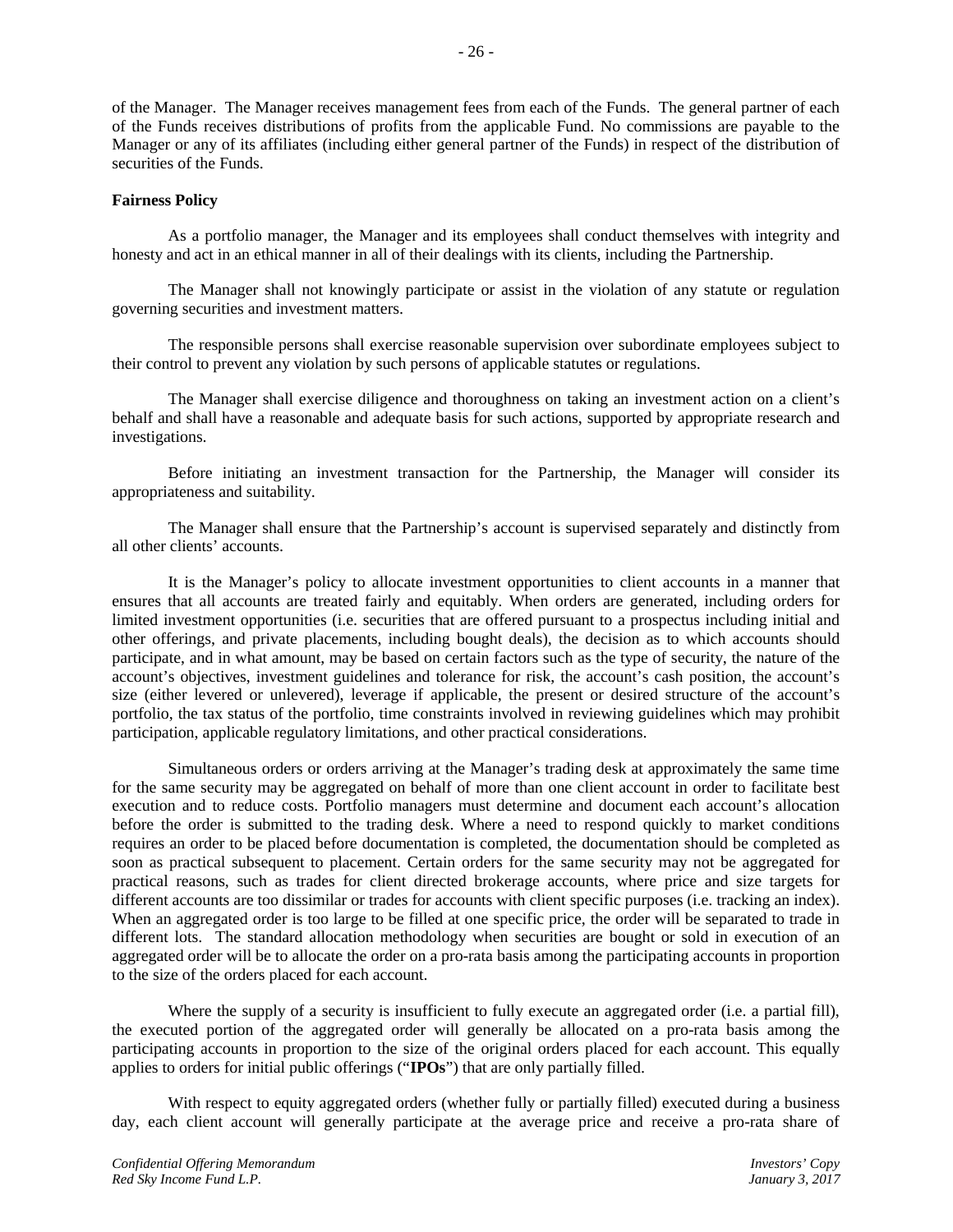commissions for all of the firm's transactions (excluding transactions for client directed brokerage accounts) in that security on that business day.

In certain circumstances, including those that may involve aggregated orders for IPOs, pro-rata allocation may be an inappropriate method of allocating a partially-filled aggregated order of securities. Some exceptions that may occur are:

- where such pro-rating will result in an inappropriately small or insignificant position, or a violation of an investment guideline/restriction for a client account, the allotment would be reallocated to another account; or
- where such pro-rating will result in a client account receiving an allocation at an average security price above the price restriction placed by the portfolio manager for that security, the client account will only receive a pro-rata allocation of all trades executed at or below the price restriction.

Any exception to pro-rata allocation not listed above is permitted if in the opinion of the Manager the allocation is fair and equitable. The reasons supporting any allocation, other than a pro-rata allocation, must be fully documented by the Manager.

The Manager will at all times preserve confidentiality of information communicated by a client concerning matters within the scope of a confidential relationship.

## **Soft Dollar Arrangements**

Soft dollar arrangements occur when brokers have agreed to provide other services (relating to research and trade execution) at no cost to the Manager in exchange for brokerage business from the Manager's managed accounts and investment funds. Although the brokers involved in soft dollar arrangements do not necessarily charge the lowest brokerage commissions, the Manager will nonetheless enter into such arrangements when it is of the view that such brokers provide best execution and/or the value of the research and other services exceeds any incremental commission costs.

The Manager may enter into soft dollar arrangements in accordance with industry standards when it is of the view that such arrangements are for the benefit of its clients, however not all soft dollar arrangements will benefit all clients at all times.

## **Personal Trading**

The Manager has adopted a policy intended to restrict and monitor the personal trading by certain employees of the Manager in order to help manage any potential conflict of interest between such personal trading and the interests of the investment funds managed by the Manager and the Manager's other clients.

## **Referral Arrangements**

The Manager may enter into referral arrangements whereby it pays a fee for the referral of a client to the Manager or to one of the funds it manages. No such payments will be made unless the referred investors are first advised of the arrangement and all applicable securities laws are complied with.

## **ANTI-MONEY LAUNDERING AND ANTI-TERRORISM LEGISLATION**

The Manager is required to comply with all applicable Canadian laws, regulations and administrative pronouncements concerning money laundering and other criminal activities (together, "**Anti-Money Laundering Laws**"). In furtherance of those efforts, a subscriber for Units will be required to provide certain information and documentation and make a number of representations to the Manager regarding the source of subscription monies and other matters. The Subscription Agreement contains detailed guidance on whether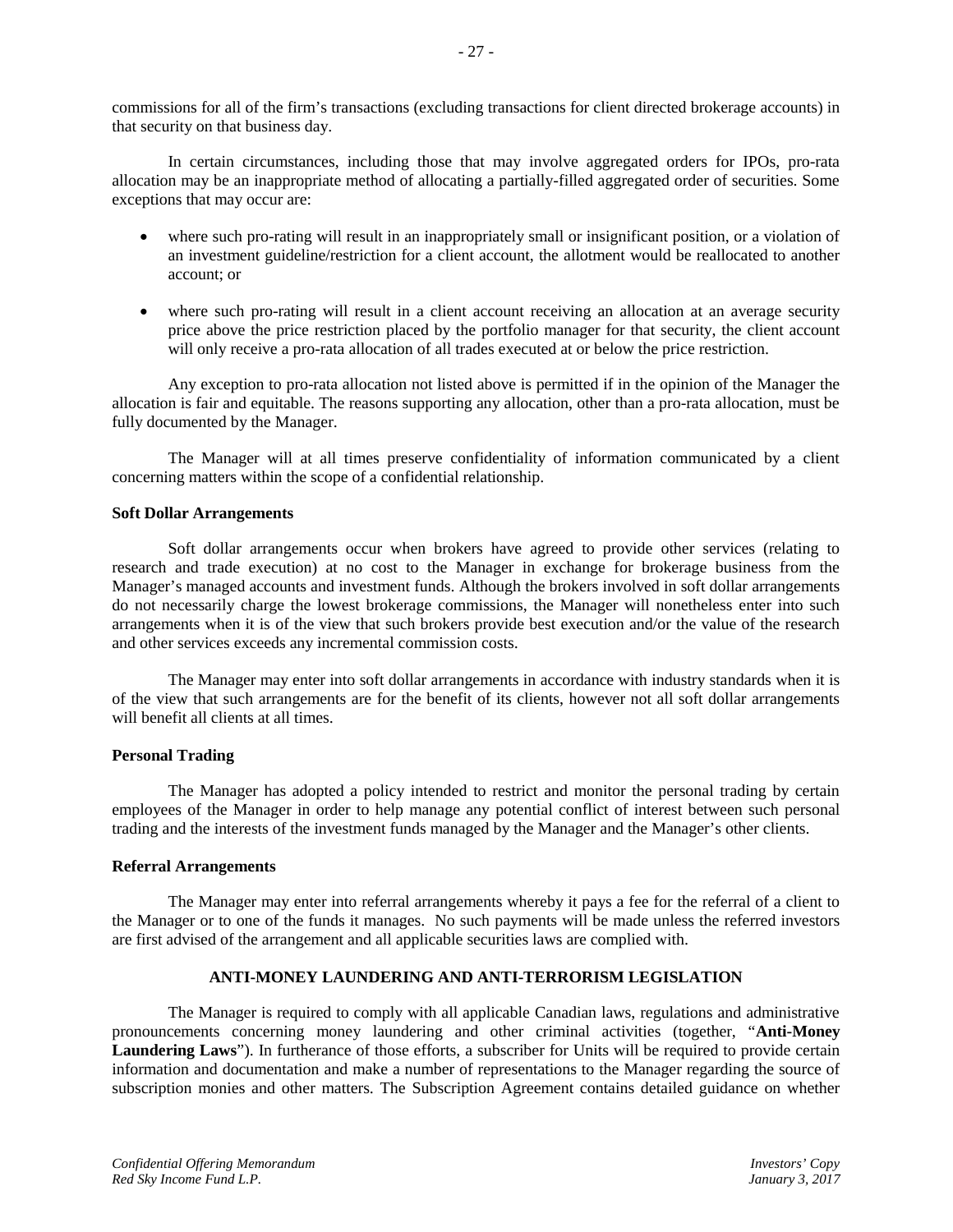identification verification materials will need to be provided with the subscription agreement and, if so, a list of the documents and information required.

A Limited Partner will be required to promptly notify the Manager if, to the knowledge of the Limited Partner, any of its representations with respect to Anti-Money Laundering Laws cease to be true and accurate. A Limited Partner must agree to provide to the Manager, promptly upon receipt of the Manager's written request therefor, any additional information regarding the Limited Partner or their beneficial owner(s) that the Manager deems necessary or advisable to ensure compliance with all Anti-Money Laundering Laws. If at any time it is discovered that a Limited Partner's representations with respect to Anti-Money Laundering Laws are incorrect, or if otherwise required by Anti-Money Laundering Laws, the Manager may undertake appropriate actions to ensure that the Manager is in compliance with all such Anti-Money Laundering Laws. The Manager may release confidential information about a Limited Partner and, if applicable, any underlying beneficial owner(s), to governmental authorities.

# **LIMITED PARTNER REPORTING**

The Partnership is not a reporting issuer for the purpose of applicable securities legislation and Limited Partners will receive only those reports required by the Limited Partnership Agreement and by National Instrument 81-106 – *Investment Fund Continuous Disclosure* applicable to non-reporting issuer investment funds. See "Summary of Limited Partnership Agreement - Reports to Limited Partners".

The Manager will forward such other reports to Limited Partners as are from time to time required by law. For example, if the Manager is the dealer through whom Units are purchased, the Manager must provide:

- a written confirmation of the purchase indicating, among other things, the number and Class of Units issued as well as the purchase price thereof and any charges applicable to the purchase;
- a written confirmation of any redemption of Units, indicating, among other things, the number and Class of Units redeemed as well as the redemption proceeds therefrom and any charges applicable to the redemption;
- a statement to the Limited Partner at the end of each quarter (or month, if the Limited Partner requests monthly reporting or if there was a subscription for or redemption of Units by the Limited Partner during the month) showing, for each purchase, redemption or transfer made by the Limited Partner during the period (i) the date of the transaction, (ii) whether the transaction was a purchase, redemption or transfer, (iii) the number and Series of Units purchased, redeemed or transferred, (iv) the price per Unit paid or received by the Limited Partner and (v) the total value of the transaction, as well as the number, Series, original cost and Net Asset Value of Units held by the Limited Partner at the end of the period. If there is no dealer of record for a Limited Partner, the Manager will provide this information to the Limited Partner on an annual basis; and
- an annual statement on certain charges and other compensation charged to the Limited Partner during the year, as well as a report on investment performance of the Limited Partner's Units.

Pursuant to the Administration Agreement, the Administrator will assist the Manager with Limited Partner reporting.

# **LEGAL MATTERS**

## **Cooling-Off Period**

Securities legislation in certain provinces may give a purchaser certain rights of rescission, against the registered dealer who sold Units to them, but those rights must be exercised within a certain time period as little as forty-eight (48) hours) following the purchase of Units and may only be available where the purchase amount is below a certain threshold.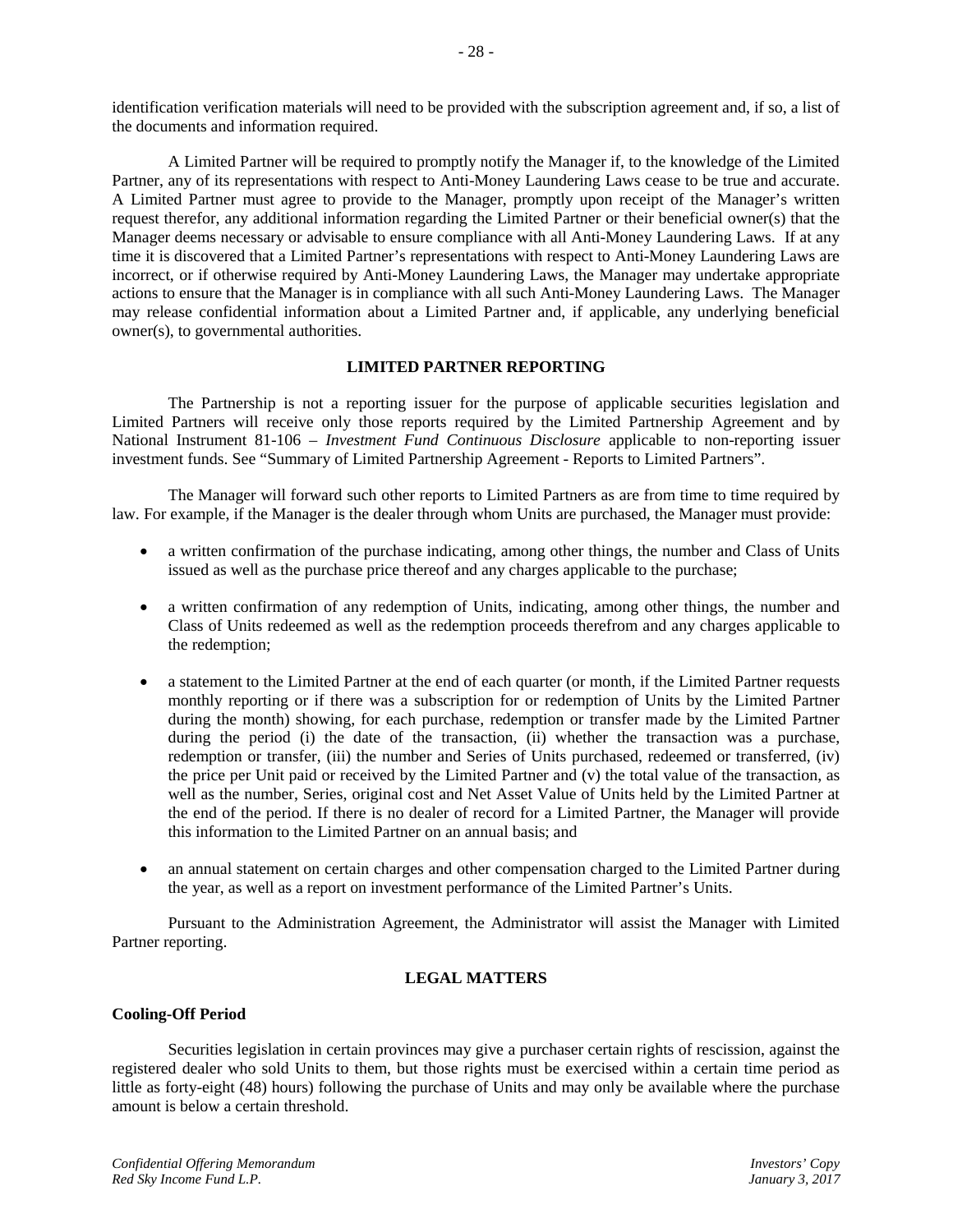## **Statutory Rights of Action and Rescission**

In addition to and without derogation from any right or remedy that a purchaser of Units may have at law, securities legislation in certain of the provinces of Canada provides that a purchaser has or must be granted rights of rescission or damages, or both, where the Offering Memorandum and any amendment thereto contains a Misrepresentation. However, such rights must be exercised by the purchaser within prescribed time limits.

As used herein, "**Misrepresentation**" means an untrue statement of a material fact or an omission to state a material fact that is required to be stated or that is necessary to make any statement in this Offering Memorandum or any amendment hereto not misleading in light of the circumstances in which it was made. A "**material fact**" means a fact that significantly affects, or would reasonably be expected to have a significant effect on, the market price or value of the Units.

Purchasers should refer to the applicable provisions of the securities legislation of their province of residence for the particulars of their rights or consult with a legal adviser. The following is a summary of the rights of rescission or damages, or both, available to purchasers under the securities legislation of the Offering Jurisdictions.

# *Rights for Purchasers in Ontario*

If this Offering Memorandum, together with any amendment or supplement hereto, delivered to a purchaser of Units resident in Ontario contains a Misrepresentation and it was a Misrepresentation at the time of purchase of Units by such purchaser, the purchaser will have, without regard to whether the purchaser relied on such Misrepresentation, a right of action against the Partnership for damages or, while still the owner of the Units purchased by that purchaser, for rescission (in which case, if the purchaser elects to exercise the right of rescission, the purchaser will have no right of action for damages against the Partnership) provided that:

- (a) the Partnership shall not be held liable pursuant to either right of action if the Partnership proves the purchaser purchased the Units with knowledge of the Misrepresentation;
- (b) in an action for damages, the Partnership is not liable for all or any portion of such damages that it proves do not represent the depreciation in value of the Units acquired by the purchaser as a result of the Misrepresentation relied upon;
- (c) the Partnership will not be liable for a Misrepresentation in forward-looking information if the Partnership proves that:
	- (i) this Offering Memorandum contains, proximate to the forward-looking information, reasonable cautionary language identifying the forward-looking information as such, and identifying material factors that could cause actual results to differ materially from a conclusion, forecast or projection in the forward-looking information, and a statement of material factors or assumptions that were applied in drawing a conclusion or making a forecast or projection set out in the forward-looking information; and
	- (ii) the Partnership has a reasonable basis for drawing the conclusion or making the forecasts and projections set out in the forward-looking information;
- (d) in no case shall the amount recoverable pursuant to such right of action exceed the purchase price of the Units acquired; and
- (e) no action may be commenced to enforce such right of action more than,
	- (i) in the case of an action for rescission 180 days after the date of purchase of the Units; or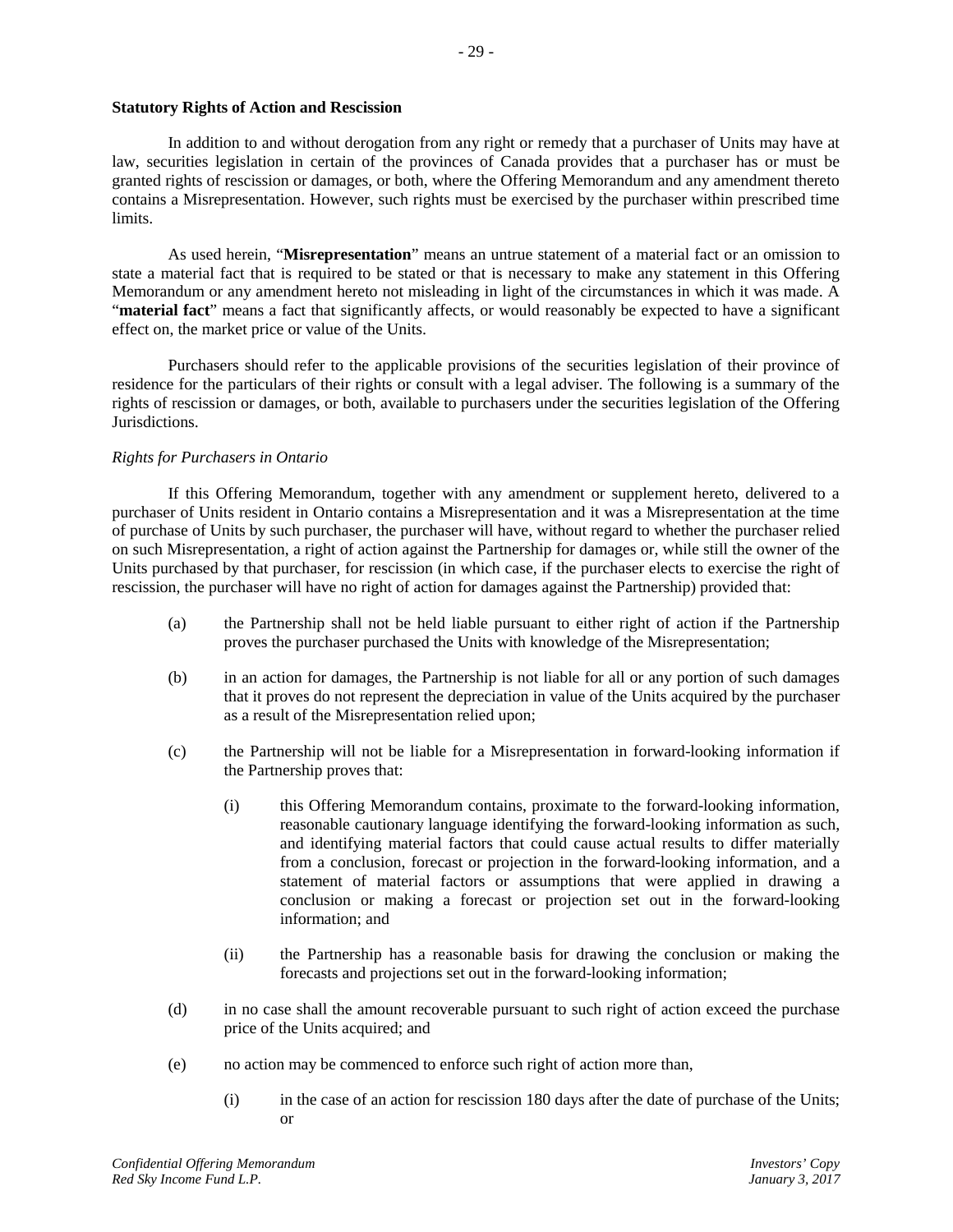- (ii) in the case of an action for damages, the earlier of
	- (A) 180 days after the purchaser first had knowledge of the facts giving rise to the cause of action, or
	- (B) three years after the date of purchase of the Units.

The foregoing rights do not apply if the purchaser purchased Units under the "accredited investor" exemption and is:

- (f) a Canadian financial institution (as defined in Ontario Securities Commission Rule 45-501) or a Schedule III bank;
- (g) the Business Development Bank of Canada incorporated under the *Business Development Bank of Canada Act* (Canada); or
- (h) a subsidiary of any person referred to in paragraphs (a) and (b), if the person owns all of the voting securities of the subsidiary, except the voting securities required by law to be owned by directors of that subsidiary.